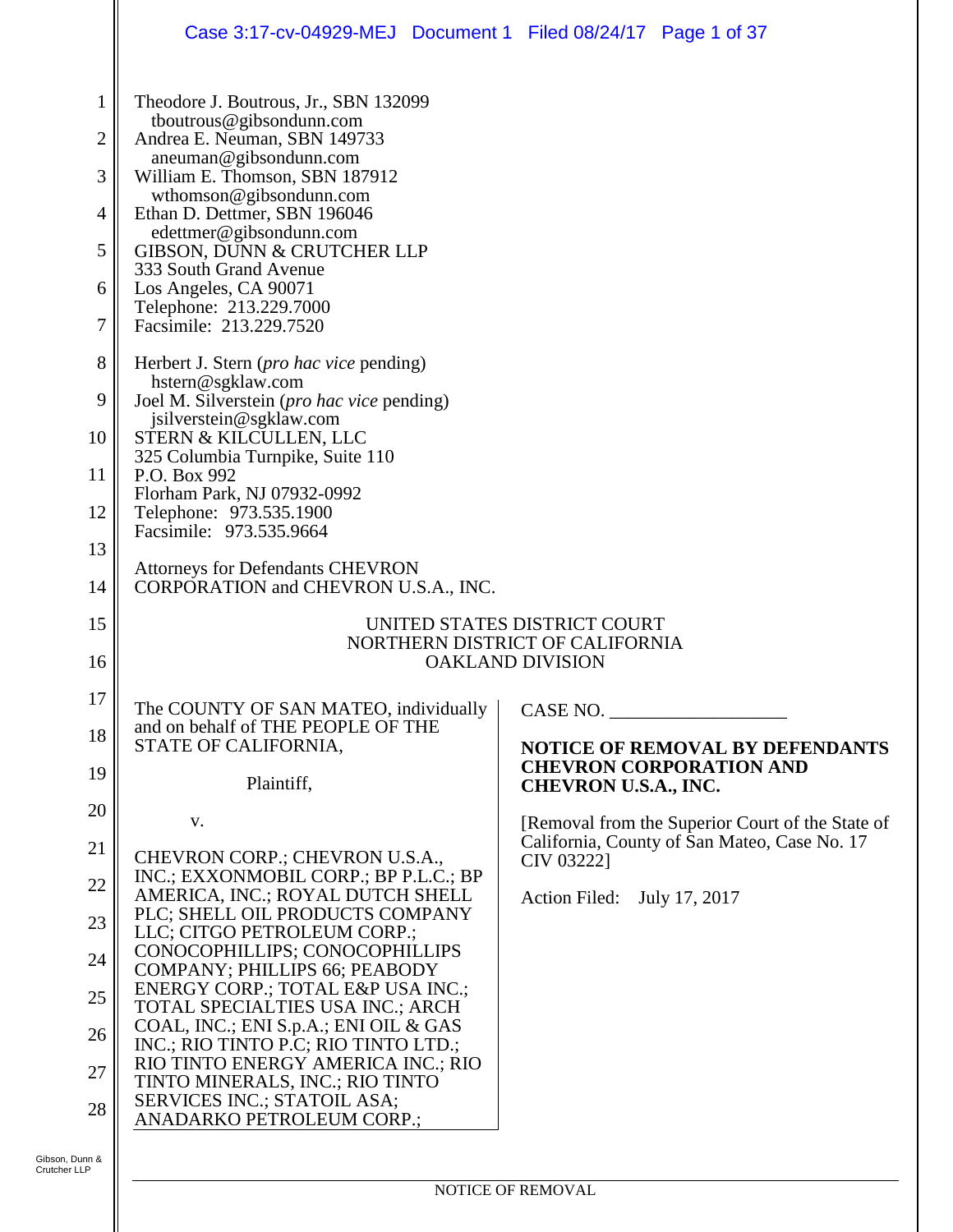|                                                                                                 | Case 3:17-cv-04929-MEJ Document 1 Filed 08/24/17 Page 2 of 37                                                                                                                                                                                                                                                                                                                                 |                   |  |  |
|-------------------------------------------------------------------------------------------------|-----------------------------------------------------------------------------------------------------------------------------------------------------------------------------------------------------------------------------------------------------------------------------------------------------------------------------------------------------------------------------------------------|-------------------|--|--|
| $\mathbf{1}$<br>$\sqrt{2}$<br>$\mathfrak{Z}$<br>$\overline{4}$<br>$\sqrt{5}$<br>6<br>$\sqrt{ }$ | OCCIDENTAL PETROLEUM CORP.;<br>OCCIDENTAL CHEMICAL CORP.;<br>REPSOL S.A.; REPSOL ENERGY NORTH<br>AMERICA CORP.; REPSOL TRADING USA<br>CORP.; MARATHON OIL COMPANY;<br>MARATHON OIL CORPORATION;<br>MARATHON PETROLEUM CORP.; HESS<br>CORP.; DEVON ENERGY CORP.; DEVON<br>ENERGY PRODUCTION COMPANY, L.P.;<br>ENCANA CORP.; APACHE CORP.; and<br>DOES 1 through 100, inclusive,<br>Defendants. |                   |  |  |
| $8\,$                                                                                           |                                                                                                                                                                                                                                                                                                                                                                                               |                   |  |  |
| 9                                                                                               |                                                                                                                                                                                                                                                                                                                                                                                               |                   |  |  |
| 10                                                                                              |                                                                                                                                                                                                                                                                                                                                                                                               |                   |  |  |
| 11                                                                                              |                                                                                                                                                                                                                                                                                                                                                                                               |                   |  |  |
| 12                                                                                              |                                                                                                                                                                                                                                                                                                                                                                                               |                   |  |  |
| 13                                                                                              |                                                                                                                                                                                                                                                                                                                                                                                               |                   |  |  |
| 14                                                                                              |                                                                                                                                                                                                                                                                                                                                                                                               |                   |  |  |
| 15                                                                                              |                                                                                                                                                                                                                                                                                                                                                                                               |                   |  |  |
| 16                                                                                              |                                                                                                                                                                                                                                                                                                                                                                                               |                   |  |  |
| $17\,$                                                                                          |                                                                                                                                                                                                                                                                                                                                                                                               |                   |  |  |
| 18                                                                                              |                                                                                                                                                                                                                                                                                                                                                                                               |                   |  |  |
| 19                                                                                              |                                                                                                                                                                                                                                                                                                                                                                                               |                   |  |  |
| 20                                                                                              |                                                                                                                                                                                                                                                                                                                                                                                               |                   |  |  |
| 21                                                                                              |                                                                                                                                                                                                                                                                                                                                                                                               |                   |  |  |
| 22<br>23                                                                                        |                                                                                                                                                                                                                                                                                                                                                                                               |                   |  |  |
| 24                                                                                              |                                                                                                                                                                                                                                                                                                                                                                                               |                   |  |  |
| 25                                                                                              |                                                                                                                                                                                                                                                                                                                                                                                               |                   |  |  |
| 26                                                                                              |                                                                                                                                                                                                                                                                                                                                                                                               |                   |  |  |
| 27                                                                                              |                                                                                                                                                                                                                                                                                                                                                                                               |                   |  |  |
| 28                                                                                              |                                                                                                                                                                                                                                                                                                                                                                                               |                   |  |  |
|                                                                                                 |                                                                                                                                                                                                                                                                                                                                                                                               |                   |  |  |
| Gibson, Dunn &<br>Crutcher LLP                                                                  |                                                                                                                                                                                                                                                                                                                                                                                               |                   |  |  |
|                                                                                                 |                                                                                                                                                                                                                                                                                                                                                                                               | NOTICE OF REMOVAL |  |  |
|                                                                                                 |                                                                                                                                                                                                                                                                                                                                                                                               |                   |  |  |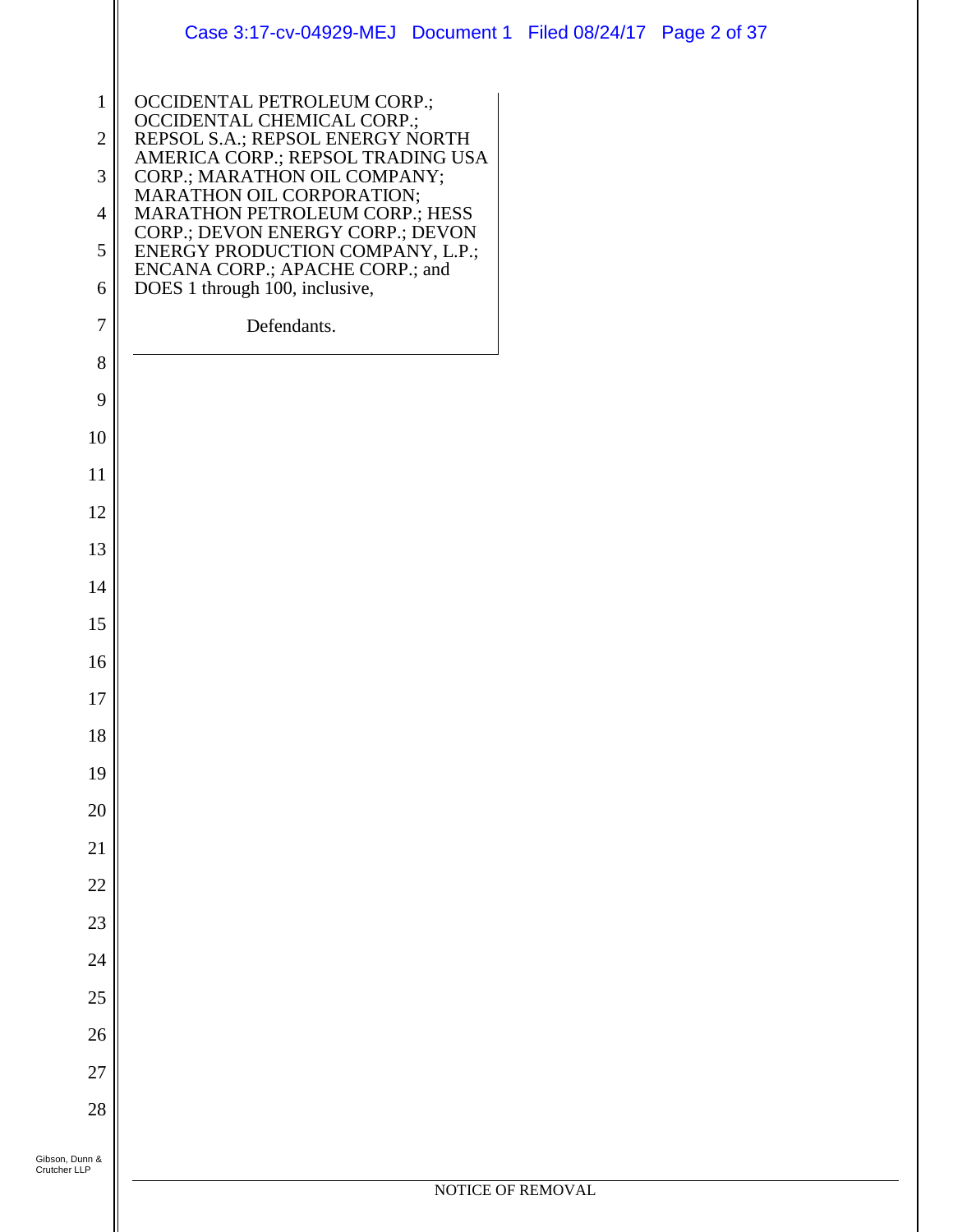# **TO THE CLERK OF THE ABOVE-TITLED COURT AND TO PLAINTIFF THE COUNTY OF SAN MATEO AND ITS COUNSEL OF RECORD:**

PLEASE TAKE NOTICE THAT Defendants Chevron Corp. and Chevron U.S.A., Inc. (collectively, "the Chevron Parties"), remove this action—with reservation of all defenses and rights from the Superior Court of the State of California for the County of San Mateo, Case No. 17 CIV 03222, to the United States District Court for the Northern District of California pursuant to 28 U.S.C. §§ 1331, 1334, 1441(a), 1442, 1452, and 1367(a), and 43 U.S.C. § 1349(b). All other defendants that have been properly joined and served (collectively, "Defendants") join in or have consented to this Notice of Removal.

10 11 12 13 14 15 16 This Court has original federal question jurisdiction under 28 U.S.C. § 1331, because the Complaint arises under federal laws and treaties, and presents substantial federal questions as well as claims that are completely preempted by federal law. This Court has supplemental jurisdiction under 28 U.S.C. § 1367(a) over any claims over which it does not have original federal question jurisdiction because they form part of the same case or controversy as those claims over which the Court has original jurisdiction. As set forth below, removal is proper pursuant to 28 U.S.C. §§ 1441, 1442, 1446, and 1452, and 43 U.S.C. § 1349(b).

In addition, the Complaint is legally without merit, and, at the appropriate time, Defendants will move to dismiss Plaintiff's claims pursuant to Rule 12 of the Federal Rules of Civil Procedure.

22 26 Through its Complaint, the County of San Mateo calls into question longstanding decisions by the Federal Government regarding, among other things, national security, national energy policy, environmental protection, development of outer continental shelf lands, the maintenance of a national petroleum reserve, mineral extraction on federal lands (which has produced billions of dollars for the Federal Government), and the negotiation of international agreements bearing on the development and use of fossil fuels. Many of the Defendants have contracts with the Federal Government to develop and extract minerals from federal lands and to sell fuel and associated products to the Federal Government for the Nation's defense. The gravamen of the Complaint seeks either to undo all of those Federal Government policies or to extract "compensation" and force Defendants to relinquish

28

1

2

3

4

5

6

7

8

9

17

18

19

20

21

23

24

25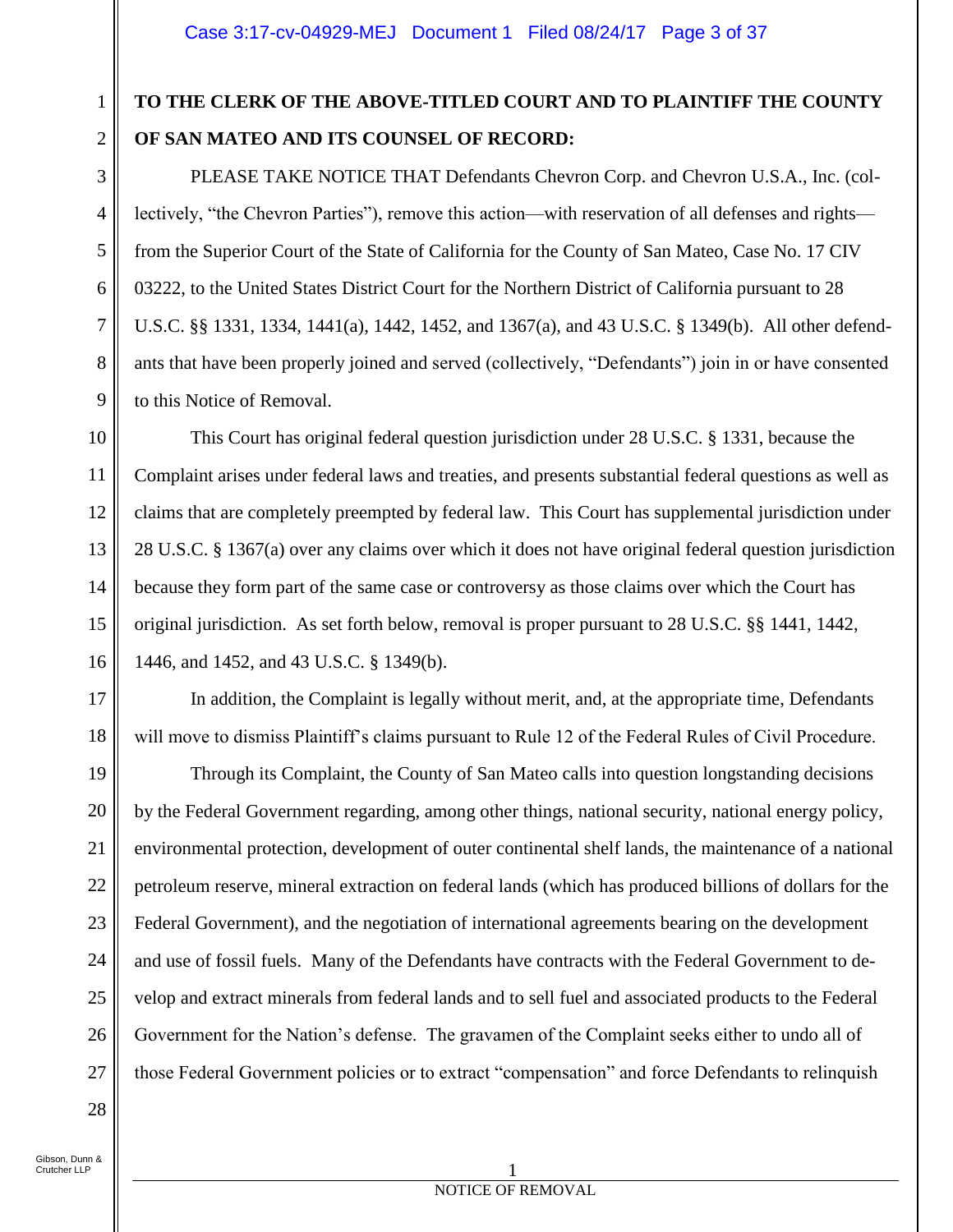the profits they obtained by having contracted with the Federal Government or relied upon national policies to develop fossil fuel resources.

In the Complaint's view, a state court, on petition by a county, may regulate the nationwide and indeed, worldwide—economic activity of key sectors of the American economy, those that supply the fuels that power production and innovation, keep the lights on, and that form the basic materials from which innumerable consumer, technological, and medical devices are themselves fashioned. Though nominally asserted under state law, the Complaint puts at issue long-established federal statutory, regulatory, and constitutional issues and frameworks. It implicates bedrock federal-state divisions of responsibility, and appropriates to itself the direction of such federal spheres as nationwide economic development, international relations, and America's national security. Reflecting the uniquely federal interests posed by greenhouse gas claims like these, the Ninth Circuit has recognized that causes of action of the types asserted here are governed by federal common law, not state law.

The Complaint has no basis in law and is inconsistent with serious attempts to address important issues of national and international policy. Accordingly, Plaintiff's Complaint should be heard in this federal forum to protect the national interest by its prompt dismissal.

16 17

1

2

3

4

5

6

7

8

9

10

11

12

13

14

15

18

19

20

21

22

23

24

25

26

27

28

## **I. TIMELINESS OF REMOVAL**

1. Plaintiff the County of San Mateo filed a Complaint against the Chevron Parties and other named Defendants in the Superior Court for San Mateo County, California, Case No. 17 CIV 03222, on July 17, 2017. The Chevron Parties were served on August 2, 2017. A copy of all process, pleadings, or orders served upon the Chevron Parties is attached as Exhibit A to the Declaration of William E. Thomson, filed concurrently herewith.

2. This notice of removal is timely under 28 U.S.C. § 1446(b) because it is filed fewer than 30 days after service. 28 U.S.C. § 1446(b). All Defendants that have been served as of this date either join in or have consented to this removal. *See* Thomson Decl. ¶ 4. In addition, consent to this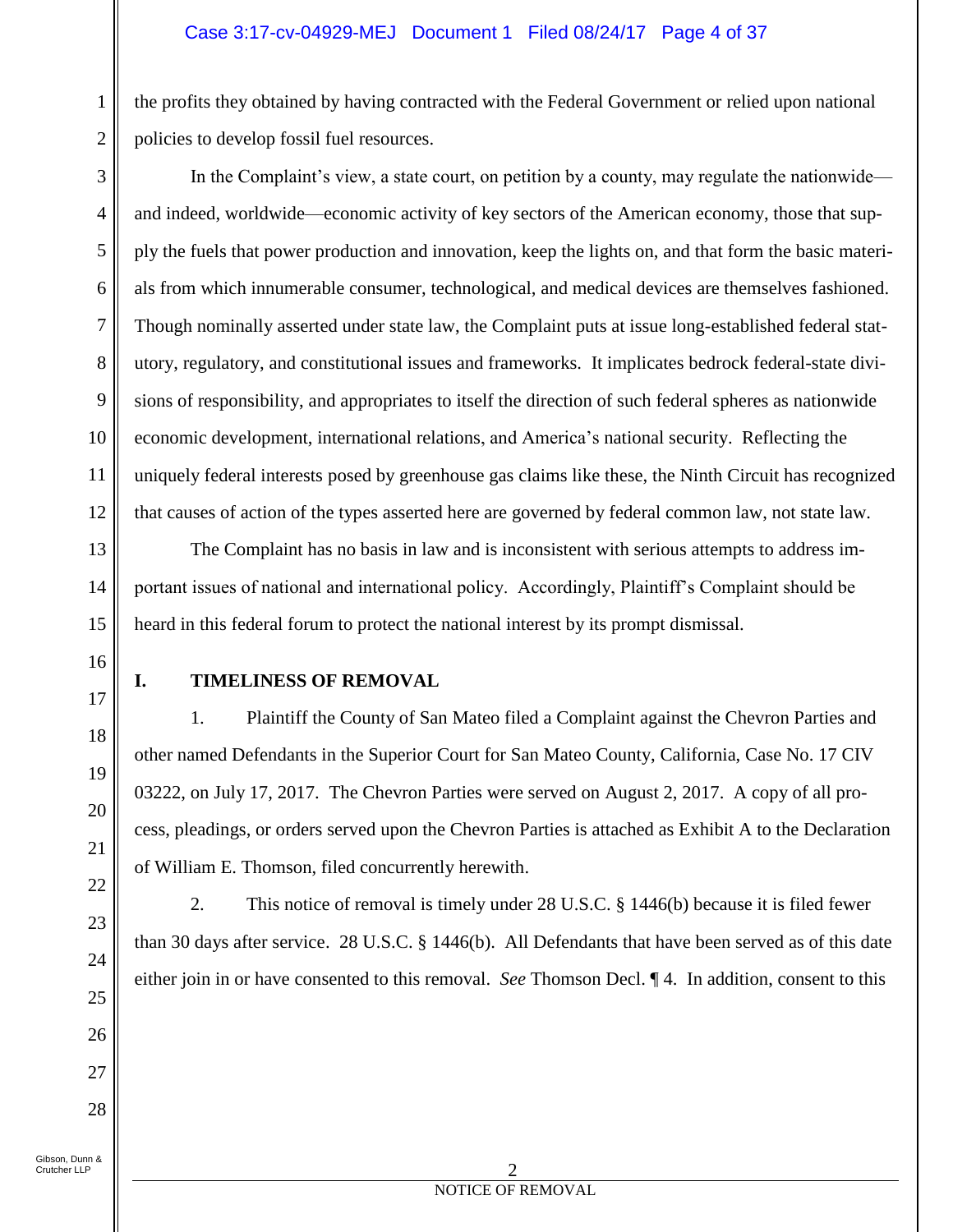## Case 3:17-cv-04929-MEJ Document 1 Filed 08/24/17 Page 5 of 37

removal petition is not required as removal does not proceed "solely under 28 U.S.C. § 1441." 28 U.S.C. § 1446(b)(2)(A); *see also, e.g.*, 28 U.S.C. § 1452.<sup>1</sup>

3

4

5

6

7

8

9

10

11

12

13

14

15

16

17

18

1

2

## **II. SUMMARY OF ALLEGATIONS AND GROUNDS FOR REMOVAL**

3. Plaintiff is the County of San Mateo, California. Plaintiff brings claims against Defendants for alleged injuries relating to climate change, including damages and injunctive relief from alleged sea level rise, storms, and other natural phenomena. Plaintiff asserts the following claims on behalf of itself: public nuisance; private nuisance; strict liability for failure to warn; strict liability for design defect; negligence; negligence for failure to warn; and trespass. Plaintiff also purports to assert a public nuisance claim on behalf of the People of the State of California. In addition to compensatory and punitive damages, Plaintiff seeks the "equitable disgorgement of all profits Defendants obtained" through their business of manufacturing, producing, and/or promoting the sale of fossil fuel products (Compl. ¶ 186), as well as "equitable relief to abate the nuisances complained of" in the Complaint (Compl., Prayer for Relief).

4. Multiple Defendants will deny any California court has personal jurisdiction, and those Defendants properly before the Court will deny any liability as to Plaintiff's individual claims and as to the claim brought on behalf of the People of California. Defendants expressly reserve all rights in this regard. For purposes of meeting the jurisdictional requirements for removal only, however, Defendants submit that removal is proper on at least seven independent and alternative grounds.

19 20 21 22 23 5. *First*, the action is removable under 28 U.S.C. § 1441(a) and 28 U.S.C. § 1331 because Plaintiff's claims, to the extent that such claims exist, implicate uniquely federal interests and are governed by federal common law, and not state common law. *See Nat'l Farmers Union Ins. Cos. v. Crow Tribe of Indians*, 471 U.S. 847, 850 (1985). The Ninth Circuit has held that comparable claims, in which a municipality alleged that the defendants' greenhouse gas emissions led to global

25

 $\overline{a}$ 

26

27

28

<sup>1</sup> In filing or consenting to this Notice of Removal, Defendants do not waive, and expressly preserve, their right to challenge personal jurisdiction in any federal or state court with respect to this action. A number of Defendants contend that personal jurisdiction in California is lacking over them, and these Defendants will move to dismiss for lack of personal jurisdiction at the appropriate time. *See, e.g*., *Carter v. Bldg. Material & Const. Teamsters' Union Local 216*, 928 F. Supp. 997, 1000-01 (N.D. Cal. 1996) ("A petition for removal affects only the forum in which the action will be heard; it does not affect personal jurisdiction.").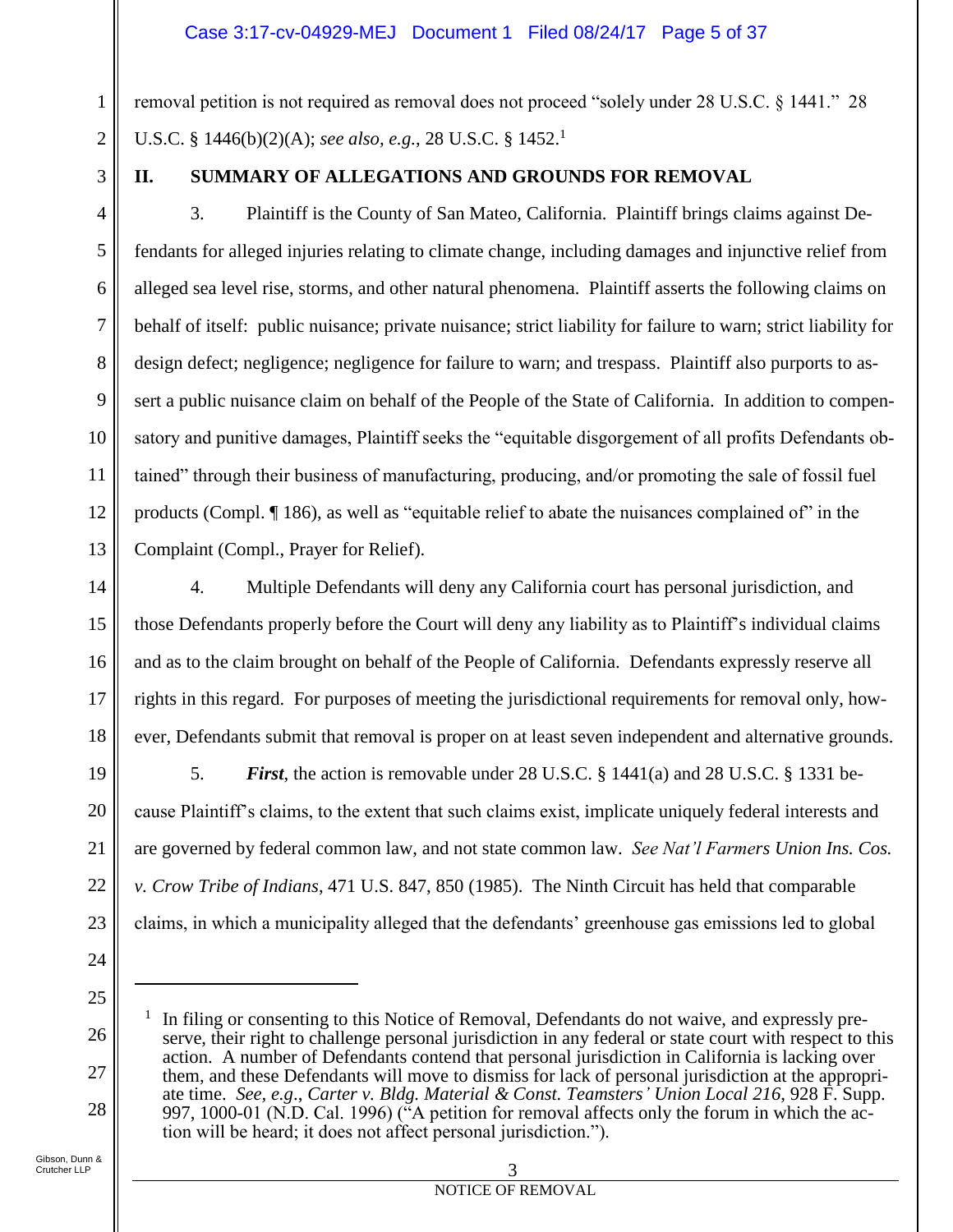## Case 3:17-cv-04929-MEJ Document 1 Filed 08/24/17 Page 6 of 37

1 2 3 4 5 6 7 8 9 10 warming-related injuries such as coastal erosion, were governed by federal common law. *See Native Village of Kivalina v. ExxonMobil Corp.*, 696 F.3d 849, 855 (9th Cir. 2012) ("*Kivalina*"). Federal common law applies only in those few areas of the law that so implicate "uniquely federal interests" that application of state law is affirmatively inappropriate. *See, e.g.*, *Boyle v. United Techs. Corp.*, 487 U.S. 500, 504, 507 (1988); *Am. Elec. Power Co., Inc. v. Connecticut*, 564 U.S. 410, 424 (2011) ("*AEP*") ("borrowing the law of a particular State would be inappropriate"). As a result, the Ninth Circuit's determination in *Kivalina* that federal common law applies to comparable claims of global warming-related tort claims necessarily means that state law should not apply to those types of claims. Plaintiff's claims, therefore, (to the extent they exist at all) arise under federal common law, not state law, and are properly removed to this Court.

11 12 13 14 15 16 17 18 6. *Second*, removal is authorized under 28 U.S.C. § 1441(a) and 28 U.S.C. § 1331 because the action necessarily raises disputed and substantial federal questions that a federal forum may entertain without disturbing a congressionally approved balance of responsibilities between the federal and state judiciaries. *See Grable & Sons Metal Prods., Inc. v. Darue Eng'g & Mfg.*, 545 U.S. 308 (2005). In fact, the causes of action as alleged in the Complaint attack federal policy decisions and threaten to upset longstanding federal-state relations, second-guess policy decisions made by Congress and the Executive Branch, and skew divisions of responsibility set forth in federal statutes and the United States Constitution.

19 20 21 22 23 7. *Third*, removal is authorized under 28 U.S.C. § 1441(a) and 28 U.S.C. § 1331 because Plaintiff's claims are completely preempted by the Clean Air Act and/or other federal statutes and the United States Constitution, which provide an exclusive federal remedy for plaintiffs seeking stricter regulations regarding the nationwide and worldwide greenhouse gas emissions put at issue in the Complaint.

24 25 26

27

28

8. *Fourth*, this Court has original jurisdiction over this lawsuit and removal is proper pursuant to the Outer Continental Shelf Lands Act ("OCSLA"), because this action "aris[es] out of, or in connection with (A) any operation conducted on the outer Continental Shelf which involves ex-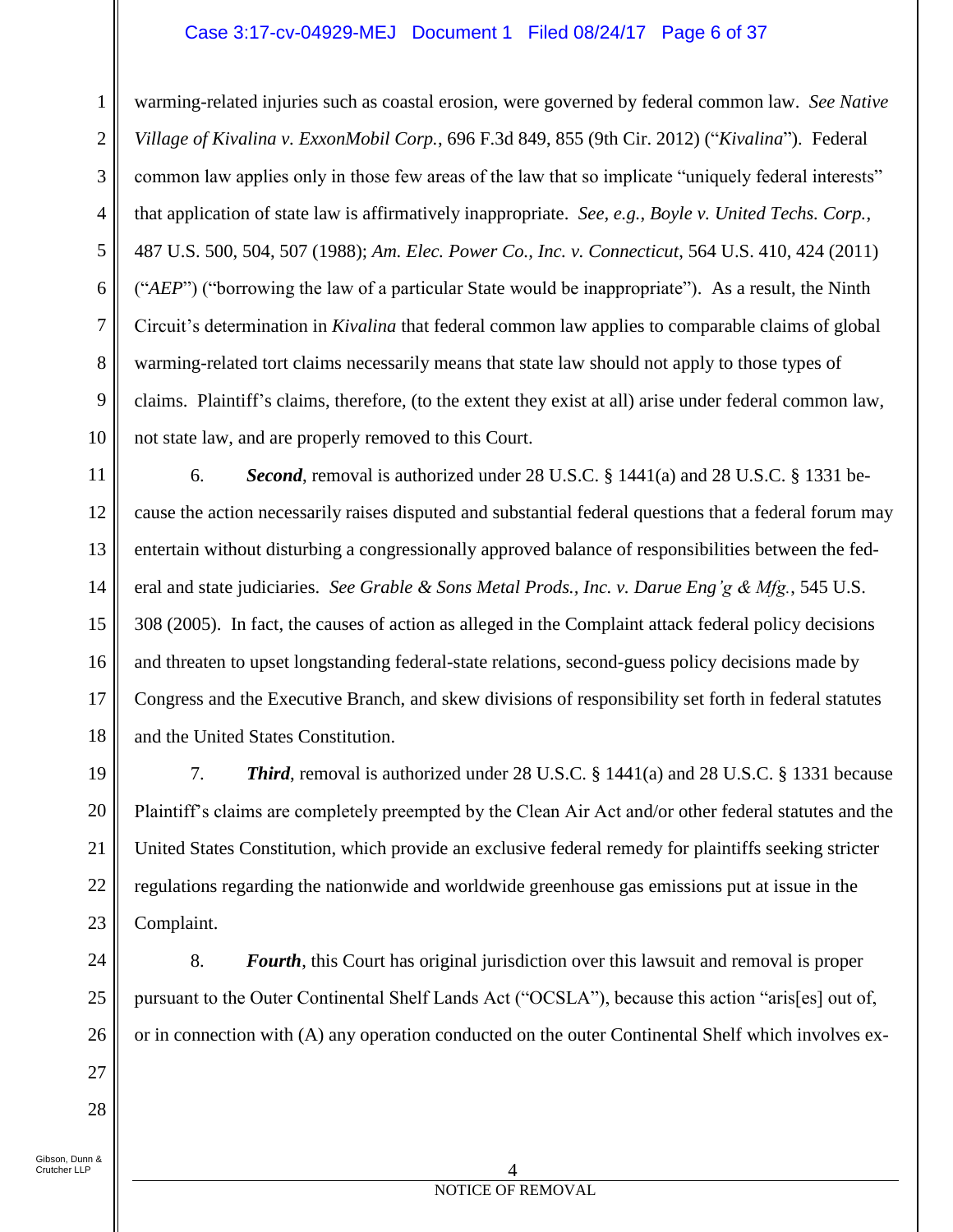## Case 3:17-cv-04929-MEJ Document 1 Filed 08/24/17 Page 7 of 37

ploration, development, or production of the minerals, or the subsoil or seabed of the outer Continental Shelf, or which involves rights to such minerals." 43 U.S.C. § 1349(b); *see also Tenn. Gas Pipeline v. Houston Cas. Ins. Co.*, 87 F.3d 150, 155 (5th Cir. 1996).

9. *Fifth*, Defendants are authorized to remove this action under 28 U.S.C. § 1442(a)(1) because, assuming the truth of Plaintiff's allegations, a causal nexus exists between their actions, taken pursuant to a federal officer's directions, and Plaintiff's claims; they are "persons" within the meaning of the statute; and can assert several colorable federal defenses. *See Leite v. Crane Co.*, 749 F.3d 1117 (9th Cir. 2014).

9 10 11 12 13 10. *Sixth*, removal is authorized under 28 U.S.C. § 1441(a) and 28 U.S.C. § 1331 because Plaintiff's claims are based on alleged injuries to and/or conduct on federal enclaves. As such, Plaintiff's claims arise under federal-question jurisdiction and are removable to this Court. *See* U.S. Const., art. I, § 8, cl. 17; *Durham v. Lockheed Martin Corp*., 445 F.3d 1247, 1250 (9th Cir. 2006) ("Federal courts have federal question jurisdiction over tort claims that arise on 'federal enclaves.'").

14

15

16

17

18

19

20

21

22

23

1

2

3

4

5

6

7

8

11. *Seventh and finally*, removal is authorized under 28 U.S.C. § 1452(a) and 28 U.S.C. § 1334(b) because Plaintiff's state-law claims are related to cases under Title 11 of the United States Code. Plaintiff alleges that Defendants (defined by Plaintiff to include certain of Defendants' subsidiaries named in the Complaint) engaged in tortious conduct from 1965 to the present, and at least two Defendants, which consent to this Notice of Removal, emerged from Chapter 11 bankruptcy less than a year ago and continue to implement their Chapter 11 plans. *See PDG Arcos, LLC v. Adams*, 436 F. App'x 739 (9th Cir. 2011). And because Plaintiff's claims are predicated on historical activities of the Defendants, including predecessor companies and companies that they may have acquired or with which they may have merged, and because there are hundreds of non-joined necessary and indispensable parties, there are many other Title 11 cases that may be related.

28

12. For the convenience of the Court and all parties, Defendants will address each of these grounds in additional detail. Should Plaintiff challenge this Court's jurisdiction, Defendants will further elaborate on these grounds and will not be limited to the specific articulations in this Notice.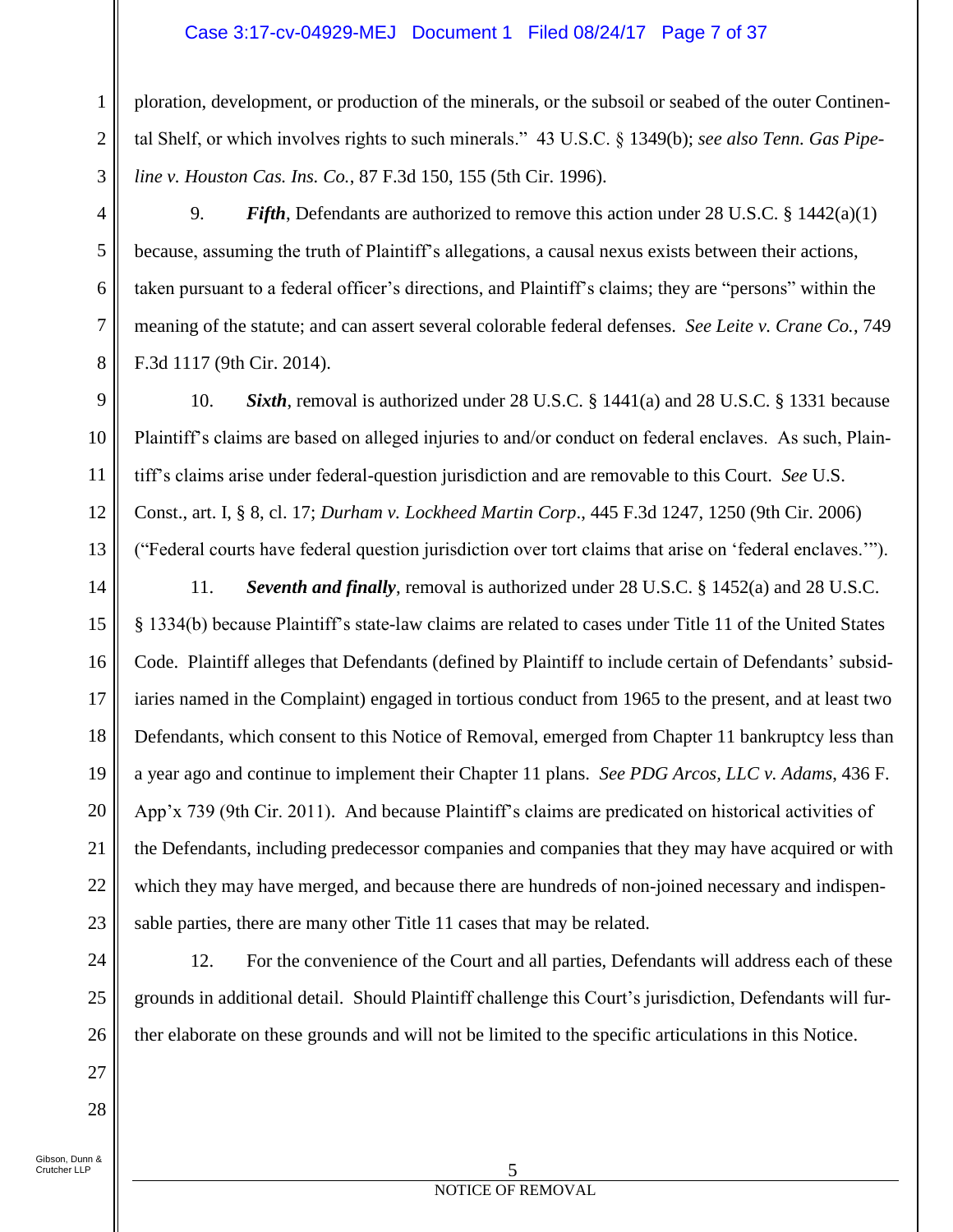1

2

3

4

5

6

7

8

9

10

11

12

13

14

## **III. THIS COURT HAS FEDERAL-QUESTION JURISDICTION BECAUSE**

## **PLAINTIFF'S CLAIMS ARISE, IF AT ALL, UNDER FEDERAL COMMON LAW**

13. This action is removable because Plaintiff's claims, to the extent that such claims exist, necessarily are governed by federal common law, and not state common law. 28 U.S.C. § 1331 grants federal courts original jurisdiction over "'claims founded upon federal common law as well as those of a statutory origin.'" *Nat'l Farmers Union*, 471 U.S. at 850 (quoting *Illinois v. City of Milwaukee*, 406 U.S. 91, 100 (1972) ("*Milwaukee I*")). As the Ninth Circuit explained in holding that similar claims for injuries caused by global warming were governed by federal common law, even "[p]ost-*Erie*, federal common law includes the general subject of environmental law and specifically includes ambient or interstate air or water pollution." *Kivalina*, 696 F.3d at 855. As Plaintiff's claims arise under federal common law, this Court has federal-question jurisdiction and removal is proper. That remains true even though Plaintiff's claims in the final analysis fail to state a claim: among other deficiencies, any such federal common law claim has been displaced by the Clean Air Act. *See, e.g.*, *AEP*, 564 U.S. at 424; *Kivalina*, 696 F.3d at 856-67.

15 16 17 18 19 20 21 22 23 24 25 26 27 28 14. Though "[t]here is no federal *general* common law," *Erie R. Co. v. Tompkins*, 304 U.S. 64, 78 (1938) (emphasis added), federal common law continues to exist, and to govern, in a few subject areas in which there are "uniquely federal interests," *Boyle*, 487 U.S. at 504. *See generally*  Henry J. Friendly, *In Praise of* Erie—*and the New Federal Common Law*, 39 N.Y.U. L. Rev. 383 (1964). Such uniquely federal interests will require the application of federal common law where, for example, the issue is one that by its nature, is "'within national legislative power'" and there is "a demonstrated need for a federal rule of decision" with respect to that issue. *AEP*, 564 U.S. at 421 (citation omitted). Federal common law therefore applies, in the post-*Erie* era, in those discrete areas in which application of state law would be inappropriate and would contravene federal interests. *Boyle*, 487 U.S. at 504-07. The decision that federal common law applies to a particular issue thus inherently reflects a determination that state law does *not* apply. *Nat'l Audubon Soc'y v. Dep't of Water*, 869 F.2d 1196, 1204 (9th Cir. 1988); *see also City of Milwaukee v. Illinois & Michigan*, 451 U.S. 304, 312 n.7 (1981) ("*Milwaukee II*") ("[I]f federal common law exists, it is because state law cannot be used.").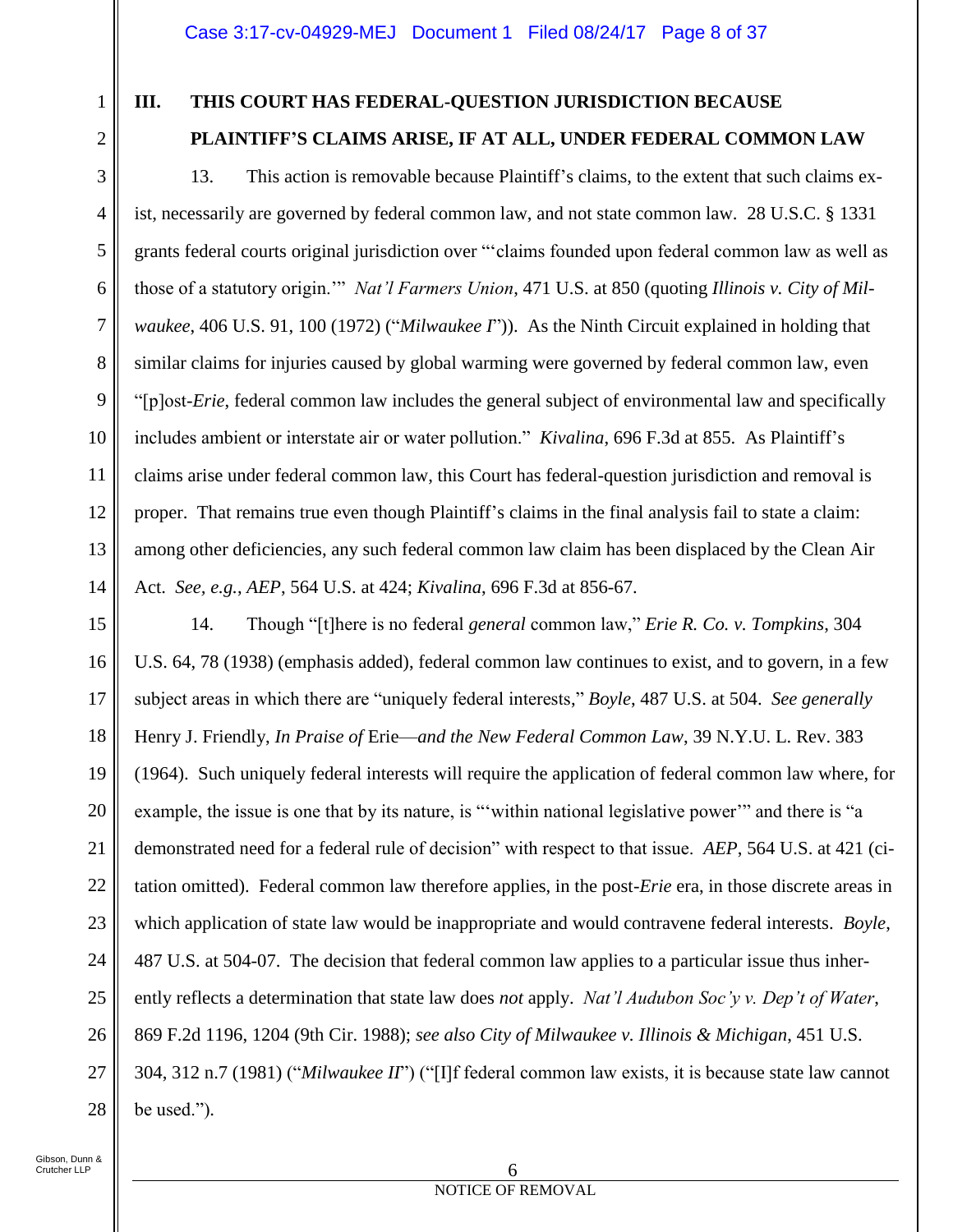### Case 3:17-cv-04929-MEJ Document 1 Filed 08/24/17 Page 9 of 37

1 2 3 4 5 6 7 8 9 10 11 12 13 14 15 16 17 18 19 20 21 22 23 24 25 15. In *Kivalina*, the Ninth Circuit, quoting the Supreme Court's decision in *AEP*, reiterated that federal common law applies to "'subjects within the national legislative power where Congress has so directed or where the basic scheme of the Constitution so demands.'" 696 F.3d at 855 (quoting *AEP*, 564 U.S. at 421) (further citation and internal quotation marks omitted). Although Congress thus sometimes affirmatively directs the application of federal common law, the *Kivalina* court noted that, "[m]ore often, federal common law develops when courts must consider *federal* questions that are not answered by statutes." *Id*. (emphasis added). Given that claims asserting injuries from global warming have an intrinsic interstate and transnational character, the Ninth Circuit held that such claims inherently raise federal questions and fall within the settled rule that federal common law governs "the general subject of environmental law and specifically includes ambient or interstate air and water pollution." *Id.* at 855; *see also id.* ("federal common law can apply to transboundary pollution suits" such as the plaintiff's); *AEP*, 564 U.S. at 421 ("Environmental protection is undoubtedly an area within national legislative power, [and] one in which federal courts may fill in statutory interstices."). Thus, while the Ninth Circuit had previously expressed skepticism that federal common law, as opposed to state law, would govern a localized claim for air pollution arising from a specific source within a single state, *see Nat'l Audubon Soc'y*, 869 F.2d at 1203-04, the court in *Kivalina* found that claims arising from injuries allegedly caused by *global* warming implicate interstate and, indeed, international aspects that inherently invoke uniquely federal interests and responsibilities. *See Kivalina*, 696 F.3d at 856-57; *see also Massachusetts v. EPA*, 549 U.S. 497, 498 (2007) ("The sovereign prerogatives to force reductions in greenhouse gas emissions, to negotiate emissions treaties with developing countries, and (in some circumstances) to exercise the police power to reduce motor-vehicle emissions are now lodged in the Federal Government."); *United States v. Solvents Recovery Serv.*, 496 F. Supp. 1127, 1134 (D. Conn. 1980) (describing Supreme Court jurisprudence recognizing "the strong federal interest in controlling certain types of pollution and protecting the environment").

26 27 28 16. Although *Kivalina* did not expressly address the viability of the plaintiff's purported alternative common law claims resting on state law (which the district court dismissed without prejudice), the *Kivalina* court's finding that federal common law applied to the municipality's global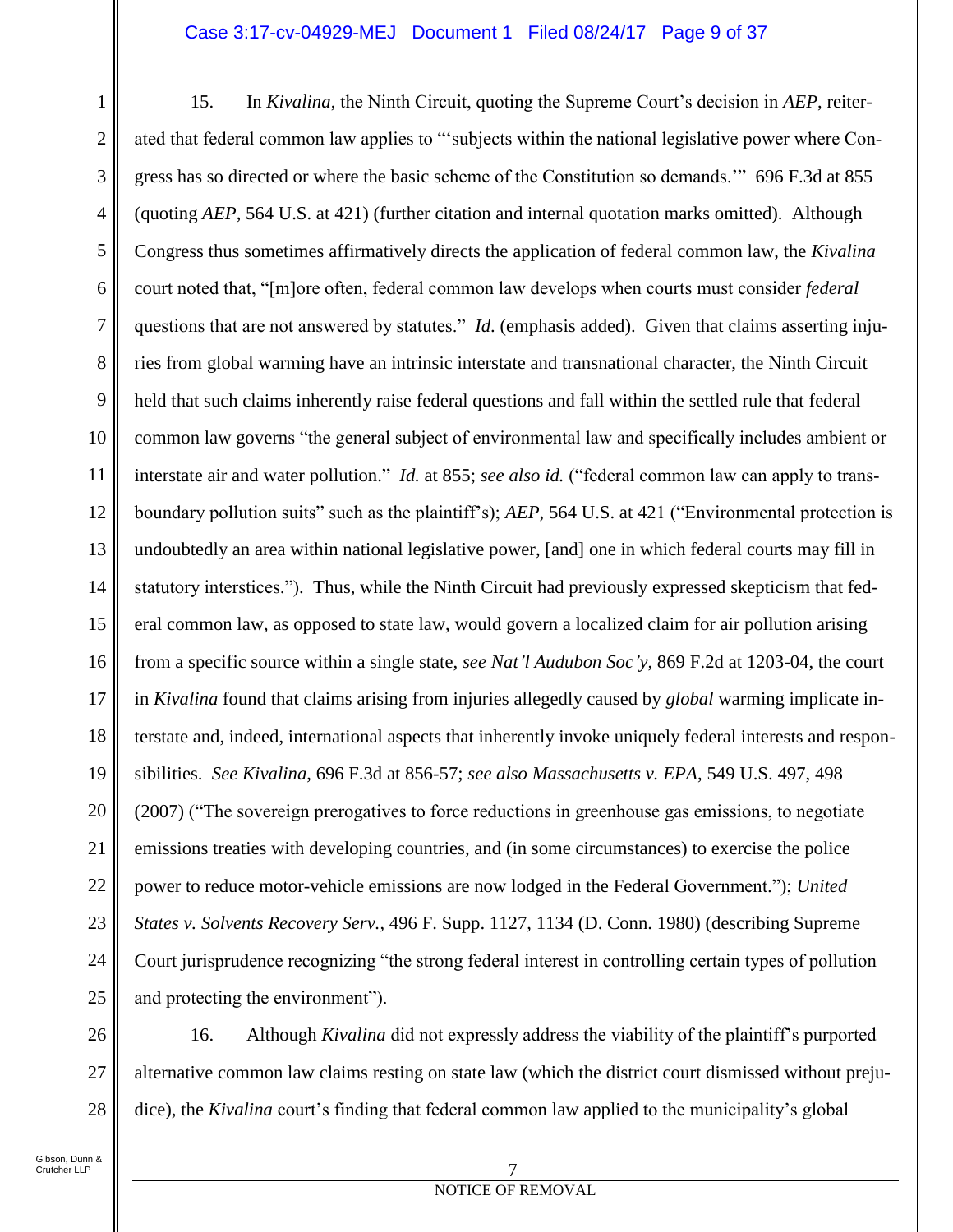## Case 3:17-cv-04929-MEJ Document 1 Filed 08/24/17 Page 10 of 37

1 2 3 4 5 6 7 8 9 10 11 warming claims means that state law *cannot* be applied to such claims. The conclusion that federal common law governs an issue rests, not on a discretionary choice between federal law and state law, but on a determination that the issue is so distinctively federal in nature that application of state law to the issue would risk impairing uniquely federal interests. *Boyle*, 487 U.S. at 506-07; *see also, e.g.*, *Caltex Plastics, Inc. v. Lockheed Martin Corp*., 824 F.3d 1156, 1159-60 (9th Cir. 2016) (liability of defense contractor to third party under government contract for weapons systems implicated "uniquely federal interests" in national security that would be impaired if disparate state-law rules were applied); *Nat'l Audubon Soc'y*, 869 F.3d at 1204 ("[I]t is inconsistent to argue 'that both federal and state nuisance law apply to this case. If state law can be applied, there is no need for federal common law; if federal common law exists, *it is because state law cannot be used*.'") (emphasis added).

12 13 14 15 16 17 18 19 20 21 22 23 24 25 26 27 17. Accordingly, the Ninth Circuit's holding in *Kivalina* that federal common law governs global warming-related tort claims such as Plaintiff's here necessarily means that state law cannot govern such claims. Although Plaintiff purports to style its nuisance and other common law claims as arising under state law, the question of whether a particular common law claim is controlled by federal common law rather than state law is itself a question of law that is governed by federal law as set forth in *Erie* and its progeny. While Plaintiff contends that its claims arise under California law, the question of which state, if any, may apply its law to address global climate-change issues is a question that is itself a matter of federal law, given the paramount federal interest in avoiding conflicts of law in connection with ambient air and water. Moreover, the law is well settled that, in determining whether a case arises under federal law and is properly removable, the Plaintiff's proffered position on a question of law is not entitled to any deference but is instead subject to independent and *de novo* review by the court. *See, e.g.*, *United States v. California*, 932 F.2d 1346, 1349 (9th Cir. 1991) ("The issue of whether state or federal [common] law governs is a question of law and is reviewable de novo."); *Flagstaff Med. Ctr., Inc. v. Sullivan*, 962 F.2d 879, 884, 889-91 (9th Cir. 1992) (same); *see also Provincial Gov't of Marinduque v. Placer Dome, Inc.*, 582 F.3d 1083, 1086-87 (9th Cir. 2009) (applying de novo review to removal based on federal common law).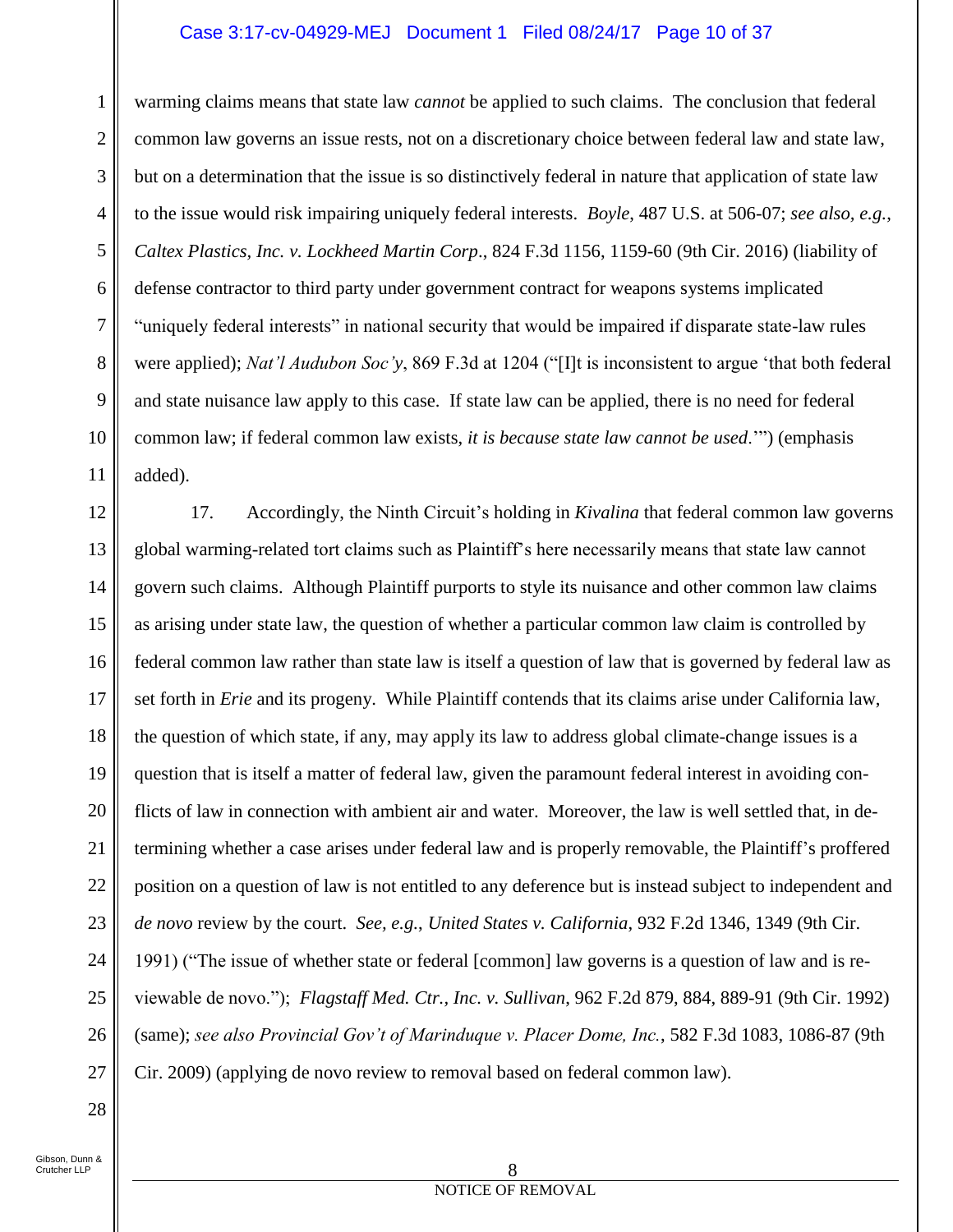## Case 3:17-cv-04929-MEJ Document 1 Filed 08/24/17 Page 11 of 37

1 2 3 4 5 6 7 8 9 10 11 12 13 14 15 16 17 18. The extent to which the global warming-related tort claims in this case and in *Kivalina* would impair uniquely federal interests is confirmed by comparing these inherently interstate and transnational claims to the more localized pollution claims that the Ninth Circuit in *National Audubon* held were governed by state law. In *National Audubon*, the claims at issue involved a challenge to the Los Angeles Department of Water and Power's diversion of "four freshwater streams that would otherwise flow into Mono Lake." 869 F.2d at 1198. This discrete conduct in California allegedly exposed part of Mono Lake's lake bed, increased the lake's "salinity and ion concentration," and led to "air pollution in the form of alkali dust storms from the newly exposed lake bed." *Id*. at 1198- 99. The Ninth Circuit held that the allegation that some of the dust reached Nevada was not enough to show that the case involved the sort of "interstate dispute previously recognized as requiring resolution under federal law," such that it was "'inappropriate for state law to control.'" *Id*. at 1204. Given their essentially localized nature, the claims involved only a "domestic dispute" that did not fit within the interstate paradigms that the Supreme Court had to that point recognized as properly governed by federal common law. *Id*. at 1205; *cf*. *Int'l Paper Co. v. Ouellette*, 479 U.S. 481, 497-98 (1987) (holding that New York law applied to pollution claims arising from discharges from a lakeside New York business, even though those effluents flowed to Vermont side of the lake and caused injury there).

18 19 20 21 22 23 24 25 26 27 19. In light of the federal nature of the issues raised by global warming, as described in *AEP* and in *Massachusetts v. EPA*, the *Kivalina* court correctly reached a different conclusion with respect to global warming-related tort claims such as those presented here. Because (as Plaintiff concedes, Compl. ¶ 74) global warming occurs only as the result of the undifferentiated accumulated emissions of all emitters in the world over an extended period of time, any judgment as to the reasonableness of particular emissions, or as to their causal contribution to the overall phenomenon of global warming, inherently requires an evaluation at an interstate and, indeed, transnational level. Thus, even assuming that state tort law may properly address local source emissions within that specific state, the imposition of tort liability for allegedly unreasonably contributing to *global* warming would require an over-arching consideration of *all* of the emissions traceable to sales of Defendants'

Gibson, Dunn & Crutcher LLP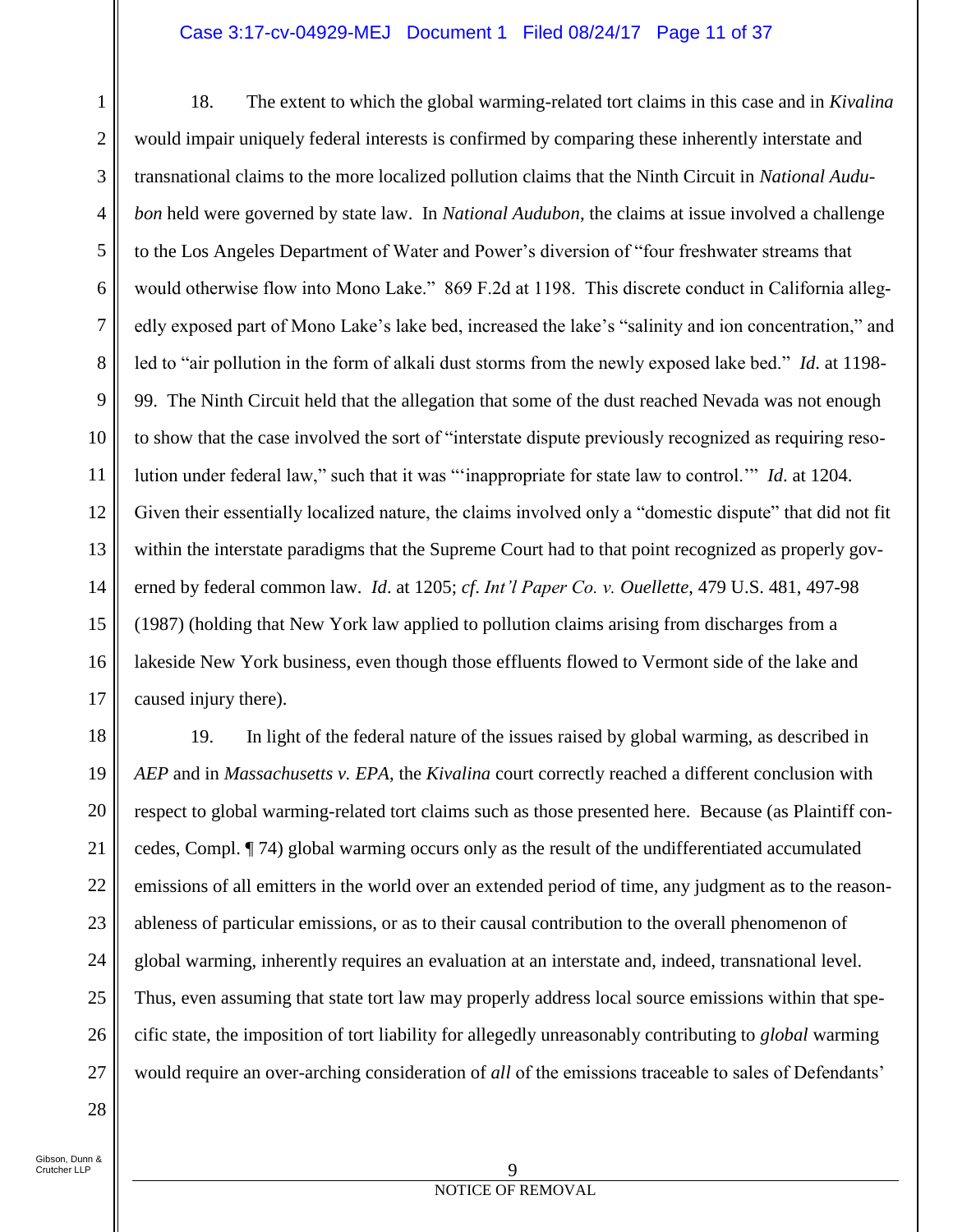## Case 3:17-cv-04929-MEJ Document 1 Filed 08/24/17 Page 12 of 37

products in each of the states, and, in fact, in the more than 180 nations of the world. Given the Federal Government's exclusive authority over foreign affairs and foreign commerce, and its preeminent authority over interstate commerce, tort claims concerning global warming directly implicate uniquely federal interests, and a patchwork of 50 state's common law rules cannot properly be applied to such claims without impairing those interests. Indeed, the Supreme Court expressly held in *AEP* that in cases like this, "borrowing the law of a particular State would be inappropriate." 564 U.S. at 422. Such global warming-related tort claims, to the extent they exist, are therefore governed by federal common law. *Kivalina*, 696 F.3d at 855-56.

9 10 11 12 13 14 15 16 17 18 19 20 21 22 23 24 25 26 27 20. Under the principles set forth above, Plaintiff's claims, to the extent they exist at all, are governed by federal common law. The gravamen of Plaintiff's claims is that "production and use of Defendants' fossil fuel products plays a direct and substantial role in the emissions of greenhouse gas pollution." Compl. ¶ 2; *see, e.g.*, *id.* ¶¶ 53-54, 58, 75, 78, 181, 207, 220, 254, 261. Plaintiff's Complaint alleges that Defendants are responsible for "more than one in every five tons of carbon dioxide and methane emitted worldwide," *id.* ¶ 14, and that "greenhouse gas pollution is the dominant factor in each of the independent causes of [global] sea level rise," *id.* ¶ 58; *see also id.* ¶ 78. As evident from the term "global warming" itself, both the causes and the injuries Plaintiff identifies are not constrained to particular sources, cities, counties, or even states, but rather implicate inherently national and international interests, including treaty obligations and federal and international regulatory schemes. *See id.*  $\sqrt{3}$  n.5 (describing other sources of emissions);  $\sqrt{7}$  (only "20.3%" of CO<sub>2</sub> emissions allegedly caused by Defendants);  $\P$  78 (CO<sub>2</sub> emissions cause "*global* sea level rise") (emphasis added); *see, e.g.*, *Massachusetts*, 549 U.S. at 509, 523-24 (describing Senate rejection of the Kyoto Protocol because emissions-reduction targets did not apply to "heavily polluting nations such as China and India," and EPA's determination that predicted magnitude of future Chinese and Indian emissions "offset any marginal domestic decrease"); *AEP*, 564 U.S. at 427-29 (describing regulatory scheme of the Clean Air Act and role of the EPA); *see also* The White House, Statement by President Trump on the Paris Climate Accord (June 1, 2017), *available at* https://www.whitehouse.gov/thepress-office/2017/06/01/statement-president-trump-paris-climate-accord (announcing United States

28

1

2

3

4

5

6

7

8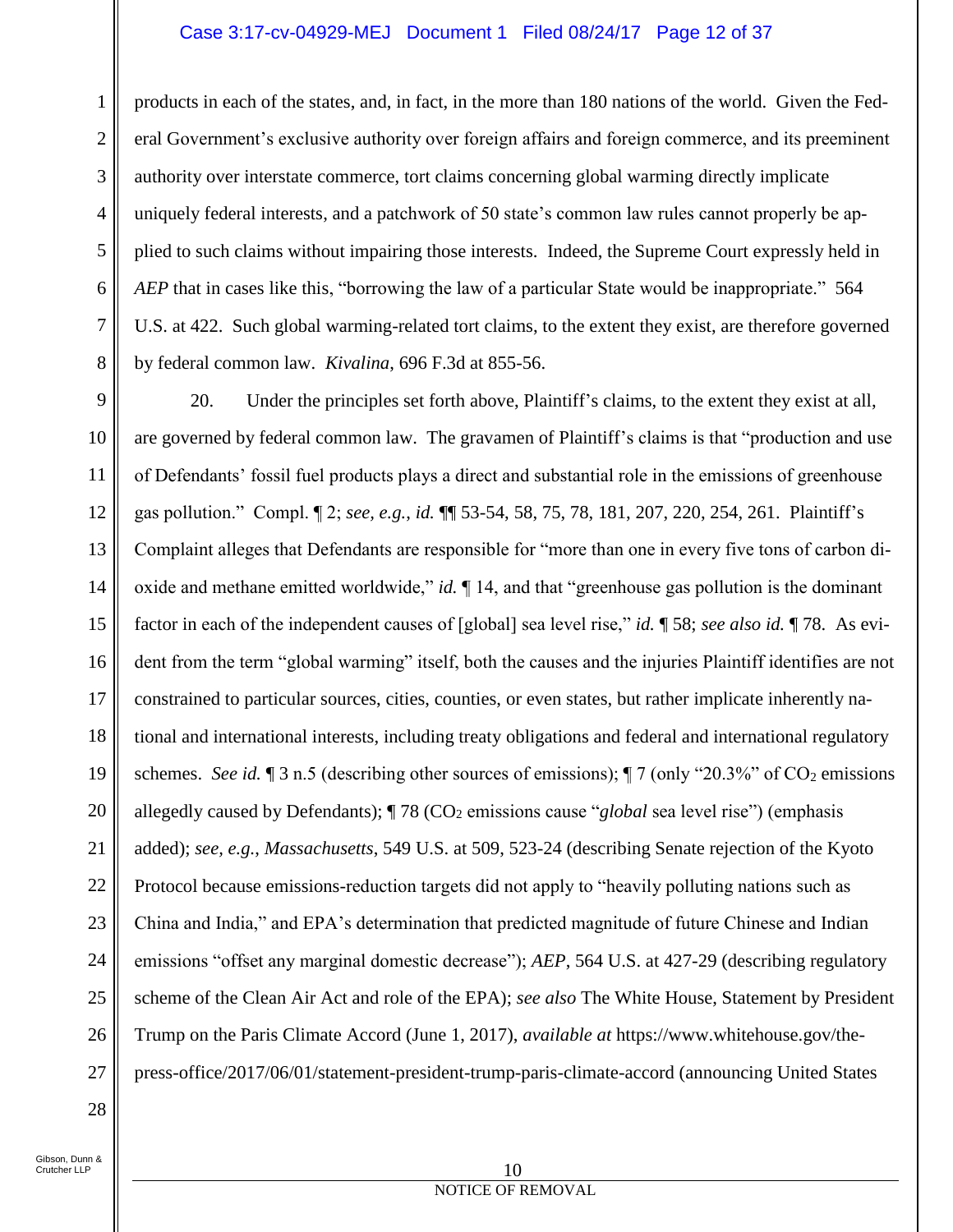## Case 3:17-cv-04929-MEJ Document 1 Filed 08/24/17 Page 13 of 37

withdrawal from Paris Climate Accord based on financial burdens, energy restrictions, and failure to impose proportionate restrictions on Chinese emissions).

3 4 5 6 7 8 9 10 11 12 13 14 15 16 17 18 19 20 21. Indeed, the Complaint itself demonstrates that the unbounded nature of greenhouse gas emissions, diversity of sources, and magnitude of the attendant consequences have catalyzed myriad federal and international efforts to understand and address such emissions. *See, e.g.*, Compl. ¶ 112. The paramount federal interest in addressing the worldwide effect of greenhouse gas emissions is manifested in the regulatory scheme set forth in the Clean Air Act as construed in *Massachusetts v. EPA*. *See AEP*, 564 U.S. at 427-29. Federal legislation regarding greenhouse gas emissions reflects the understanding that "[t]he appropriate amount of regulation in any particular greenhouse gas-producing sector cannot be prescribed in a vacuum: as with other questions of national or international policy, informed assessment of competing interests is required. Along with the environmental benefit potentially achievable, our Nation's energy needs and the possibility of economic disruption must weigh in the balance." *Id.* at 427. As a "question[] of national or international policy," the question of how to address greenhouse gas emissions that underlies the requested relief at the heart of Plaintiff's claims implicates inherently federal concerns and is therefore governed by federal common law. *See id.*; *see also Milwaukee II*, 451 U.S. at 312 n.7 ("[I]f federal common law exists, it is because state law cannot be used."). Because common law claims that rest on injuries allegedly caused by global warming implicate uniquely federal interests, such claims (to the extent they exist at all) must necessarily be governed by federal common law. This Court therefore has original jurisdiction over this action.

## 21 22

1

2

## **IV. THE ACTION IS REMOVABLE BECAUSE IT RAISES DISPUTED AND SUBSTANTIAL FEDERAL ISSUES.**

23 24 25 26 27 28 22. "Except as otherwise expressly provided by Act of Congress, any civil action brought in a State court of which the district courts of the United States have original jurisdiction, may be removed . . . to the district court of the United States for the district and division embracing the place where such action is pending." 28 U.S.C. § 1441(a). Federal district courts, in turn, "have original jurisdiction of all civil actions arising under the Constitution, laws, or treaties of the United States." 28 U.S.C. § 1331. The Supreme Court has held that suits apparently alleging only state-law causes of

#### 11 NOTICE OF REMOVAL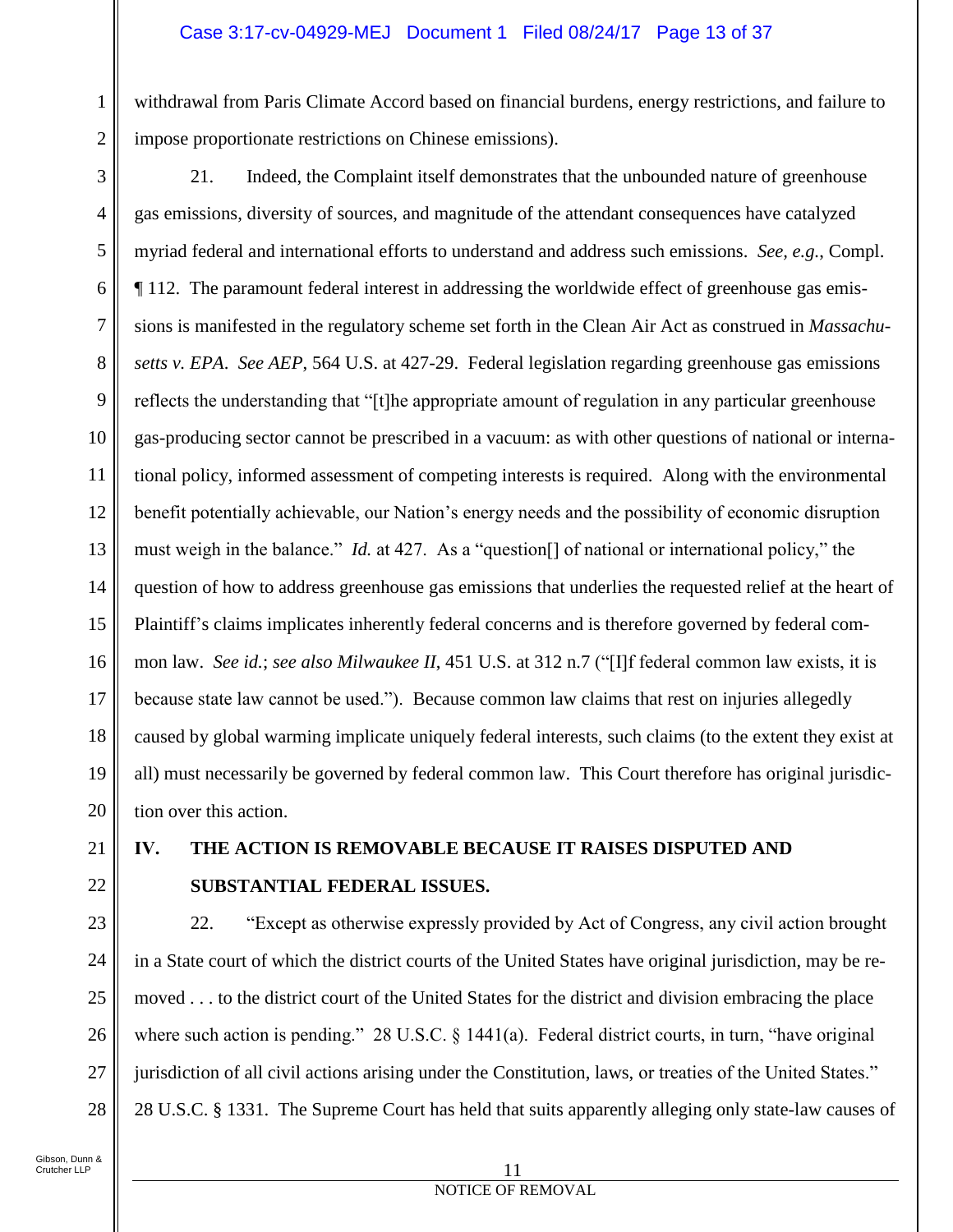## Case 3:17-cv-04929-MEJ Document 1 Filed 08/24/17 Page 14 of 37

action nevertheless "arise under" federal law if the "state-law claim[s] necessarily raise a stated federal issue, actually disputed and substantial, which a federal forum may entertain without disturbing any congressionally approved balance of federal and state judicial responsibilities." *Grable*, 545 U.S. at 314. Applying this test "calls for a common-sense accommodation of judgment to the kaleidoscopic situations that present a federal issue." *Id.* at 313.

23. Plaintiff's Complaint attempts to undermine and supplant federal regulation of greenhouse gas emissions and hold a national industry responsible for the alleged consequences of rising ocean levels allegedly caused by global climate change. There is no question that Plaintiff's claims raise a "federal issue, actually disputed and substantial," for which federal jurisdiction would not upset "any congressionally approved balance of federal and state judicial responsibilities."

24. The issues of greenhouse gas emissions, global warming, and sea level rising are not unique to the County of San Mateo, the State of California, or even the United States. Yet what the Complaint attempts to do is to supplant decades of national energy, economic development, and federal environmental protection and regulatory policies by prompting a California state court to take control over an entire industry and its interstate commercial activities, and impose massive damages contrary to the federal regulatory scheme.

17 18 19 20 21 22 23 24 25. Collectively as well as individually, Plaintiff's causes of action depend on the resolution of disputed and substantial federal questions in light of complex national considerations. For example, the Complaint's first, second, and fifth causes of action all seek relief for an alleged nuisance. Indeed, "the scope and limitations of a complex federal regulatory framework are at stake in this case. And disposition of whether that framework may give rise to state law claims as an initial matter will ultimately have implications for the federal docket one way or the other." *Bd. of Comm'rs of Se. La. Flood Protection Auth. v. Tenn. Gas Pipeline Co*, 850 F.3d 714, 723 (5th Cir. 2017) (cert. petition pending) ("*Flood Protection Authority*").

25 26 27 28 26. Under federal law, federal agencies must "assess both the costs and benefits of [an] intended regulation and, recognizing that some costs and benefits are difficult to quantify, propose or adopt a regulation only upon a reasoned determination that the benefits of the intended regulation justify its costs." Executive Order 12866, 58 Fed. Reg. 190. In 2010, an interagency working group

1

2

3

4

5

6

7

8

9

10

11

12

13

14

15

16

#### 12 NOTICE OF REMOVAL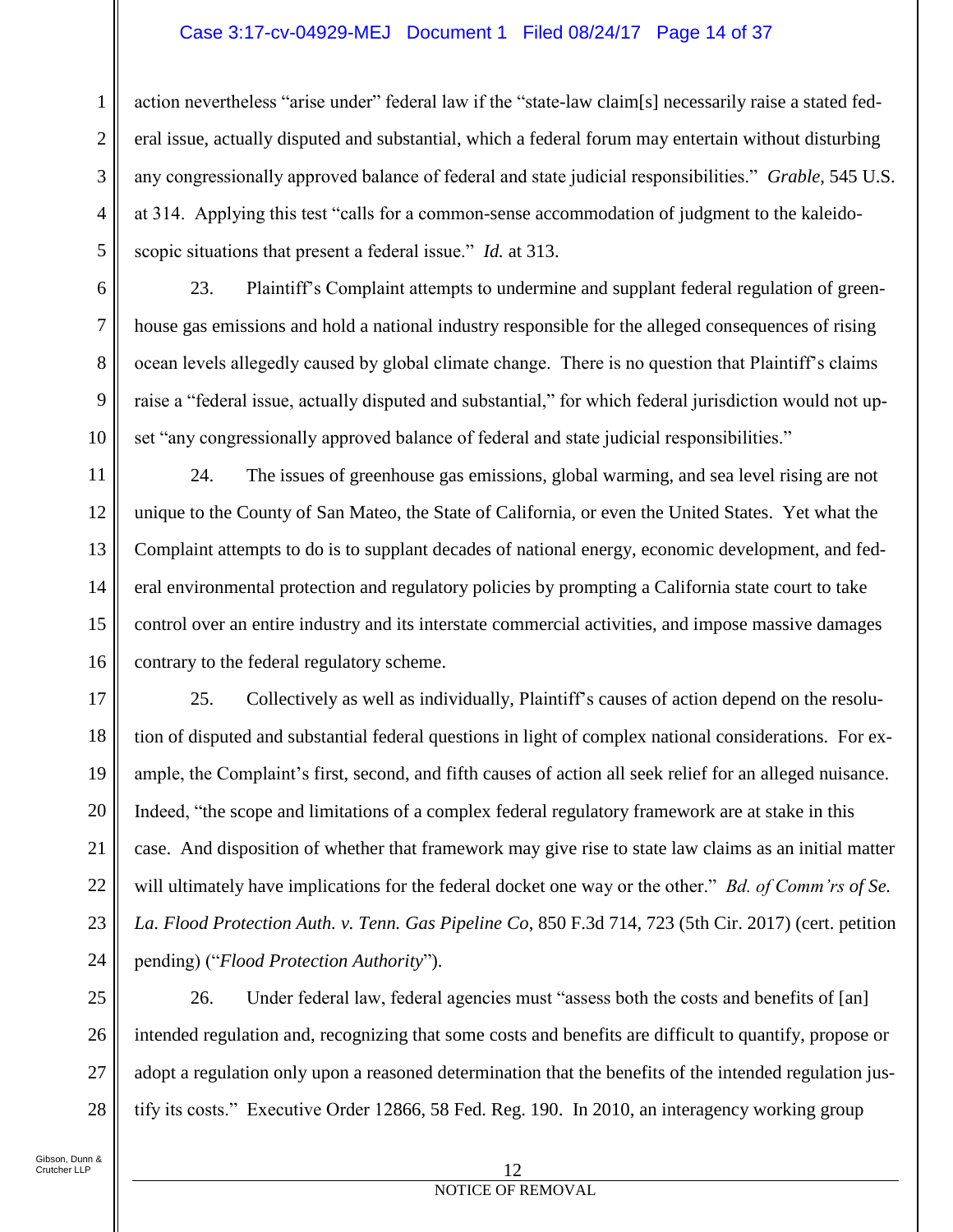### Case 3:17-cv-04929-MEJ Document 1 Filed 08/24/17 Page 15 of 37

1 2 3 4 5 6 7 8 9 10 11 12 13 14 15 16 17 18 19 published *Social Cost of Carbon for Regulatory Impact Analysis Under Executive Order 12866*, which was designed "to allow agencies to incorporate the social benefits of reducing carbon dioxide  $(CO<sub>2</sub>)$  emissions into cost-benefit analyses of regulatory actions that have small, or 'marginal,' impacts on cumulative global emissions." The interagency working group published updates in 2013, 2015, and 2016. These measures were used by EPA in formulating various regulations regarding emission of greenhouse gases. *See, e.g.*, Final Carbon Pollution Standards for New, Modified and Reconstructed Power Plants, 80 Fed. Reg. 64662, 64751 (Oct. 23, 2015) (supporting its final rule by explaining that "the costs . . . are less than the central estimates of the social cost of carbon" as calculated by the interagency working group). Under California law, were it to apply, nuisance claims require a plaintiff to prove that the defendant's conduct is "unreasonable": in other words, "the gravity of the harm [must] outweigh[] the social utility of the defendant's conduct." *San Diego Gas & Elec. Co. v. Superior Ct.*, 13 Cal. 4th 893, 938 (1996). Plaintiff alleges that Defendants, through their national and, indeed, global activities, "have created, contributed to, and assisted in creating, a condition in San Mateo County, and permitted that condition to persist, which constitutes a nuisance by, *inter alia*, increasing local sea level, increasing the frequency and intensity of flooding, and increasing the frequency and intensity and frequency of storms and storm-related damage to the County and its residents." Compl. ¶ 180; *see also id.* ¶¶ 194, 231. Plaintiff alleges that "[t]he seriousness of rising sea levels and increased weather volatility and flooding is extremely grave, and outweighs the social utility of Defendants' conduct." *Id.* ¶¶ 184, 196, 235. Plaintiff's product liability claims require a similar risk-utility balancing. *See Barker v. Lull Eng'g Co., Inc.*, 20 Cal. 3d 413, 427 (1978).

27. But Congress has directed a number of federal agencies to regulate Defendants' conduct, and in doing so to conduct the same analysis of benefits and impacts that Plaintiff would have the state court undertake in analyzing Plaintiff's claims. The benefits and harms of Defendants' conduct are broadly distributed throughout the Nation, to all residents as well as all state and government entities. Given this diffuse and broad impact, Congress has acted through a variety of federal statutes—primarily but not exclusively, the Clean Air Act—to strike the balance between energy extraction and production and environmental protections. *See* Clean Air Act, 42 U.S.C. § 7401(c) (Con-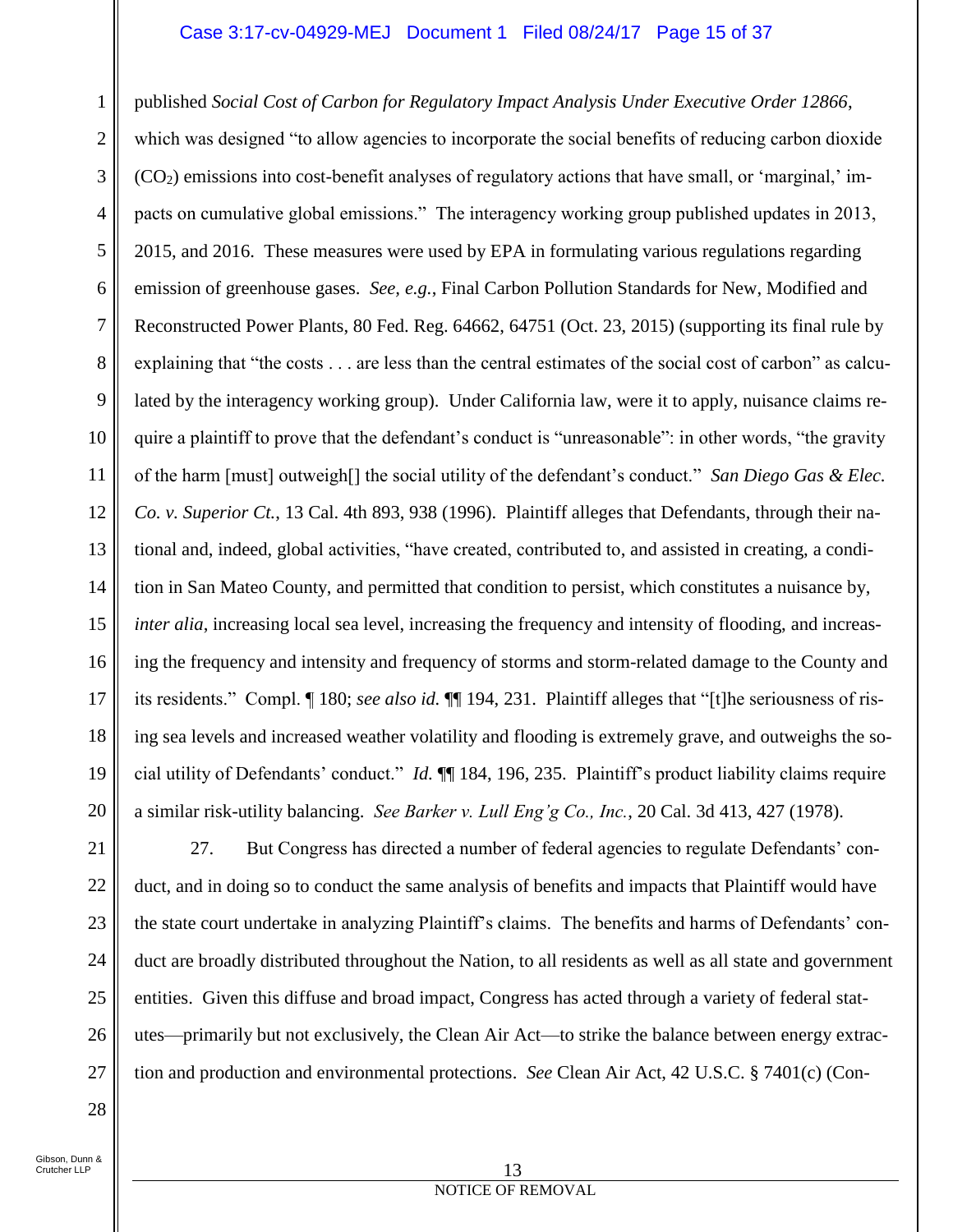## Case 3:17-cv-04929-MEJ Document 1 Filed 08/24/17 Page 16 of 37

gressional statement that the goal of the Clean Air Act is "to encourage or otherwise promote reasonable Federal, State, and local governmental actions . . . for pollution prevention"); *see also, e.g.*, Energy Reorganization Act of 1974, 42 U.S.C. § 5801 (Congressional purpose to "develop, and increase the efficiency and reliability of use of, all energy sources" while "restoring, protecting, and enhancing environmental quality"); Mining and Minerals Policy Act, 30 U.S.C. § 1201 (Congressional purpose to encourage "economic development of domestic mineral resources" balanced with "environmental needs"); Surface Mining Control and Reclamation Act, 30 U.S.C. § 1201 (Congressional findings that coal mining operations are "essential to the national interest" but must be balanced by "cooperative effort[s] . . . to prevent or mitigate adverse environmental effects").

10 11 12 13 14 15 16 17 18 19 20 21 22 23 24 25 28. The question of whether the federal agencies charged by Congress to balance energy and environmental needs for the entire Nation have struck that balance in an appropriate way is "inherently federal in character" and gives rise to federal question jurisdiction. *Buckman Co. v. Plaintiffs' Legal Comm.*, 531 U.S. 341, 347(2001); *see also Pet Quarters, Inc. v. Depository Trust & Clearing Corp.*, 559 F.3d 772, 779 (8th Cir. 2009) (affirming federal question jurisdiction where claims implicated federal agency's acts implementing federal law); *Bennett v. Southwest Airlines Co.*, 484 F.3d 907, 909 (7th Cir. 2007) (federal removal under *Grable* appropriate where claims were "a collateral attack on the validity of" agency action under a highly reticulated regulatory scheme). Adjudicating these claims in federal court, including whether private rights of action are even cognizable, is appropriate because the relief sought by Plaintiff would necessarily alter the regulatory regime designed by Congress, impacting residents of the Nation far outside the state court's jurisdiction. *See, e.g.*, *Grable*, 545 U.S. at 312 (claims that turn on substantial federal questions "justify resort to the experience, solicitude, and hope of uniformity that a federal forum offers on federal issues"); *West Virginia ex rel. McGraw v. Eli Lilly & Co.*, 476 F. Supp. 2d 230, 234 (E.D.N.Y. 2007) (removal under *Grable* is appropriate where state common law claims implicate "an intricate federal regulatory scheme . . . requiring some degree of national uniformity in interpretation").

29. The Complaint also calls into question Federal Government decisions to contract with defendants for the extraction, development, and sale of fossil fuel resources on federal lands. Such

Gibson, Dunn & Crutcher LLP

26

27

28

1

2

3

4

5

6

7

8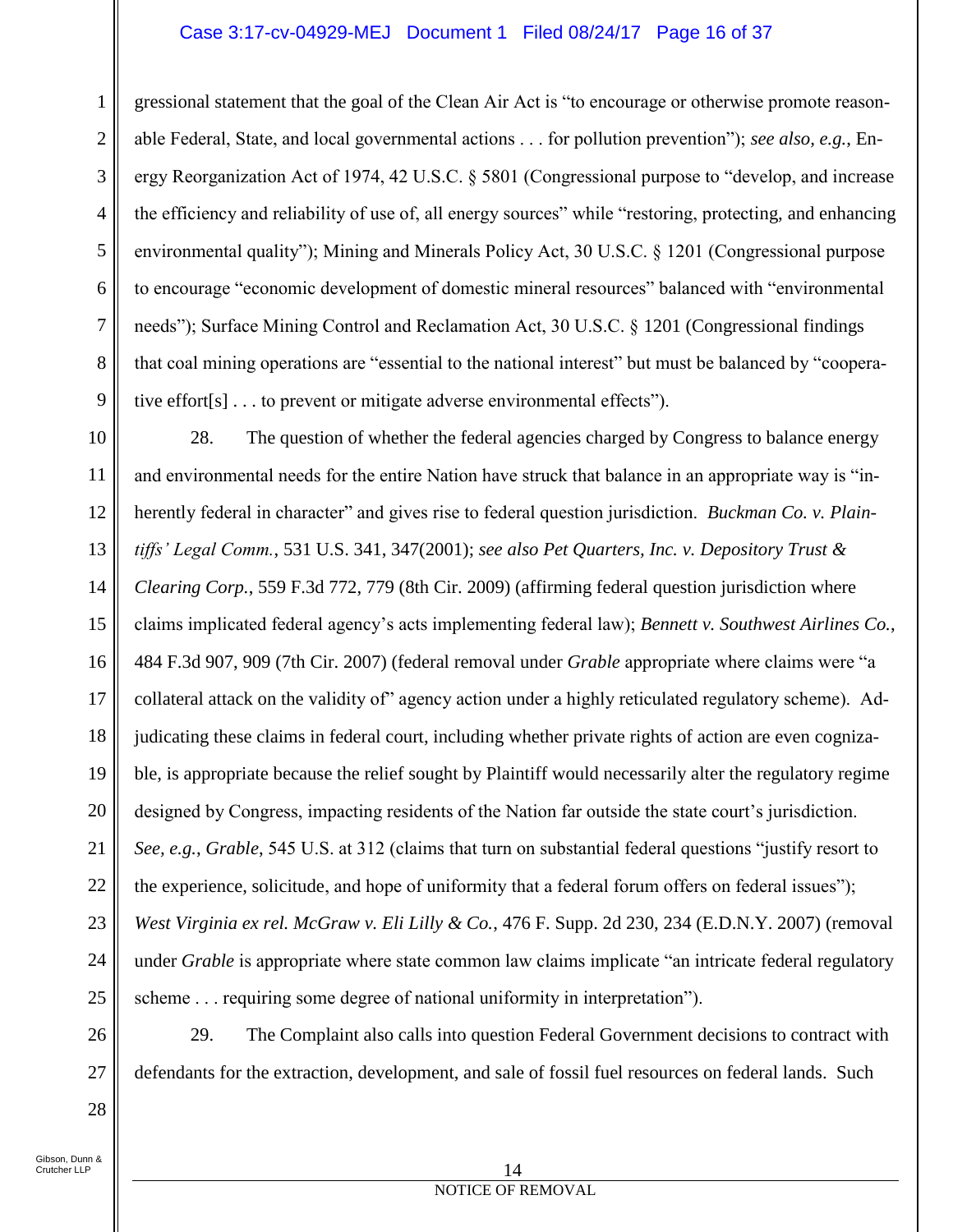## Case 3:17-cv-04929-MEJ Document 1 Filed 08/24/17 Page 17 of 37

1 2 3 4 5 6 7 8 9 10 11 12 13 14 15 16 17 18 19 20 national policy decisions have expanded fossil fuel production and use, and produced billions of dollars in revenue to the federal treasury. Available, affordable energy is fundamental to economic growth and prosperity generally, as well as to national security and other issues that have long been the domain of the Federal Government. Yet, Plaintiff's claims require a determination that the complained-of conduct—the lawful activity of placing fossil fuels into the stream of interstate and foreign commerce—is unreasonable, and that determination raises a policy question that, under the Constitution and the applicable statutes, treaties, and regulations, is a federal question. *See In re Nat'l Sec. Agency Telecommc'ns*, 483 F. Supp. 2d 934, 943 (N.D. Cal. 2007) (holding that removal jurisdiction existed over case that implicated state-secrets privilege because "the privilege is 'not only a contested federal issue, but a substantial one,' for which there is 'a serious federal interest in claiming the advantages thought to be inherent in a federal forum'" (quoting *Grable*, 545 U.S. at 313)). The costbenefit analysis required by the claims asserted in the Complaint would thus necessarily entail a usurpation by the state court of the federal regulatory structure of an essential, national industry. "The validity of [Plaintiff's] claims would require that conduct subject to an extensive federal permitting scheme is in fact subject to implicit restraints that are created by state law." *Flood Control Authority*, 850 F.3d at 724; *see also Bader Farms, Inc. v. Monsanto Co.*, No. 16-cv-299, 2017 WL 633815, at \*3 (E.D. Mo. Feb. 16, 2017) ("Count VII is in a way a collateral attack on the validity of APHIS's decision to deregulate the new seeds"); *Bennett*, 484 F.3d at 909 (holding that federal removal is proper under *Grable* "when the state proceeding amounted to a collateral attack on a federal agency's action").

30. Plaintiff's claims also necessarily implicate substantial federal questions by seeking to hold Defendants liable for compensatory and punitive damages, as well as injunctive relief, based on allegations that Defendants have waged a "campaign to obscure the science of climate change" and "disseminat[ed] and funded the dissemination of information intended to mislead elected officials and regulators," which Plaintiff alleges defrauded and interfered with federal decision-making, thereby "delay[ing] efforts to curb these emissions." Compl. ¶ 150; *see also id.* ¶¶ 203-27, 239-67.

31. To show causation, Plaintiff must establish that federal regulators were misled *and*  would have adopted different energy and climate policies absent the alleged misrepresentations.

#### 15 NOTICE OF REMOVAL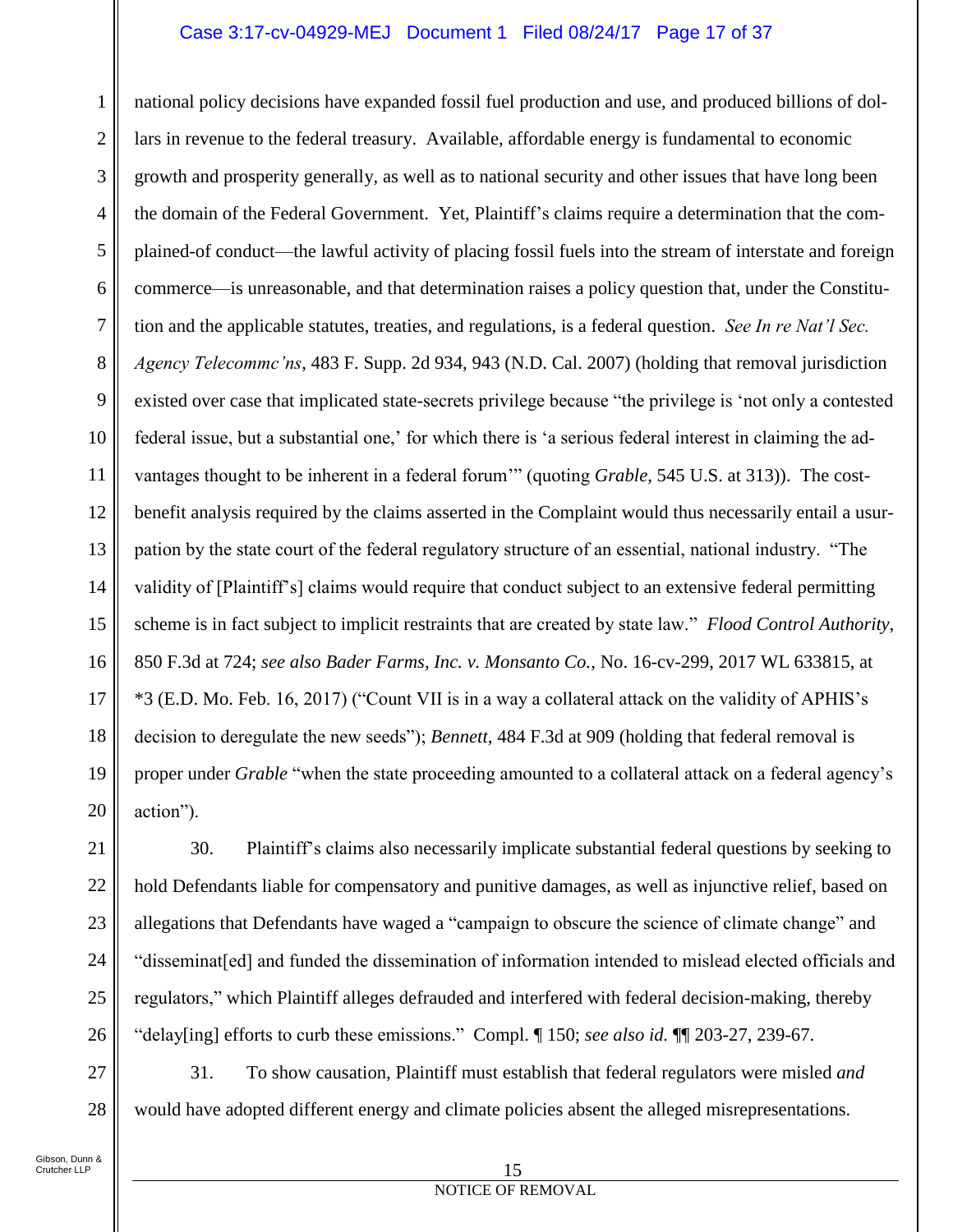## Case 3:17-cv-04929-MEJ Document 1 Filed 08/24/17 Page 18 of 37

Such a liability determination would require a court to construe federal regulatory decision-making standards, and determine how federal regulators would have applied those standards under counterfactual circumstances. *See id.* ¶ 129 ("GCC and its cohorts staved off greenhouse gas regulation in the U.S., as indicated by U.S. Undersecretary of State Paula Dobriansky's talking points compiled before a 2001 meeting with GCC representations."); *see also Flood Protection Authority*, 850 F.3d at 723 (finding necessary and disputed federal issue in plaintiffs' state-law tort claims because they could not "be resolved without a determination whether multiple federal statutes create a duty of care that does not otherwise exist under state law").

9 10 11 12 13 14 15 16 17 18 32. Additionally, Plaintiff alleges that Defendants failed to comply with their duties under the Toxic Substances Control Act, 55 U.S.C. § 1601 *et seq*.: "Although greenhouse gases are human health hazards (because they have serious consequences in terms of global food production, disease virulence, and sanitation infrastructure, among other impacts), neither Imperial, Exxon, nor any other Defendant has ever filed a disclosure with the U.S. Environmental Protection Agency pursuant to the Toxic Substances Control Act." Compl. ¶ 96; *see also Boyeson v. S. Carolina Elec. & Gas Co.*, No. 15-cv-4920, 2016 WL 1578950, at \*5 (D.S.C. Apr. 20, 2016) ("While Plaintiffs' allegations of negligence appear on their face to not reference federal law, federal issues are cognizable as the source for the duty of care resulting from SCE&G's operation and management of water levels at the Lake Murray Dam, and not from the alleged failure to warn.").

19 20 21 22 23 24 25 26 27 33. Plaintiff's Complaint, which seeks to hold Defendants liable for "billions of dollars" in damages (Compl. ¶ 196) and requests equitable relief requiring Defendants to "abate the nuisance[]" of rising sea levels (*id.*, Prayer for Relief)—despite Defendants' uncontested compliance with state and federal law—necessarily implicates numerous other disputed and substantial federal issues. Beyond the strictly jurisdictional character of the points addressed above and herein, it is notable that this litigation places at issue multiple significant federal issues, including but not limited to: (1) whether Defendants can be held liable consistent with the First Amendment for purportedly "championing . . . anti-regulation and anti-science campaigns" that Plaintiff alleges deceived federal agencies (Compl. ¶ 9); (2) whether a state court may hold Defendants liable for conduct that was

28

1

2

3

4

5

6

7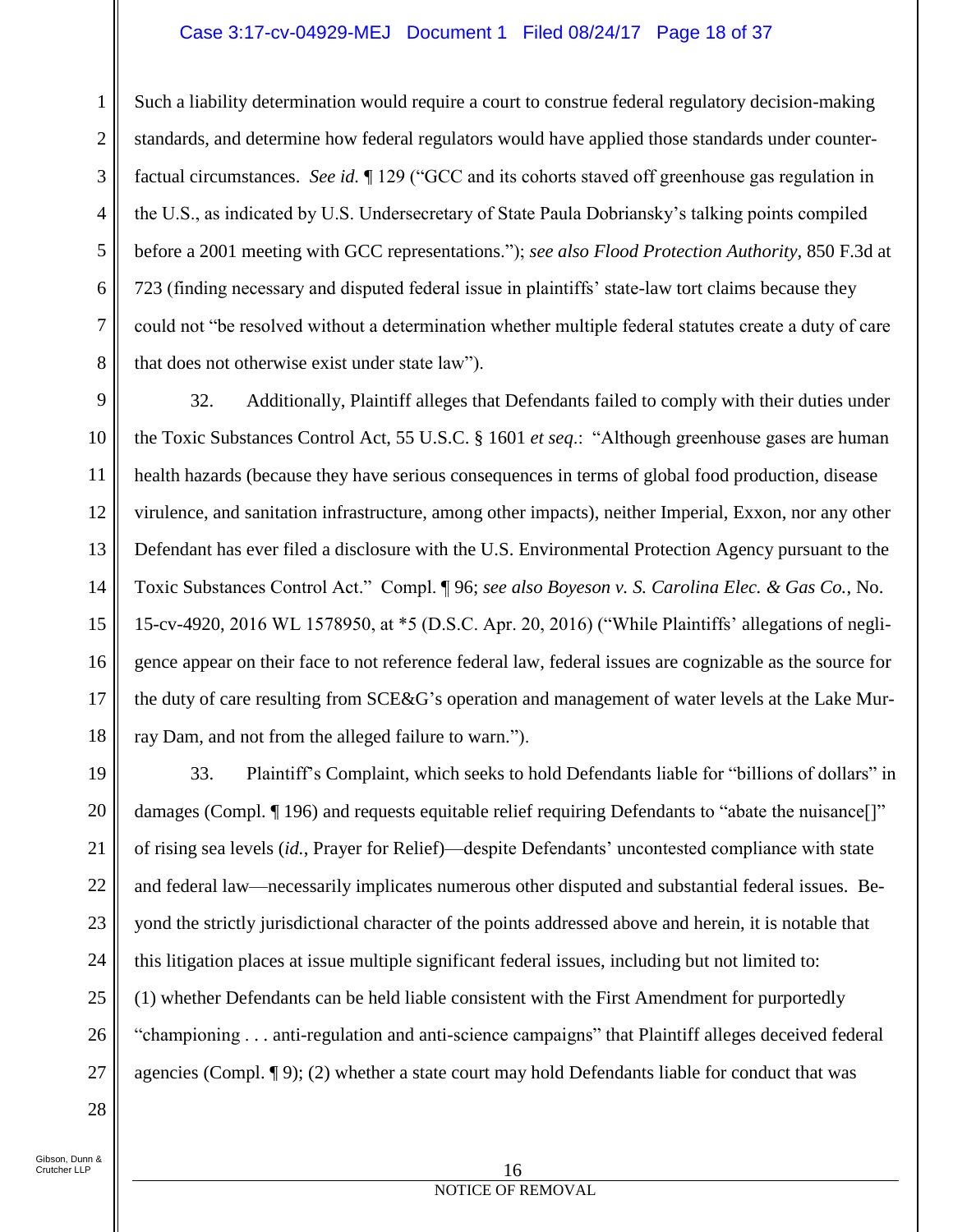### Case 3:17-cv-04929-MEJ Document 1 Filed 08/24/17 Page 19 of 37

1 2 3 4 5 6 7 8 9 10 11 12 13 14 15 16 17 18 19 global in scale (production of fossil fuels), that allegedly produced effects that are global in scale (increased CO<sup>2</sup> levels and rising sea levels), and on that basis, order Defendants to modify their conduct on a global scale (abating rising sea levels), consistent with the constitutional principles limiting the jurisdictional and geographic reach of state law and guaranteeing due process; (3) whether fossil fuel *producers* may be held liable, consistent with the Due Process Clause, for climate change when it is the combustion of fossil fuels—including by Plaintiff and the People of the State of California themselves—that leads to the release of greenhouse gases into the atmosphere; (4) whether a state may impose liability under state common law when the Supreme Court has held that the very same *federal*  common law claims are displaced by federal statute, and notwithstanding the commonsense principle that "[i]f a federal common law cause of action has been extinguished by Congressional displacement, it would be incongruous to allow it to be revived *in any form*," *Kivalina*, 696 F.3d at 857 (emphasis added); (5) whether a state court may regulate and burden on a global scale the sale and use of what federal policy has deemed an essential resource, consistent with the United States Constitution's Commerce Clause and foreign affairs doctrine, as well as other constitutional principles; (6) whether a state court may review and assess the validity of acts of foreign states in enacting and enforcing their own regulatory frameworks; and (7) whether a state court may determine the ability to sue based on alleged damages to land, such as coastal property and interstate highways (*see* Compl. ¶¶ 182, 184, 196), which depends on the interpretation of federal laws relating to the ownership and control of property.

20 21 22 23 24 25 26 27 28 34. Plaintiff's Complaint also raises substantial federal issues because the asserted claims intrude upon both foreign policy and carefully balanced regulatory considerations at the national level, including the foreign affairs doctrine. Plaintiff seeks to govern extraterritorial conduct and encroach on the foreign policy prerogative of the Federal Government's executive branch as to climate change treaties. "There is, of course, no question that at some point an exercise of state power that touches on foreign relations must yield to the National Government's policy, given the 'concern for uniformity in this country's dealings with foreign nations' that animated the Constitution's allocation of the foreign relations power to the National Government in the first place." *Am. Ins. Assoc. v. Garamendi*, 539 U.S. 396, 413 (2003). Yet, this is the precise nature of Plaintiff's action brought in state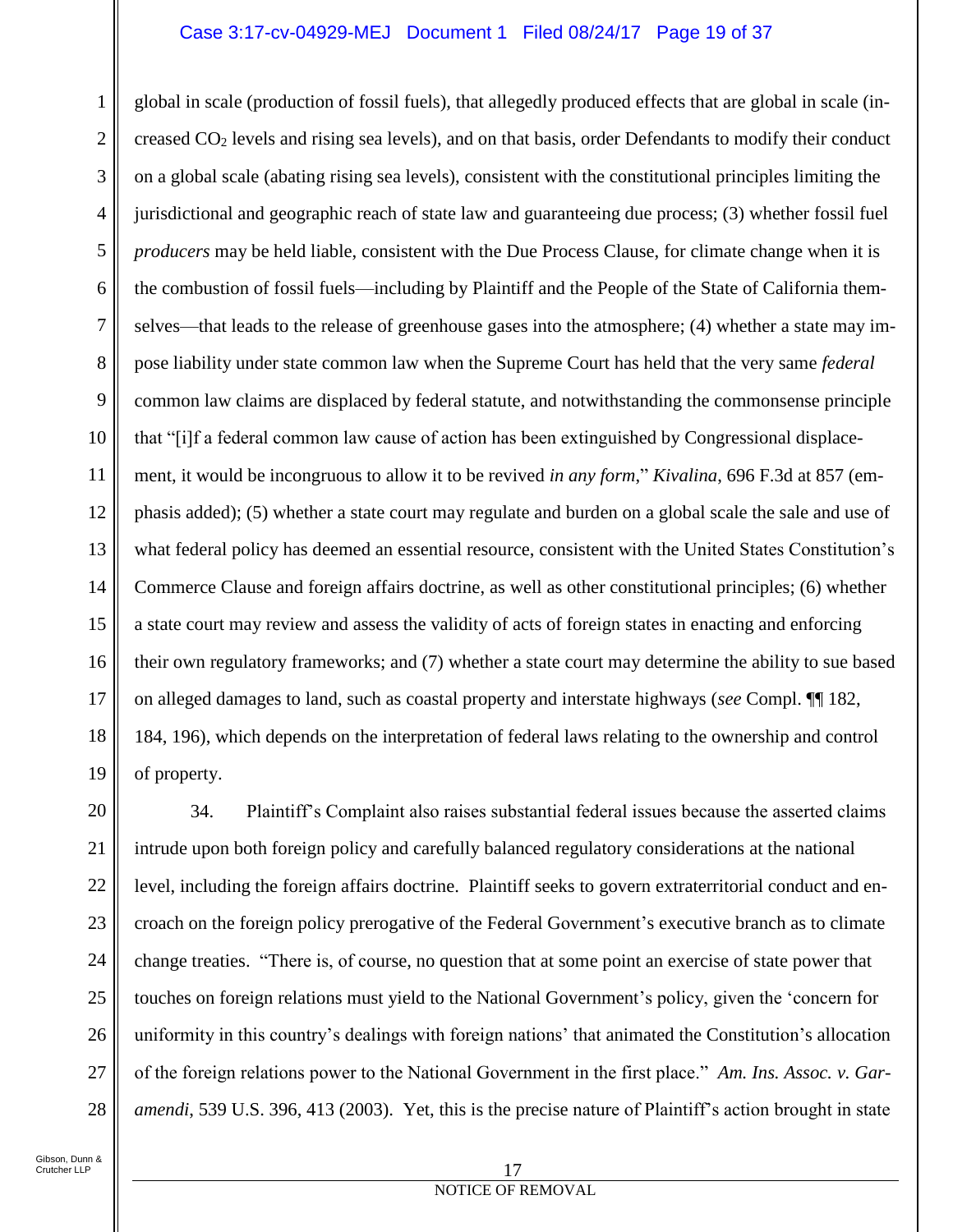## Case 3:17-cv-04929-MEJ Document 1 Filed 08/24/17 Page 20 of 37

1 2 3 4 5 court. *See United States v. Belmont*, 301 U.S. 324, 331 (1937) ("The external powers of the United States are to be exercised without regard to state laws or policies… [I]n respect of our foreign relations generally, state lines disappear."); *Hines v. Davidowitz*, 312 U.S. 52, 63 (1941) ("Our system of government . . . requires that federal power in the field affecting foreign relations be left entirely free from local interference.").

6 7 8 9 10 11 12 13 14 15 16 17 18 19 20 35. Through its action, Plaintiff seeks to regulate greenhouse gas emissions worldwide, far beyond the borders of the United States. This is premised in part, according to Plaintiff, on Defendants' purported campaign to undermine national and international efforts, like the Kyoto Protocol, to rein in greenhouse gas emissions. Compl. ¶¶ 114, 128-29. Plaintiff alleges that its injuries are caused by global weather phenomena, such as increases in the Earth's ambient temperatures, ocean temperature, sea level, and extreme storm events, and that Defendants are a substantial contributing factor to such climate change as a result of their collective operations on a worldwide basis, which Plaintiff claims accounts for one-fifth of total global greenhouse gas emissions. *Id*. ¶¶ 14, 164-65. But "[n]o State can rewrite our foreign policy to conform to its own domestic policies. Power over external affairs is not shared by the States; it is vested in the national government exclusively. It need not be so exercised as to conform to State laws or State policies, whether they be expressed in constitutions, statutes, or judicial decrees." *United States v. Pink*, 315 U.S. 203, 233-34 (1942). States have no authority to impose remedial schemes or regulations to address what are matters of foreign affairs. *Ginergy v. City of Glendale*, 831 F.3d 1222, 1228-29 (9th Cir. 2016) ("It is well established that the federal government holds the exclusive authority to administer foreign affairs.").

# **V. THE ACTION IS REMOVABLE BECAUSE IT IS COMPLETELY PREEMPTED BY FEDERAL LAW**

36. This Court also has original jurisdiction over this lawsuit because Plaintiff requests relief that would alter or amend the rules regarding nationwide—and even worldwide—regulation of greenhouse gas emissions. This action is completely preempted by federal law.

37. The Supreme Court has held that a federal court will have jurisdiction over an action alleging only state-law claims where "the extraordinary pre-emptive power [of federal law] converts

Gibson, Dunn & Crutcher LLP

21

22

23

24

25

26

27

28

#### 18 NOTICE OF REMOVAL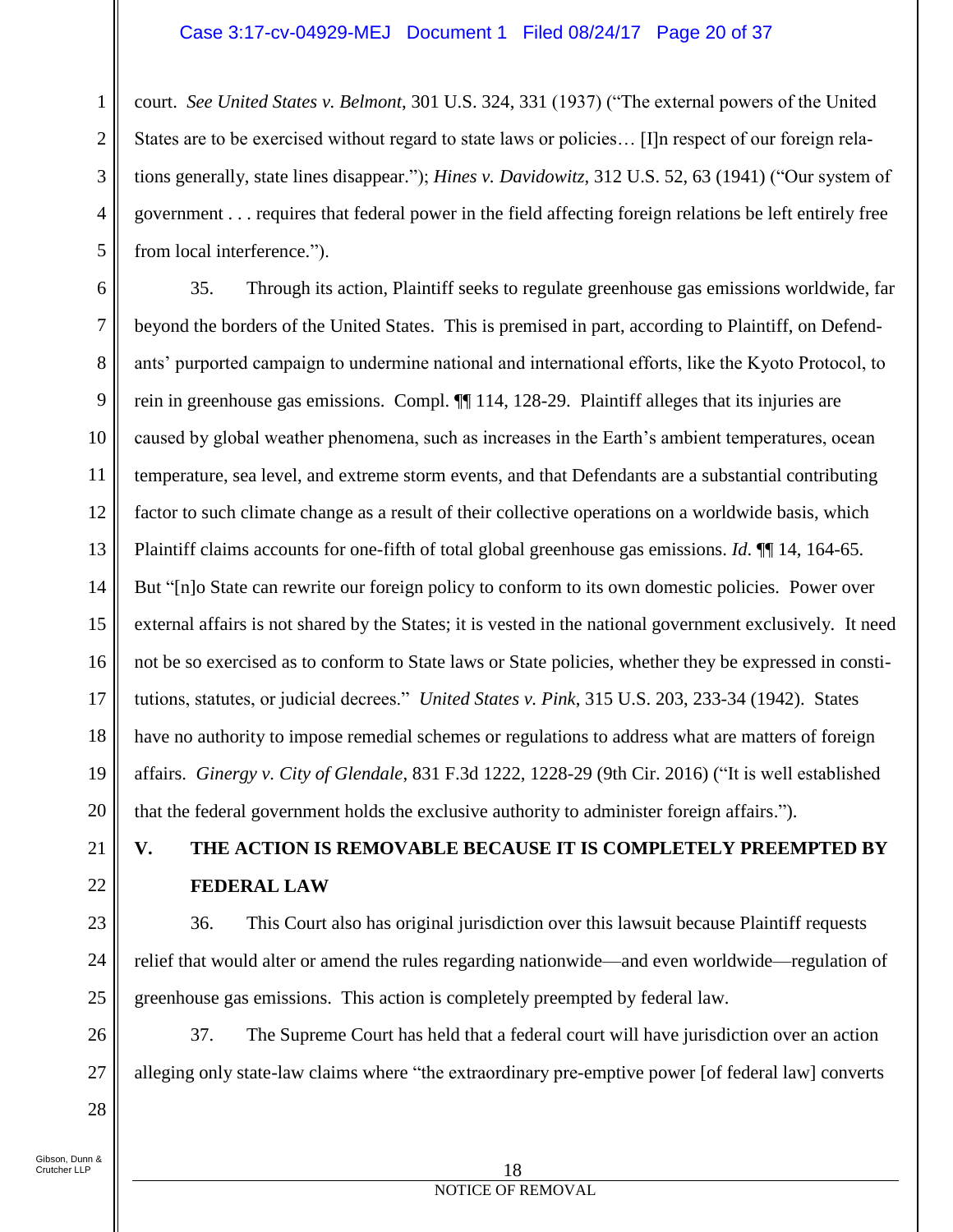## Case 3:17-cv-04929-MEJ Document 1 Filed 08/24/17 Page 21 of 37

an ordinary state common law complaint into one stating a federal claim for purposes of the wellpleaded complaint rule." *Metro. Life Ins. Co. v. Taylor*, 481 U.S. 58, 65 (1987).

38. A state cause of action is preempted under this "complete preemption" doctrine where a federal statutory scheme "provide[s] the exclusive cause of action for the claim asserted and also set[s] forth procedures and remedies governing that cause of action." *Beneficial Nat'l Bank v. Anderson*, 539 U.S. 1, 8 (2003). It also requires a determination that the state-law cause of action falls within the scope of the federal cause of action, including where it "duplicates, supplements, or supplants" that cause of action. *Aetna Health Inc. v. Davila*, 542 U.S. 200, 209 (2004).

9 10 11 12 13 14 15 16 17 18 19 20 21 22 23 39. Both requirements for complete preemption are present here. Among other things, Plaintiff's Complaint seeks an "abatement" of a nuisance it alleges Defendants have caused—namely, a rise in sea levels, an increase in the frequency and intensity of flooding, and an increase in the intensity and frequency of storms and storm-related damages. As such, it seeks regulation of greenhouse gas emissions far beyond the borders of California and even the borders of the United States. This can be accomplished only by a nationwide and global reduction in the emission of greenhouse gases. Even assuming that such relief can be ordered against Defendants for their production and sale of fossil fuels, which are then combusted by others at a rate Plaintiff claims causes the alleged injuries, this claim must be decided in federal court because Congress has created a cause of action by which a party can seek the creation or modification of nationwide emission standards by petitioning the EPA. That federal cause of action was designed to provide the exclusive means by which a party can seek nationwide emission regulations. Because Plaintiff's state causes of action would "duplicate[], supplement[], or supplant[]" that exclusive federal cause of action, they are completely preempted. "If a federal common law cause of action has been extinguished by Congressional displacement, it would be incongruous to allow it to be revived in any form*.*" *Kivalina*, 696 F.3d at 857.

24 25

26

27

28

1

2

3

4

5

6

7

8

## **A. The Clean Air Act Provides the Exclusive Cause of Action for Challenging EPA Rulemakings.**

40. The Clean Air Act permits private parties, as well as state and municipal governments, to challenge EPA rulemakings (or the absence of such) and to petition the EPA to undertake new rulemakings. *See Massachusetts*, 549 U.S. at 516-17. In addition, Congress created an independent

#### 19 NOTICE OF REMOVAL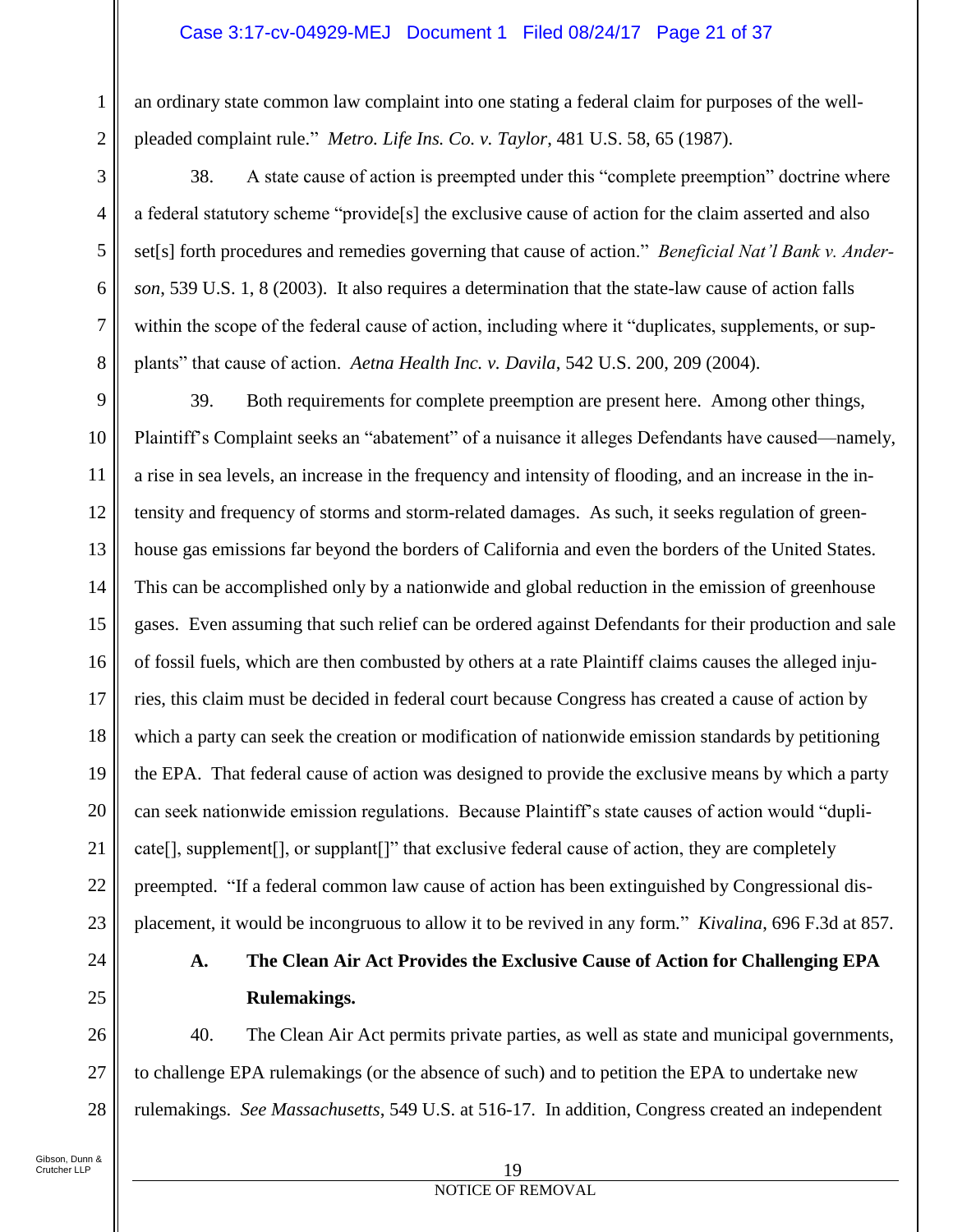## Case 3:17-cv-04929-MEJ Document 1 Filed 08/24/17 Page 22 of 37

scientific review committee, to include at least one person representing State air pollution control agencies, with a statutory role in the rulemaking process. *See* 42 U.S.C. § 7409(d)(2)(A).

41. With regard to new rulemakings, the Clean Air Act provides that "any person may petition the Administrator to modify the list of hazardous air pollutants under this subsection by adding or deleting a substance." 42 U.S.C. § 7412(b)(3). "Within 18 months after receipt of a petition, the Administrator shall either grant or deny the petition by publishing a written explanation of the reasons for the Administrator's decision." *Id*. In the event of an unfavorable decision, "[a] petition for review . . . may be filed only in the United States Court of Appeals for the District of Columbia." 42 U.S.C. § 7607(b)(1). This petition for review "shall be filed within sixty days from the date notice of such promulgation, approval, or action appears in the Federal Register." *Id.*

42. Rulemakings (and petitions for rulemaking) regarding the regulation of nationwide greenhouse gas emissions are subject to the federal statutory and regulatory scheme outlined in detail by the Clean Air Act. *See Massachusetts*, 549 U.S. at 516-17.

16 43. Congress manifested a clear intent that the procedure outlined above regarding petitions for EPA rulemaking be exclusive: "Action of the Administrator with respect to which review could have been obtained . . . shall not be subject to judicial review in civil or criminal proceedings for enforcement." 42 U.S.C. § 7607(b)(2).

18 19 20 21 22 23 44. This congressionally provided statutory and regulatory scheme is thus the "exclusive" means for seeking the nationwide regulation of greenhouse gas emissions and "set[s] forth procedures and remedies" for that relief, *Beneficial Nat'l Bank*, 539 U.S. at 8, irrespective of the savings clauses applicable to some other types of claims. Moreover, in addition to states' ability to participate in the comment process on federal regulations, Congress created a mechanism whereby states can contribute to the rulemaking process. *See* 42 U.S.C. § 7409(d)(2)(A).

- 
- 25

26

27

28

24

1

2

3

4

5

6

7

8

9

10

11

12

13

14

15

17

## **B. Plaintiff's Asserted State-Law Causes of Action Duplicate, Supplement, and/or Supplant the Federal Cause of Action.**

45. Plaintiff asks the Court to order Defendants to "abate the nuisance caused by sea level rise in the County's jurisdiction." Compl. ¶ 12; *see also id.*, Prayer for Relief (requesting "[e]quitable relief to abate the nuisances complained of herein").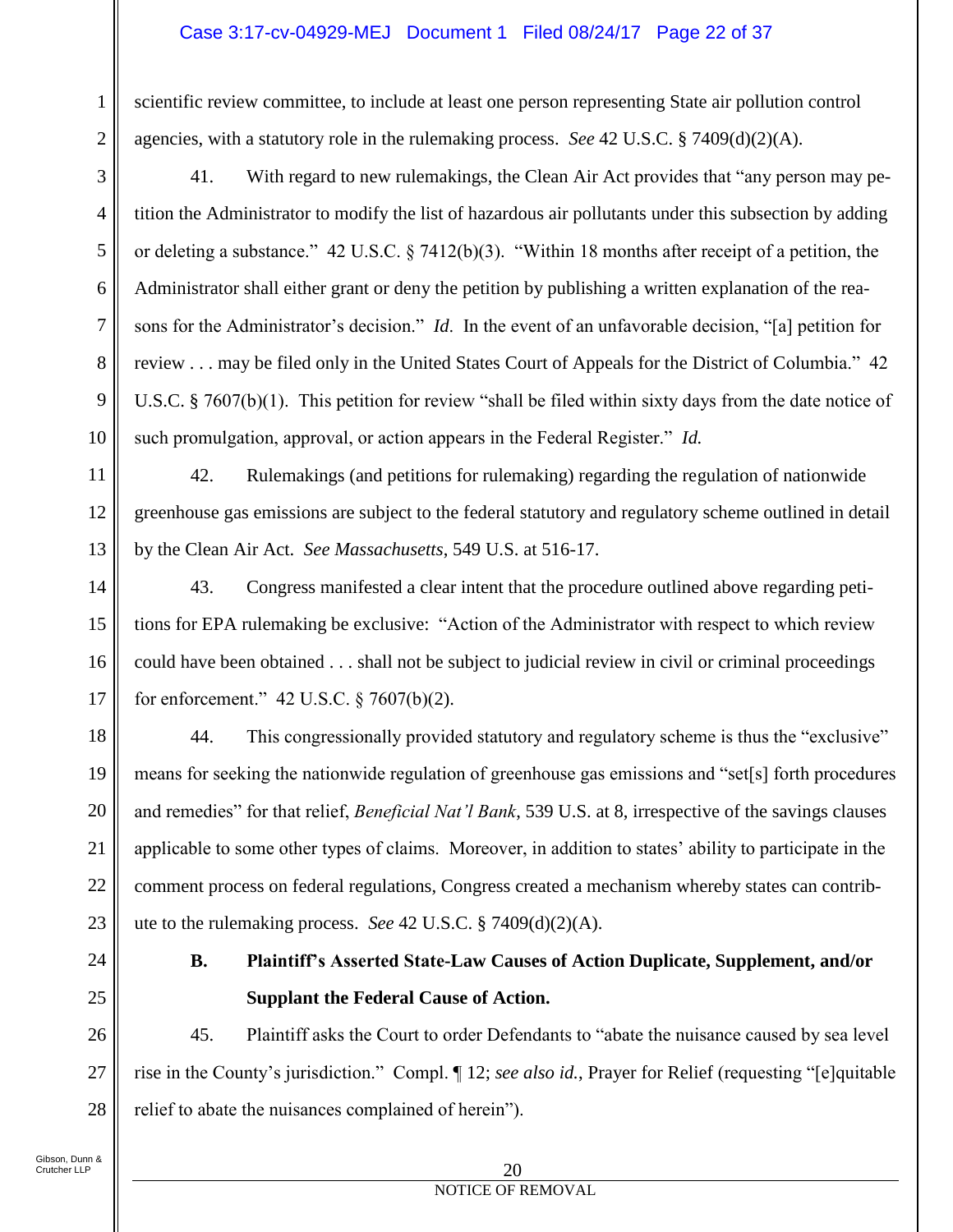## Case 3:17-cv-04929-MEJ Document 1 Filed 08/24/17 Page 23 of 37

1 2 3 4 5 6 7 8 9 10 11 12 13 14 15 16 46. According to Plaintiff's own allegations, the alleged nuisances can be abated only by a global—or at the very least national—reduction in greenhouse gas emissions. *See* Compl. ¶ 74 ("[I]t is not possible to determine the source of any particular individual molecule of  $CO<sub>2</sub>$  in the atmosphere attributable to anthropogenic sources because such greenhouse gas molecules do not bear markers that permit tracing them to their source, and because greenhouse gases quickly diffuse and comingle in the atmosphere."); *id.* ¶ 75 (describing "global" greenhouse gas emissions relating to fossil fuel products). Indeed, Plaintiff's allegations purport to show that Defendants "undertook a momentous effort to evade *international* and *national* regulation of greenhouse gas emissions"—*not*  state or local regulations. *Id.* ¶ 140 (emphases added); *see also id.* ¶ 114 ("Defendants embarked on a decades-long campaign designed to . . . undermine national and international efforts like the Kyoto Protocol to rein in greenhouse gas emissions."); *id.* ¶ 112 (acknowledging, *inter alia*, federal legislative efforts to regulate  $CO<sub>2</sub>$  and other greenhouse gases that allegedly "prompted Defendants to change their tactics . . . to a public campaign aimed at evading regulation"); *id.* ¶¶ 125, 126(a), 128, 129 (describing alleged efforts to encourage the United States to reject the international Kyoto Protocol); *id.* ¶¶ 134-35 (describing Defendants' alleged lobbying efforts against the federal American Clean Energy and Security Act of 2009, which would have imposed a U.S. cap-and-trade program).

17 18 19 20 21 22 23 24 25 47. Plaintiff's state-law tort claims are effectively an end-run around a petition for a rulemaking regarding greenhouse gas emissions because they seek to regulate nationwide emissions that Plaintiff concedes conform to EPA's emission standards. *See, e.g*., *San Diego Bldg. Trades Council v. Garmon*, 359 U.S. 236, 247 (1959); *Cipollone v. Liggett Grp., Inc*., 505 U.S. 504, 539 (1992). The claims would require precisely the cost-benefit analysis of emissions that the EPA is charged with undertaking and would directly interfere with the EPA's determinations. *See supra ¶* 26. Because Congress has established a clear and detailed process by which a party can petition the EPA to establish stricter nationwide emissions standards, Plaintiff's claims are completely preempted by the Clean Air Act.

48. Because Congress has provided an exclusive statutory remedy for the regulation of greenhouse gas emissions which provides federal procedures and remedies for that cause of action,

Gibson, Dunn & Crutcher LLP

26

27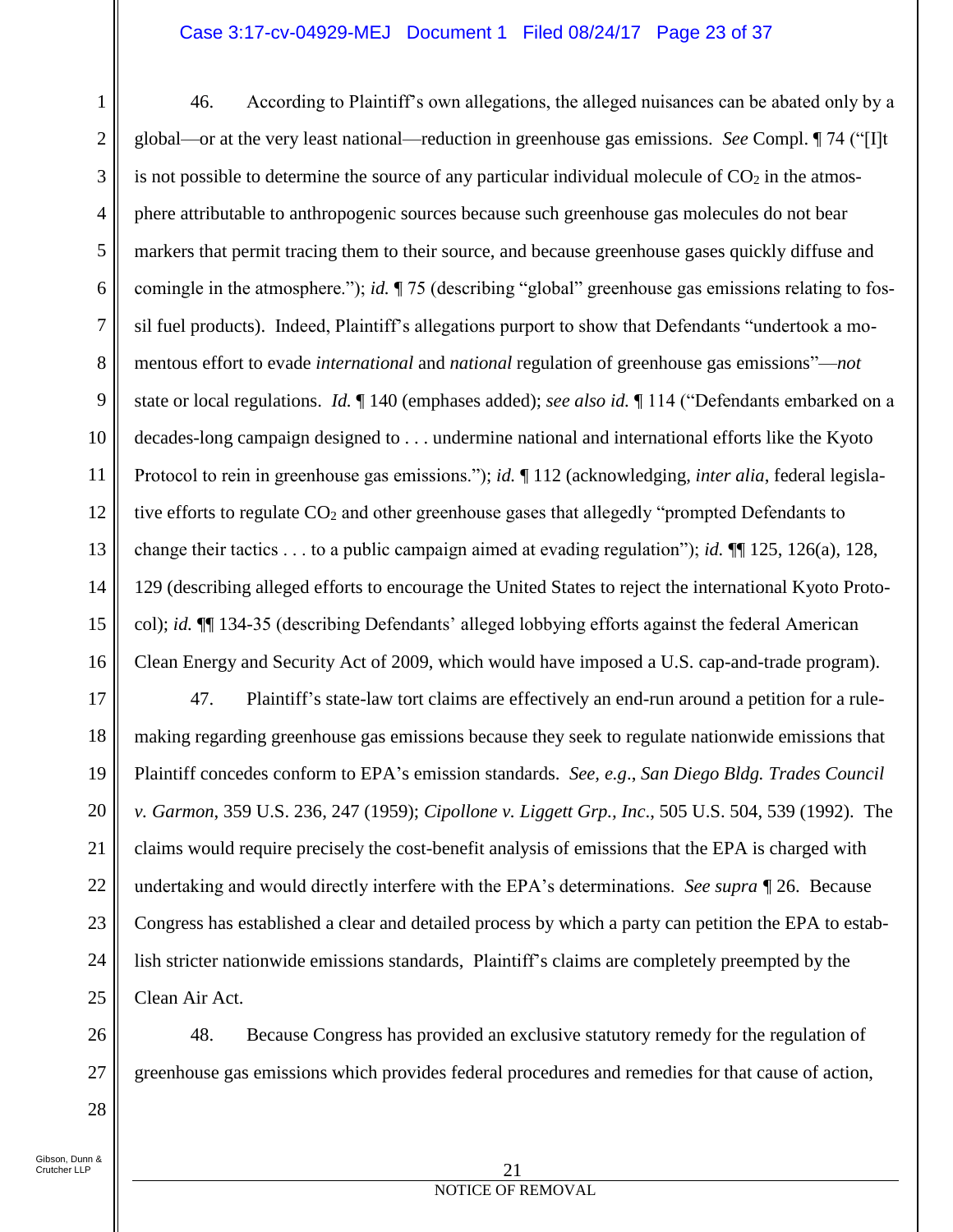## Case 3:17-cv-04929-MEJ Document 1 Filed 08/24/17 Page 24 of 37

and because Plaintiff's claims fall within the scope of the federal cause of action, Plaintiff's claims are completely preempted by federal law and this Court has federal-question jurisdiction.

## **VI. THE ACTION IS REMOVABLE UNDER THE OUTER CONTINENTAL SHELF LANDS ACT**

12 49. This Court also has original jurisdiction pursuant to the Outer Continental Shelf Lands Act ("OCSLA"). 43 U.S.C. § 1349(b); *see Tenn. Gas Pipeline*, 87 F.3d at 155. This action "aris[es] out of, or in connection with (A) any operation conducted on the outer Continental Shelf which involves exploration, development, or production of the minerals, or the subsoil or seabed of the outer Continental Shelf, or which involves rights to such minerals." 43 U.S.C. § 1349(b); *In re Deepwater Horizon*, 745 F.3d 157, 163 (5th Cir. 2014) ("th[e] language [of § 1349(b)(1)] [i]s straightforward and broad")*.* The outer continental shelf ("OCS") includes all submerged lands that belong to the United States but are not part of any State. 43 U.S.C. §§ 1301, 1331.

13 14 15 16 17 18 19 20 21 22 23 24 25 26 50. The breadth of federal jurisdiction granted by OCSLA reflects the Act's "expansive substantive reach." *See EP Operating Ltd. P'ship v. Placid Oil Co.*, 26 F.3d 563, 569 (5th Cir. 1994). "OCSLA was passed . . . to establish federal ownership and control over the mineral wealth of the OCS and to provide for the development of those natural resources." *Id*. at 566. "[T]he efficient exploitation of the minerals of the OCS . . . was . . . a primary purpose for OCSLA." *Amoco Prod. Co. v. Sea Robin Pipeline Co.*, 844 F.2d 1202, 1210 (5th Cir. 1988). Indeed, OCSLA declares it "to be the policy of the United States that … the outer Continental Shelf … should be made available for expeditious and orderly development." 43 U.S.C. § 1332(3). It further provides that "since exploration, development, and production of the minerals of the outer Continental Shelf will have significant impacts on coastal and non-coastal areas of the coastal States … such States, and through such States, affected local governments, are entitled to an opportunity to participate, *to the extent consistent with the national interest*, in the policy and planning decisions made by the Federal Government relating to exploration for, and development and production of, minerals of the outer Continental Shelf." *Id.* § 1332(4) (emphasis added).

27 28 51. When enacting Section 1349(b)(1), "Congress intended for the judicial power of the United States to be extended to the entire range of legal disputes that it knew would arise relating to

1

2

3

4

5

6

7

8

9

10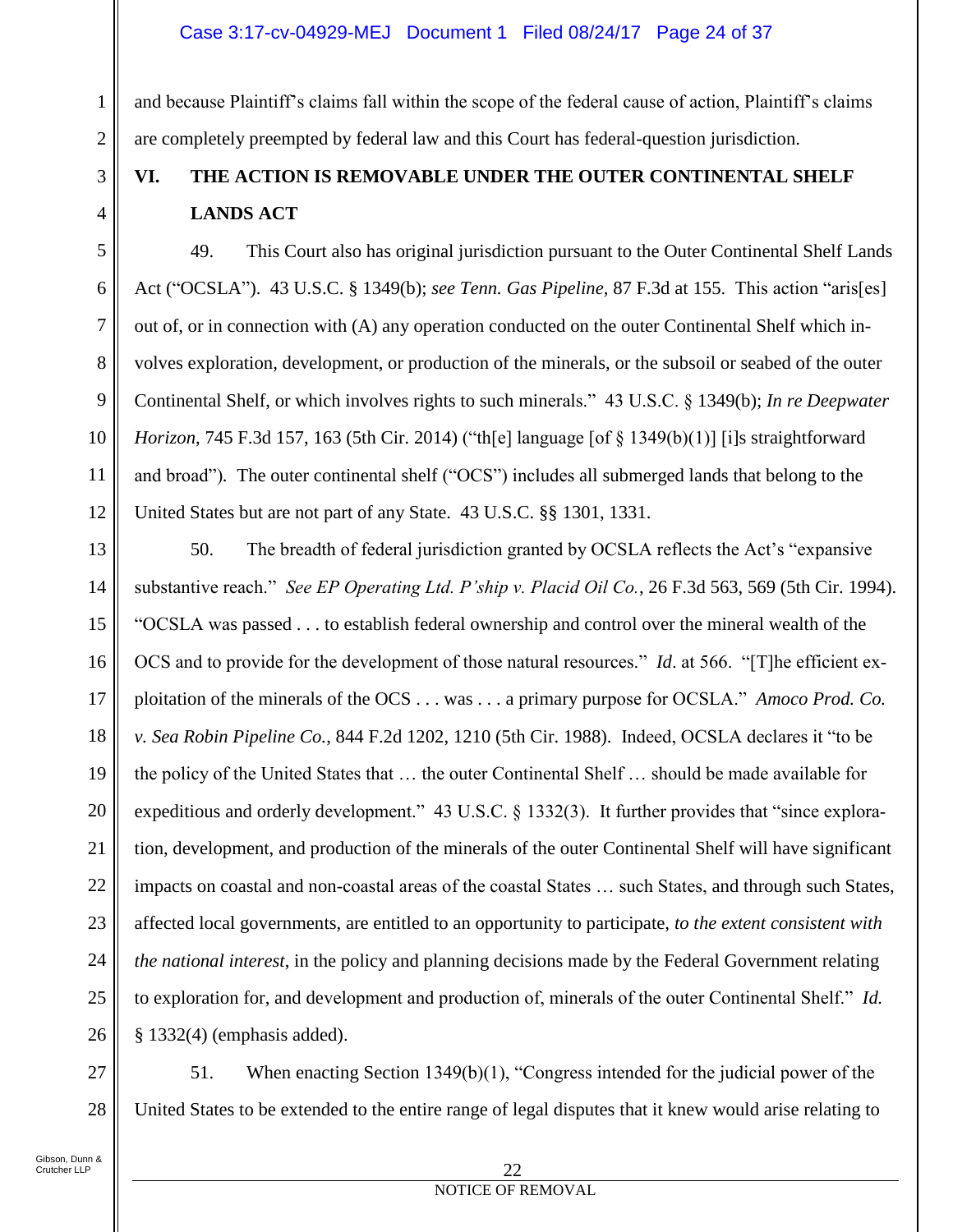## Case 3:17-cv-04929-MEJ Document 1 Filed 08/24/17 Page 25 of 37

1 2 3 4 5 resource development on the [OCS]." *Laredo Offshore Constructors, Inc. v. Hunt Oil. Co.*, 754 F.2d 1223, 1228 (5th Cir. 1985). Consistent with Congress' intent, courts repeatedly have found OCSLA jurisdiction where resolution of the dispute foreseeably could affect the efficient exploitation of minerals from the OCS.<sup>2</sup> See, e.g., *EP Operating*, 26 F.3d at 569-70; *United Offshore v. S. Deepwater Pipeline*, 899 F.2d 405, 407 (5th Cir. 1990).

52. OCSLA jurisdiction exists even if the Complaint pleads no substantive OCSLA claims. *See, e.g.*, *In re Deepwater Horizon*, 745 F.3d at 163. The Court, moreover, may look beyond the facts alleged in the Complaint to determine that OCSLA jurisdiction exists. *See, e.g.*, *Plains Gas Solutions, LLC v. Tenn. Gas Pipeline Co., LLC*, 46 F. Supp. 3d 701, 703 (S.D. Tex. 2014); *St. Joe Co. v. Transocean Offshore Deepwater Drilling Inc.*, 774 F. Supp. 2d 596, 2011 A.M.C. 2624, 2640 (D. Del. 2011) (citing *Amoco Prod. Co. v. Sea Robin Pipeline Co.*, 844 F.2d 1202, 1205 (5th Cir. 1998)).

13 14 15 16 17 18 19 20 21 22 23 24 53. Under OCSLA, the Department of Interior administers an extensive federal leasing program aiming to develop and exploit the oil and gas resources of the federal Continental Shelf. 43 U.S.C. § 1334 *et seq.* Pursuant to this authority, the Interior Department "administers more than 5,000 active oil and gas leases on nearly 27 million OCS acres. In FY 2015, production from these leases generated \$4.4 billion in leasing revenue . . . . [and] provided more than 550 million barrels of oil and 1.35 trillion cubic feet of natural gas, accounting for about sixteen percent of the Nation's oil production and about five percent of domestic natural gas production." Statement of Abigail Ross Hopper, Director, Bureau of Ocean Energy Management, Before the House Committee on Natural Resources (Mar. 2, 2016), *available at* https://www.boem.gov/FY2017-Budget-Testimony-03-01- 2016. Certain Defendants here, of course, participate very substantially in the federal OCS leasing program. For example, from 1947 to 1995, Chevron U.S.A. Inc. produced 1.9 billion barrels of crude oil and 11 billion barrels of natural gas from the federal outer continental shelf in the Gulf of Mexico

25

 $\overline{a}$ 

26

27

28

6

7

8

9

10

11

12

#### 23 NOTICE OF REMOVAL

As stated in 43 U.S.C. § 1333(a)(1): "The Constitution and laws and civil and political jurisdiction of the United States are extended to the subsoil and seabed of the outer Continental Shelf and to all artificial islands, and all installations and other devices permanently or temporarily attached to the seabed . . . for the purpose of exploring for, developing, or producing resources therefrom . . . to the same extent as if the outer Continental Shelf were an area of exclusive Federal jurisdiction located within a State . . . ."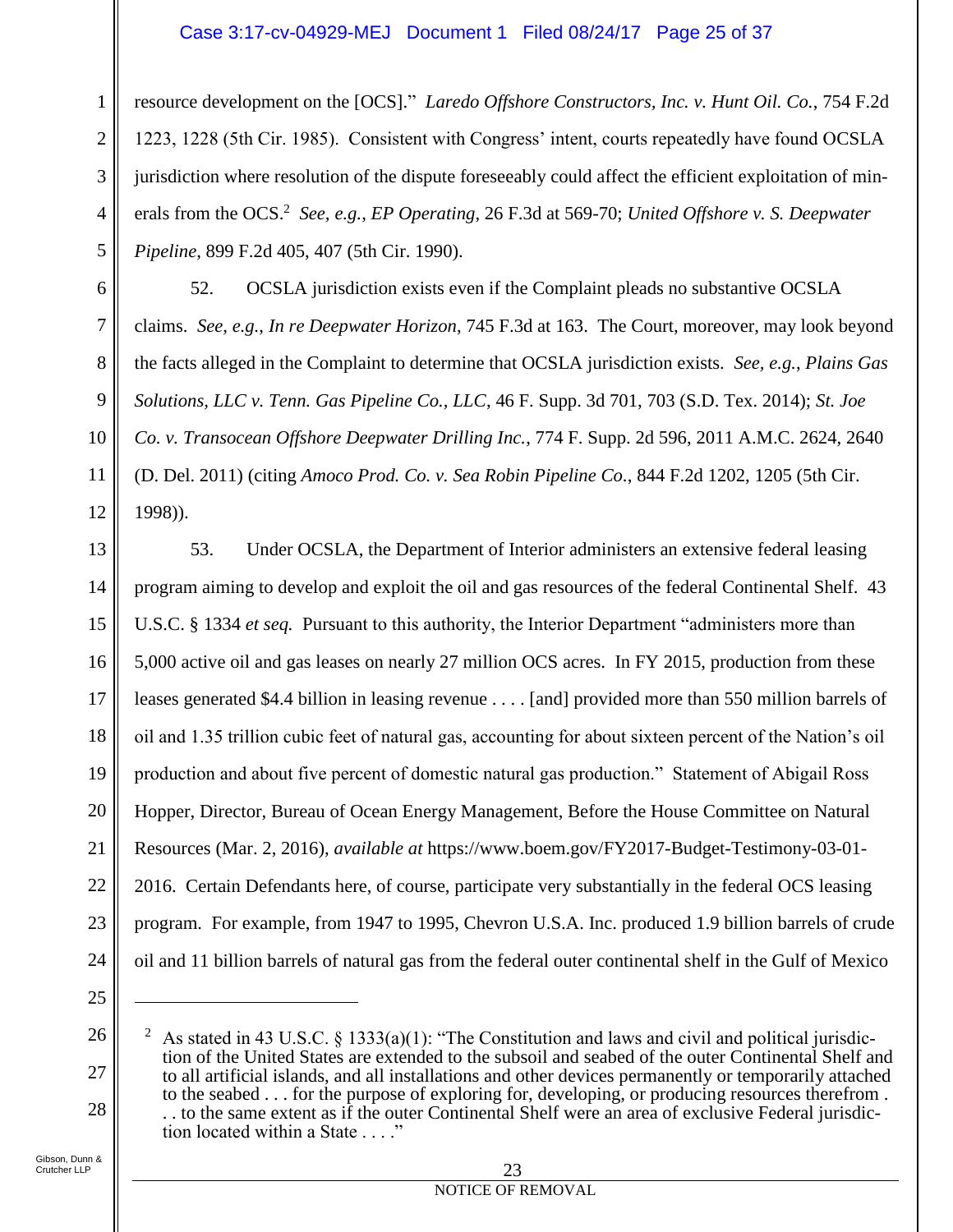### Case 3:17-cv-04929-MEJ Document 1 Filed 08/24/17 Page 26 of 37

1 2 alone. U.S. Dep't of Int., Minerals Mgmt. Serv., Gulf of Mex. Region, Prod. by Operator Ranked by Vol. (1947–1995), *available at* https://www.data.boem.gov/Produc-

3 4 5 6 7 8 9 10 tion/Files/Rank%20File%20Gas%201947%-20-%201995.pdf. In 2016, Chevron U.S.A. produced over 49 million barrels of crude oil and 50 million barrels of natural gas from the outer continental shelf on the Gulf of Mexico. U.S. Dep't of Int., Bureau of Safety & Envtl. Enf't, Gulf of Mex. Region, Prod. by Operator Ranked by Vol. (2016), *available at* https://www.data.boem.gov/Production/Files/Rank%20File%20Gas%202016.pdf. Numerous other Defendants conduct, and have for decades conducted, similar oil and gas operations on the federal OCS; indeed, Defendants and their affiliated companies presently hold approximately 32.95% of all outer continental shelf leases. *See*  Bureau of Ocean Energy Management, Lease Owner Information, *available at*

11 12 13 14 15 16 17 18 19 20 [https://www.data.boem.gov/Leasing/LeaseOwner/Default.aspx.](https://www.data.boem.gov/Leasing/LeaseOwner/Default.aspx) For example, certain BP companies and Exxon Mobil currently own lease interests in, and the BP companies operate, "one of the largest deepwater producing fields in the Gulf of Mexico," which is capable of producing up to 250,000 barrels of oil per day. *See* Thunder Horse Field Fact Sheet (last visited Aug. 21, 2017), *available at*  [http://www.bp.com/content/dam/bp-country/en\\_us/PDF/Thunder\\_Horse\\_Fact\\_Sheet\\_6\\_14\\_2013.pdf.](www.bp.com/content/dam/bp-country/en_us/PDF/Thunder_Horse_Fact_Sheet_6_14_2013.pdf) And as noted on the BP website, production from this and other OCS activities will continue into the future. *Id.* ("BP intends to sustain its leading position as an active participant in all facets of the Deepwater US Gulf of Mexico—as an explorer, developer, and operator."). A substantial portion of the national consumption of fossil fuel products stems from production on federal lands, as approved by Congress and Executive Branch decision-makers.

21 22 23 24 25 26 27 28 54. The Complaint itself makes clear that a substantial part of Plaintiff's claims "'arise[] out of, or in connection with," Defendants' "operation[s] 'conducted on the outer Continental Shelf" that involve "the exploration and production of minerals." *In re Deepwater Horizon*, 745 F.3d at 163. Plaintiff, in fact, challenges *all of* Defendants' "extraction . . . of coal, oil, and natural gas" activities, *e.g.*, Compl. ¶¶ 3, 14, a substantial quantum of which arise from outer continental shelf operations, *see* Ranking Operator by Oil, Bureau of Ocean Energy Mgmt., *available at*  <https://www.data.boem.gov/Main/HtmlPage.aspx?page=rankOil> (documenting Chevron's oil and natural gas production on the federal outer continental shelf from 1947 to 2017). Plaintiff alleges that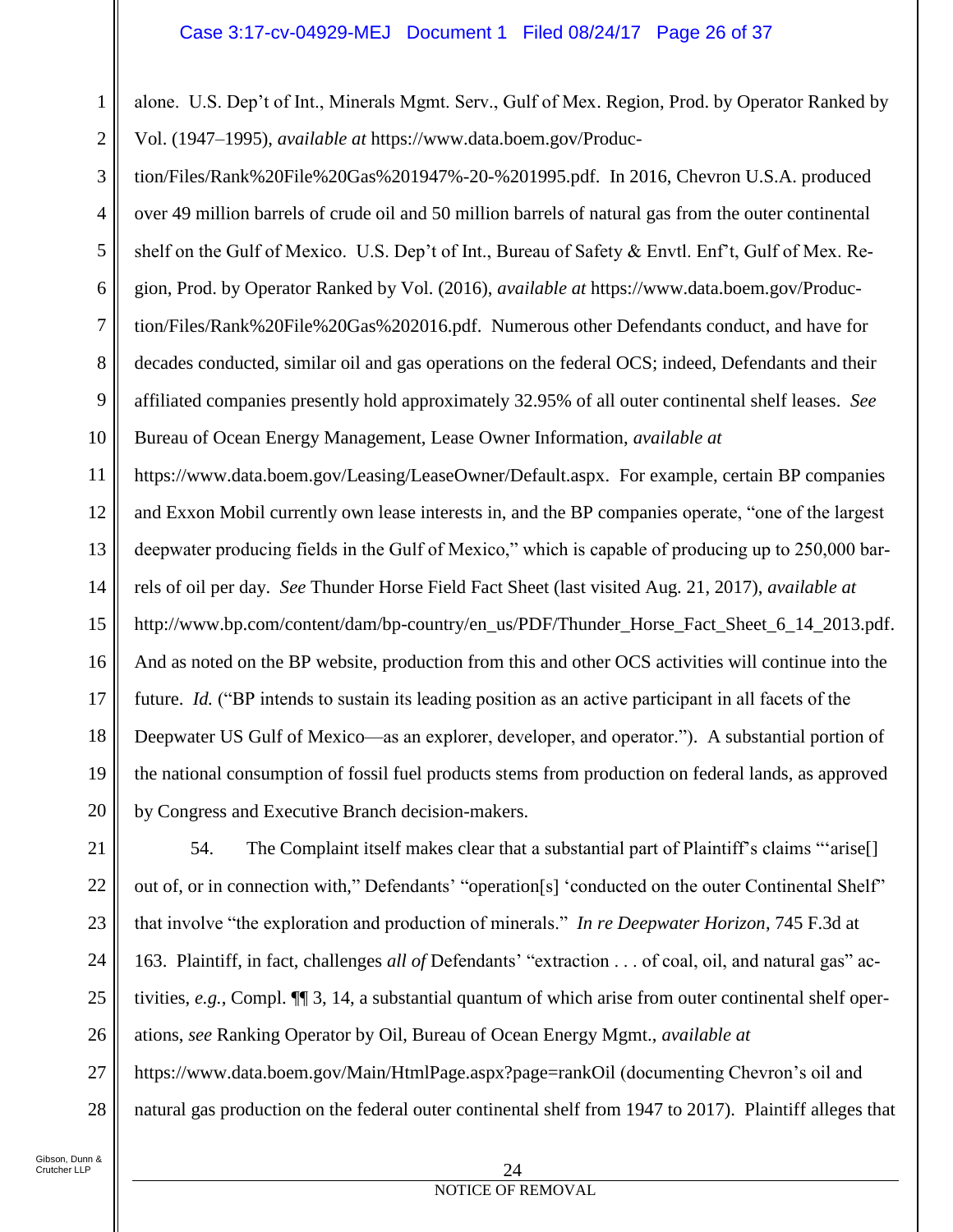## Case 3:17-cv-04929-MEJ Document 1 Filed 08/24/17 Page 27 of 37

1 2 3 4 5 6 emissions have risen due to increased outer continental shelf extraction technologies. *See, e.g.*, Compl. ¶¶ 143-44 (discussing arctic offshore drilling equipment and patents which may be relevant to conduct near Alaskan outer continental shelf). And Plaintiff challenges energy projects that occurred in Canadian waters. Compl. ¶¶ 105, 107. Defendants conduct similar activity in American waters and many of the emissions Plaintiff challenges necessarily arise from the use of fossil fuels extracted from the OCS.

55. The relief sought also arises out of and impacts OCS extraction and development. *See, e.g.*, Compl., Prayer for Relief (seeking damages designed to cripple the energy industry and equitable relief that would no doubt rein in extraction, including that on the OCS). And "any dispute that alters the progress of production activities on the OCS threatens to impair the total recovery of the federally-owned minerals from the reservoir or reservoirs underlying the OCS. Congress intended such a dispute to be within the grant of federal jurisdiction contained in § 1349." *Amoco Prod. Co.*, 844 F.2d at 1211.

## **VII. THE ACTION IS REMOVABLE UNDER THE FEDERAL OFFICER REMOVAL STATUTE**

16 17 18 19 20 21 22 23 24 25 26 27 56. The Federal Officer Removal statute allows removal of an action against "any officer (or any person acting under that officer) of the United States or of any agency thereof . . . for or relating to any act under color of such office." 28 U.S.C. § 1442(a)(1). "A party seeking removal under section 1442 must demonstrate that (a) it is a 'person' within the meaning of the statute; (b) there is a causal nexus between its actions, taken pursuant to a federal officer's directions, and plaintiff's claims; and (c) it can assert a 'colorable federal defense.'" *Durham*, 445 F.3d at 1251 (citations omitted). All three elements are satisfied here for the Chevron Parties and many other Defendants, which have engaged in activities pursuant to the directions of federal officers that, assuming the truth of Plaintiff's allegations, have a causal nexus to Plaintiff's claims, and which have colorable federal defenses to Plaintiff's claims, including, for example, performing pursuant to government mandates and contracts, performing functions for the U.S. military, and engaging in activities on federal lands pursuant to federal leases.

28

7

8

9

10

11

12

13

14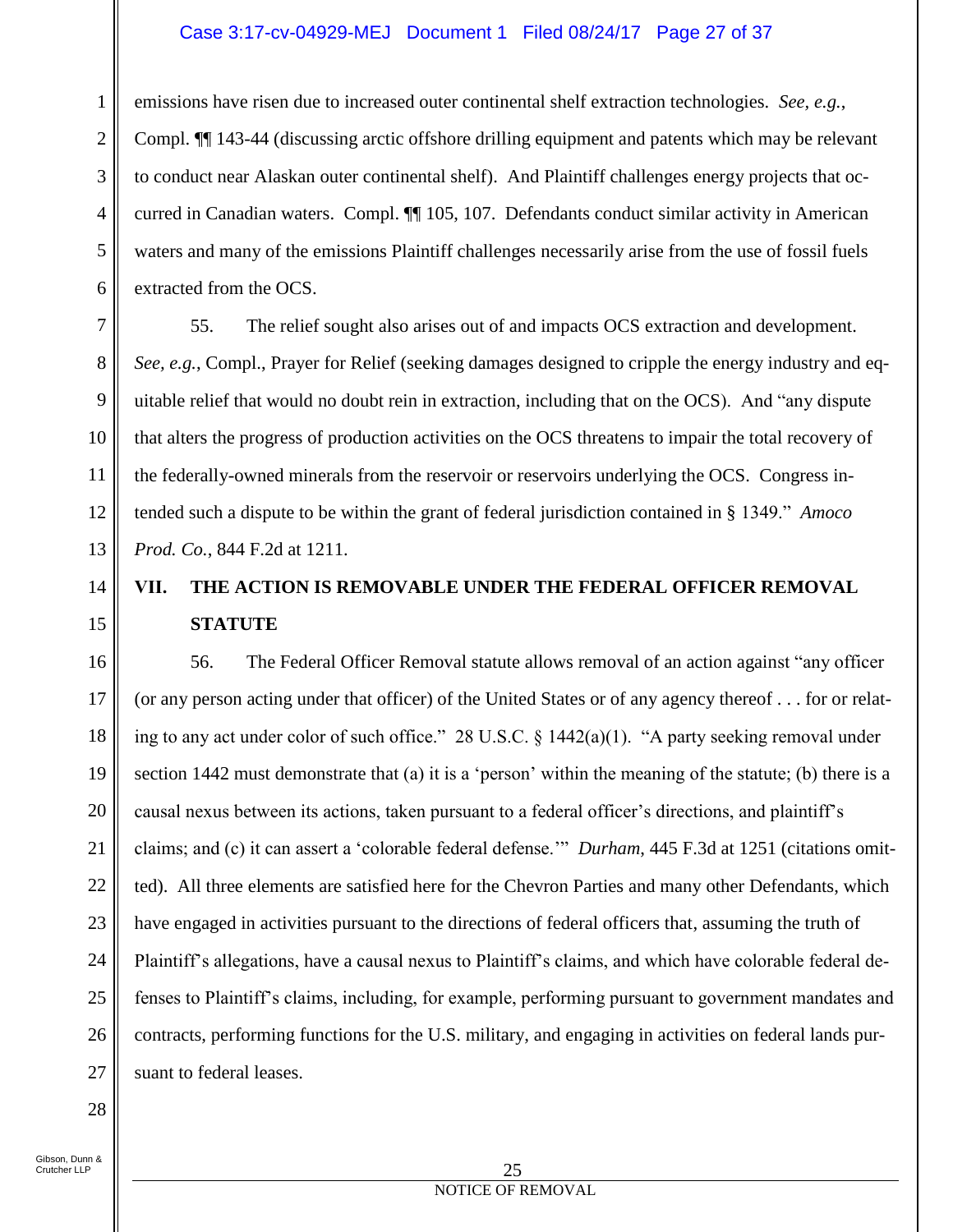## Case 3:17-cv-04929-MEJ Document 1 Filed 08/24/17 Page 28 of 37

57. First, Defendants are "persons" within the meaning of the statute. The Complaint alleges that Defendants are corporations (Compl. ¶ 16), which the Ninth Circuit has held qualify as "person[s]" under the statute. *See Leite*, 749 F.3d at 1122 n.4.

3

1

2

4

5

6

7

8

9

10

11

12

58. Second, assuming the truth of Plaintiff's allegations, there is a causal nexus between Defendants' alleged actions, taken pursuant to a federal officer's direction, and Plaintiff's claims. In *Leite*, the Ninth Circuit held removal proper where a military contractor, which was sued for failing to warn about asbestos in military equipment, showed extensive evidence of federal control over its activities. This included "detailed specifications governing the form and content of all warnings that equipment manufacturers were required to provide," which the Navy was directly involved in preparing and which could not be altered. 749 F.3d at 1123. Here, Plaintiff's causation and damages allegations depend on the activities of Defendants over the past decades—many of which were undertaken at the direction of, and under close supervision and control by, federal officials.

13 14 15 16 17 18 19 20 21 22 23 24 25 59. To take only one example, the Chevron Parties and other Defendants have long explored for and produced minerals, oil and gas on federal lands pursuant to leases governed by the Outer Continental Shelf Lands Act as described above. *E.g.*, Exs. B, C. In doing so, those Defendants were "'acting under' a federal 'official'" within the meaning of Section 1442(a)(1). *Watson v. Philip Morris Cos., Inc.*, 551 U.S. 142, 153 (2007). Under OCSLA, the Interior Department is charged with "manag[ing] access to, and  $\dots$  receiv[ing] a fair return for, the energy and mineral resources of the Outer Continental Shelf." Statement of Walter Cruickshank, Deputy Director, Bureau of Ocean Energy Management, Before The Committee On Natural Resources, July, 6, 2016, *available at* https://www.boem.gov/Congressional-Testimony-Cruickshank-07062016/. To fulfill this statutory obligation, the Interior officials maintain and administer the OCS leasing program, under which parties such as Defendants are required to conduct exploration, development and production activities that, "in the absence of a contract with a private firm, the Government itself would have had to perform." *Watson*, 551 U.S. at 154.

60. OCS leases obligate lessees like Defendants to "develop[] . . . the leased area" diligently, including carrying out exploration, development and production activities approved by Inte-

Gibson, Dunn & Crutcher LLP

26

27

28

#### 26 NOTICE OF REMOVAL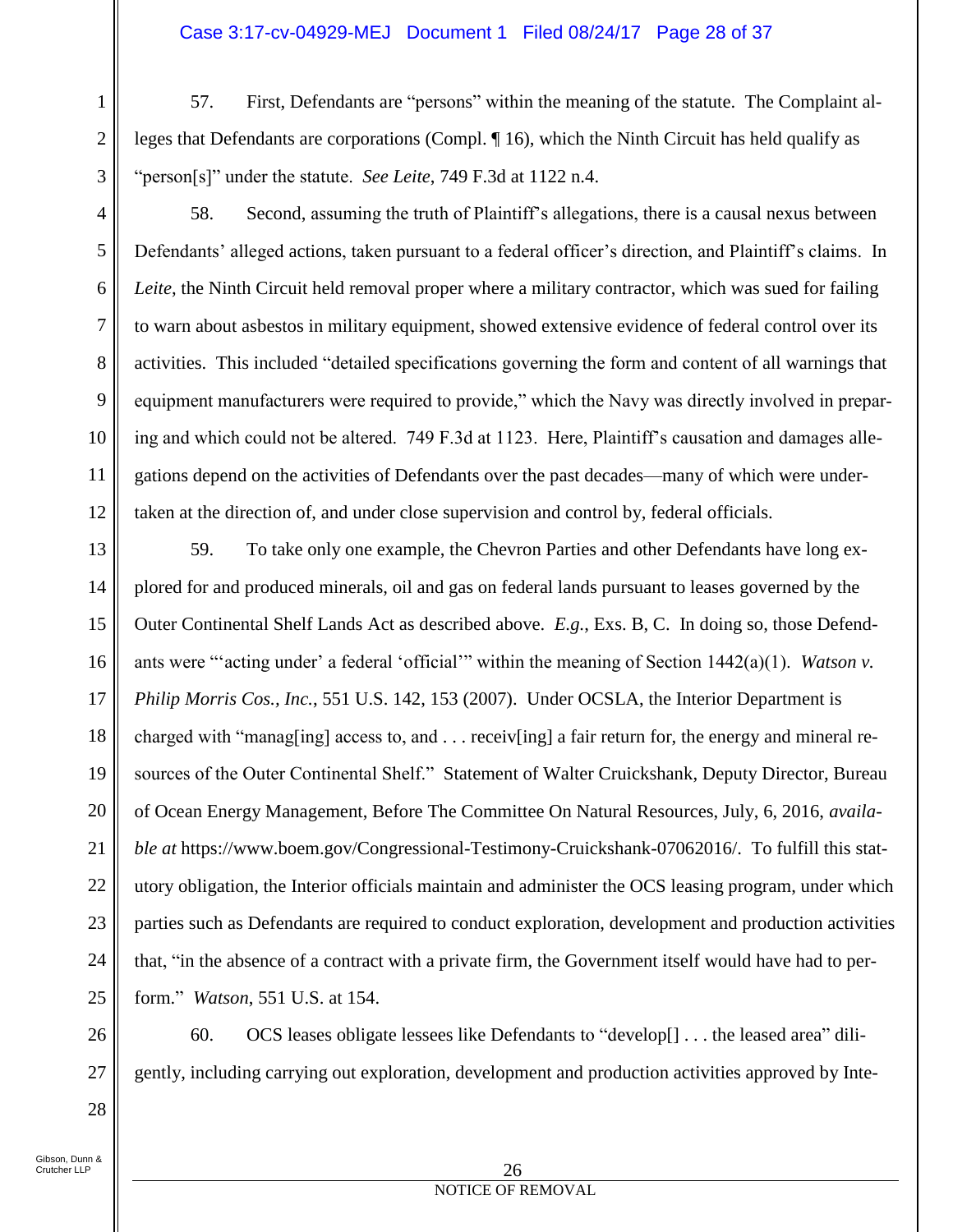## Case 3:17-cv-04929-MEJ Document 1 Filed 08/24/17 Page 29 of 37

1 2 3 4 5 6 7 8 9 10 11 12 13 14 15 16 17 18 19 20 rior Department officials for the express purpose of "maximiz[ing] the ultimate recovery of hydrocarbons from the leased area." Ex. C § 10. Indeed, for decades Defendants' OCSLA leases have instructed that "[t]he Lessee *shall comply* with all applicable regulations, orders, written instructions, and the terms and conditions set forth in this lease" and that "[a]fter due notice in writing, the Lessee *shall conduct* such OCS mining activities at such rates as the Lessor may require in order that the Leased Area or any part thereof may be properly and timely developed and produced in accordance with sound operating principles." Ex. B  $\S$  10 (emphasis added). All drilling takes place "in accordance with an approved exploration plan (EP), development and production plan (DPP) or development operations coordination document (DOCD) [as well as] approval conditions"—all of which must undergo extensive review and approval by federal authorities, and all of which further had to conform to "diligence" and "sound conservation practices." Ex. C §§ 9, 10. Federal officers further have reserved the rights to control the rates of mining (Ex. B § 10) and to obtain "prompt access" to facilities and records (Ex. B § 11, Ex. C § 12). The government also maintains certain controls over how the leased oil/gas/minerals are disposed of once they are removed from the ground, as by preconditioning the lease on a right of first refusal to purchase all materials "[i]n time of war or when the President of the United States shall so prescribe" (Ex. B § 14, Ex. C § 15(d)), and mandating that 20% of all crude and natural gas produced pursuant to drilling leases be offered "to small or independent refiners" (Ex. C § 15(c)). The Federal Treasury has reaped enormous financial benefits from those policy decisions in the form of statutory and regulatory royalty regimes that have resulted in billions of dollars of revenue to the Federal Government.

27

28

61. Certain Defendants have also engaged in the exploration and production of fossil fuels pursuant to agreements with federal agencies. For example, in June 1944, the Standard Oil Company (a Chevron predecessor) and the U.S. Navy entered into a contract "to govern the joint operation and production of the oil and gas deposits . . . of the Elk Hills Reserve," a strategic petroleum reserve maintained by the Navy. *Chevron U.S.A., Inc. v. United States*, 116 Fed. Cl. 202, 205 (Fed. Cl. 2014). "The Elk Hills Naval Petroleum Reserve (NPR-1) . . . was originally established in 1912 to provide a source of liquid fuels for the armed forces during national emergencies." GAO Fact Sheet, Naval Petroleum Reserves – Oil Sales Procedures and Prices at Elk Hills, April Through December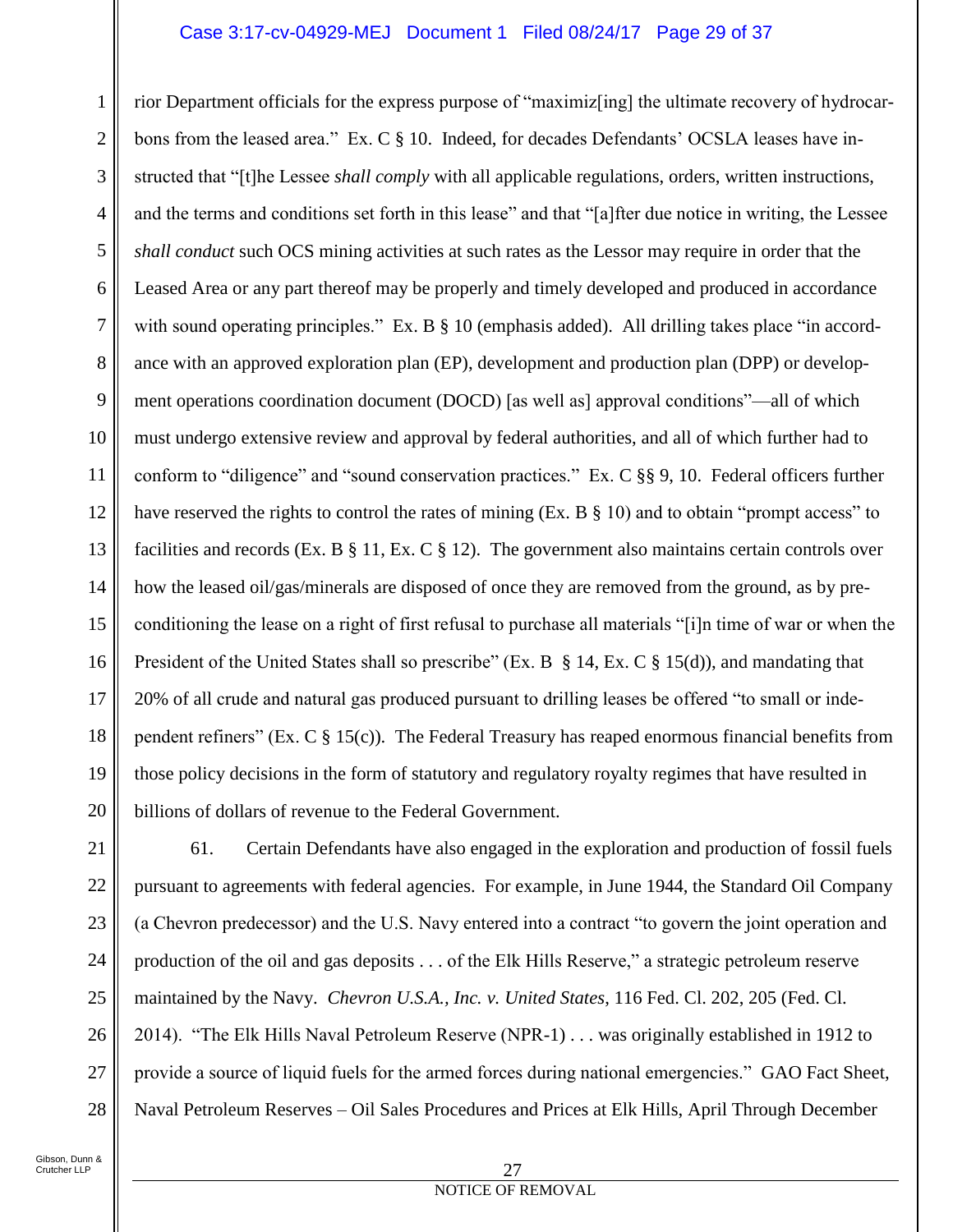### Case 3:17-cv-04929-MEJ Document 1 Filed 08/24/17 Page 30 of 37

1 2 3 4 5 6 7 8 9 10 11 12 13 14 15 16 17 18 1986 (Jan. 1987) ("GAO Fact Sheet"), *available at* [http://www.gao.gov/assets/90/87497.pdf.](www.gao.gov/assets/90/87497.pdf) In response to the OPEC oil embargo in 1973-74, the Naval Petroleum Reserves Production Act of 1976 (Public Law 94-258, April 5, 1976) was enacted, which "authorized and directed that NPR-1 be produced at the maximum efficient rate for 6 years." *Id.* In 1977, Congress "transferred the Navy's interests and management obligations to [the Department of Energy]," and Chevron continued its interest in the joint operation until 1997. *Id.* That contract governing Standard's rights in the reserve granted the Navy authority over how much would be produced from the joint operating area, and when it would be produced. Indeed, the contract "afford[ed] Navy a means of acquiring complete control over the development of the entire Reserve and the production of oil therefrom" (Ex. D at Recital 6(d)(ii)), as well as "exclusive control over the exploration, prospecting, development, and operation of the Reserve" (*id.* § 3(a)). One of the goals of the contract was to "place the Reserve in a condition of readiness whereby it will be able promptly to produce oil in substantial quantities whenever the strategic situation of the United States in the future may so require." *Id.* at Recital 6(d)(iii). Finally, the contract was meant to "result in securing the maximum ultimate recovery of oil, gas, natural gasoline and associated hydrocarbons from the Reserve." *Id.* at Recital 6(d)(vi). "In accordance with the [Naval Petroleum Reserves Production] [A]ct, the president . . . certifi[ed] that it [was] in the national interest to continue production of NPR-1 at the maximum efficient rate through a second 3 year period ending on April 5, 1988." GAO Fact Sheet at 3.

19 20 21 22 23 24 25 26 27 28 62. Defendants also have supplied motor vehicle fuels under agreements with the federal government, including the Armed Forces. For instance, CITGO Petroleum Corporation ("CITGO") was a party to fuel supply agreements with the Navy Exchange Service Command ("NEXCOM"), which is a department of the Naval Supply Systems Command of the U.S. Navy. Among other things, NEXCOM sells goods and services at a savings to active duty military, retirees, reservists, and their families. Starting in approximately 1988 through approximately 2012, pursuant to its agreements with NEXCOM, CITGO supplied CITGO branded gasoline and diesel fuel to NEXCOM for service stations operated by NEXCOM on Navy bases located in a number of states across the country. The NEXCOM agreements contained detailed fuel specifications, and CITGO complied with these government specifications in supplying the fuel to NEXCOM. CITGO also contracted with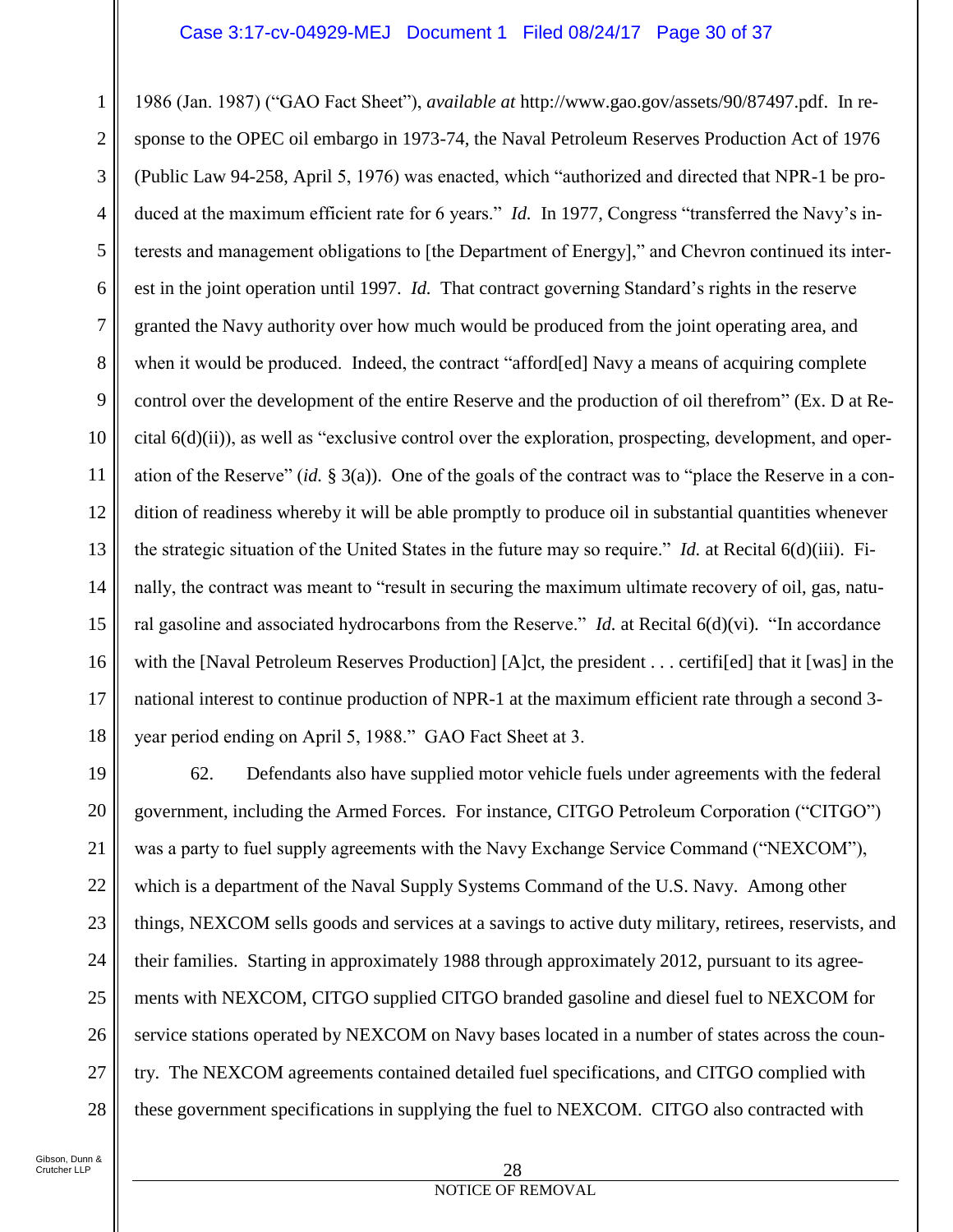NEXCOM to provide demolition, site preparation, design, construction, and related financing services to build new gasoline service stations on Navy bases in the 1990s.

63. These and other federal activities are encompassed in Plaintiff's Complaint. *See supra*  ¶¶ 49-62. Plaintiff alleges that the drilling and mining operations Defendants performed led to the sale of fossil fuels—including to the Federal Government—which led to the release of greenhouse gases by end-users. Furthermore, the oil and gas Defendants extracted—which the Federal Government (i) reserved the right to buy in total in the event of a time of war or whenever the President so prescribed and (ii) has purchased from Defendants to fuel its military operations—is the very same oil and gas that Plaintiff alleges is a defective product giving rise to strict liability. Accordingly, Plaintiff seeks to hold Defendants liable for the very activities Defendants performed under the control of a federal official, and thus the nexus element has been satisfied.

12 13 14 15 16 17 18 19 20 64. Third, Defendants intend to raise numerous meritorious federal defenses, including preemption, *see Goncalves By & Through Goncalves v. Rady Children's Hosp. San Diego*, No. 15- 55010, --- F.3d ---, 2017 WL 3273868, at \*8 (9th Cir. Aug. 2, 2017), the government contractor defense, *see Boyle v. United Techs. Corp*., 487 U.S. 500 (1988); *Gertz v. Boeing*, 654 F.3d 852 (9th Cir. 2011), and others. In addition, Plaintiff's claims are barred by the United States Constitution, including the Commerce and Due Process clauses, as well as the First Amendment and the foreign affairs doctrine. These and other federal defenses are more than colorable. *See Willingham v. Morgan*, 395 U.S. 402, 407 (1969) (a defendant invoking section 1442(a)(1) "need not win his case before he can have it removed"). Accordingly, removal under Section 1442 is proper.

## **VIII. THE ACTION IS REMOVABLE BECAUSE THIS CASE ARISES FROM ACTS ARISING FROM MULTIPLE FEDERAL ENCLAVES**

23 24 25 26 27 28 65. This Court also has original jurisdiction under the federal enclave doctrine. The Constitution authorizes Congress to "exercise exclusive legislation in all cases whatsoever" over all places purchased with the consent of a state "for the erection of forts, magazines, arsenals, dockyards, and other needful buildings." U.S. Const., art. I, § 8, cl. 17. "Federal courts have federal question jurisdiction over tort claims that arise on 'federal enclaves.'" *Durham*, 445 F.3d at 1250; *see also Totah v. Bies*, No. C 10-05956 CW, 2011 WL 1324471, at \*2 (N.D. Cal. Apr. 6, 2011) (denying

21

22

1

2

3

4

5

6

7

8

9

10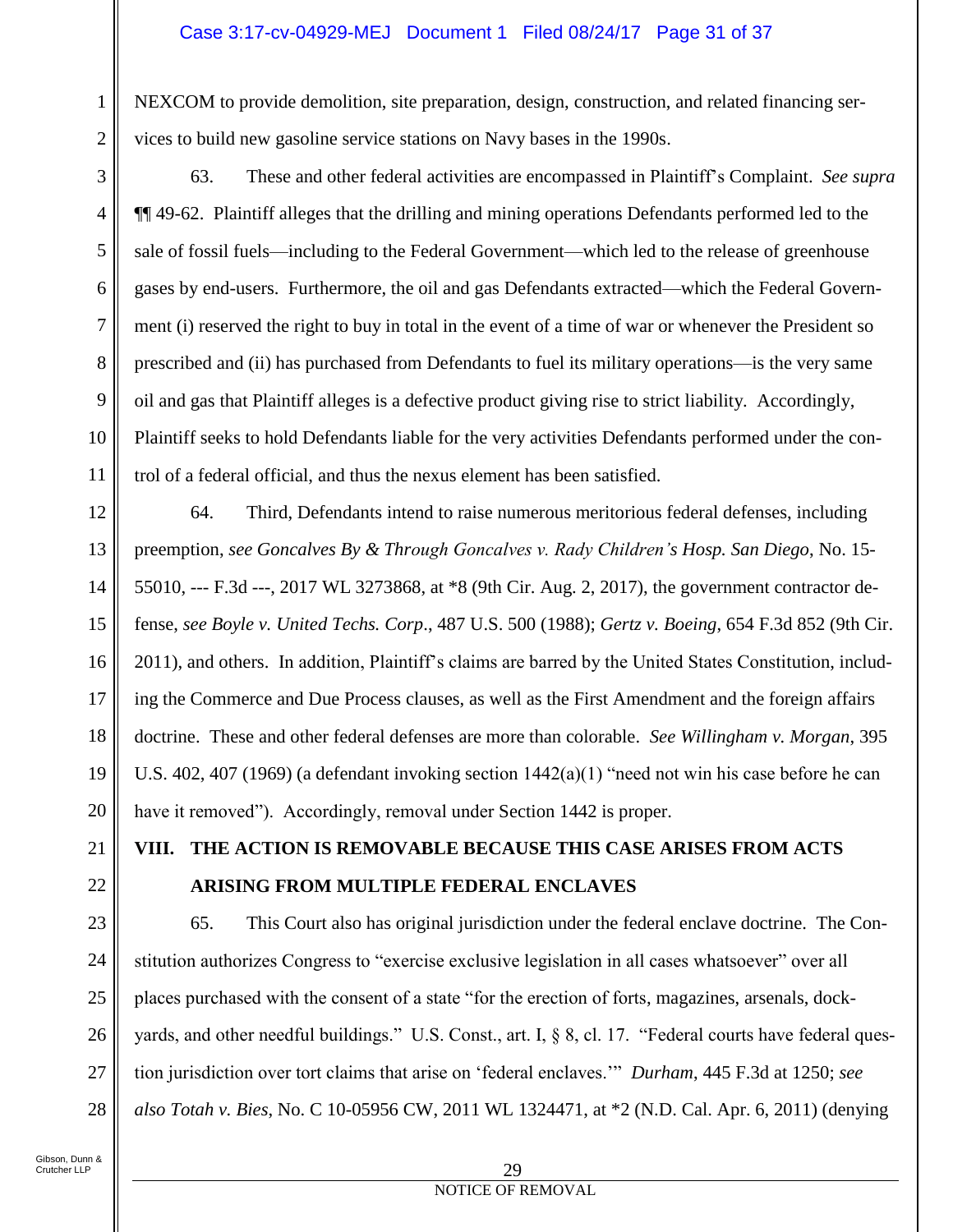## Case 3:17-cv-04929-MEJ Document 1 Filed 08/24/17 Page 32 of 37

1 2 3 4 5 6 7 8 9 10 11 12 13 motion to remand where defamation claim arose in the Presidio in San Francisco, a federal enclave). The "key factor" in determining whether a federal court has federal enclave jurisdiction "is the location of the plaintiff's injury or where the specific cause of action arose." *Sparling v. Doyle*, 2014 WL 2448926, at \*3 (W.D. Tex. May 30, 2014); *see also Fung v. Abex Corp.*, 816 F. Supp. 569, 571 (N.D. Cal. 1992) ("Failure to indicate the federal enclave status and location of the exposure will not shield plaintiffs from the consequences of this federal enclave status."); *Bd. of Comm'rs of Se. La. Flood Protection Auth.-E. v. Tenn. Gas Pipeline Co*., *LLC*, 29 F. Supp. 3d 808, 831 (E.D. La. 2014) (noting that defendants' "conduct" or "the damage complained of" must occur on a federal enclave). Federal jurisdiction is available if some of the events or damages alleged in the complaint occurred on a federal enclave. *See Durham*, 445 F.3d at 1250; *Bell v. Arvin Meritor, Inc.*, No. 12-00131-SC, 2012 WL 1110001, at \*2 (N.D. Cal. Apr. 2, 2012) (finding federal enclave jurisdiction where "some of the[] locations … are federal enclaves"); *Totah*, 2011 WL 1324471, at \*2 (holding that court can "exercise supplemental jurisdiction over related claims" that did not arise on federal enclave).

14 15 16 17 66. Three requirements exist for land to be a federal enclave: (1) the United States must have acquired the land from a state; (2) the state legislature must have consented to the jurisdiction of the Federal Government; and (3) the United States must have accepted jurisdiction. *Wood v. Am. Crescent Elevator Corp.*, No. 11-397, 2011 WL 1870218, at \*2 (E.D. La. May 16, 2011).

18 19 20 21 22 23 24 25 26 27 67. Upon information and belief, the federal government owns federal enclaves in the area at issue where Plaintiff's "damage complained of" allegedly occurs. *Tenn. Gas Pipeline*, 29 F. Supp. 3d at 831. Indeed, Plaintiff broadly alleges injuries to huge swaths of the County, *see* Compl. ¶¶ 172- 75, and "[f]ailure to indicate the federal enclave status and location of the exposure will not shield plaintiffs from the consequences of this federal enclave status," *Fung*, 816 F. Supp. at 571. Additionally, the "Vulnerability Analysis" on which Plaintiff bases its claims, which ostensibly "analy[zes] [the] overall vulnerability to sea level rise" of the County and "formally identif[ies] actual risks to the County . . . and the consequences associated with taking no action to prevent or mitigate the harms associated with those expected impacts" (Compl. ¶ 171), expressly includes potential damage to federal lands. *See, e.g.*, County of San Mateo Sea Level Rise Vulnerability Assessment at 65 (Apr.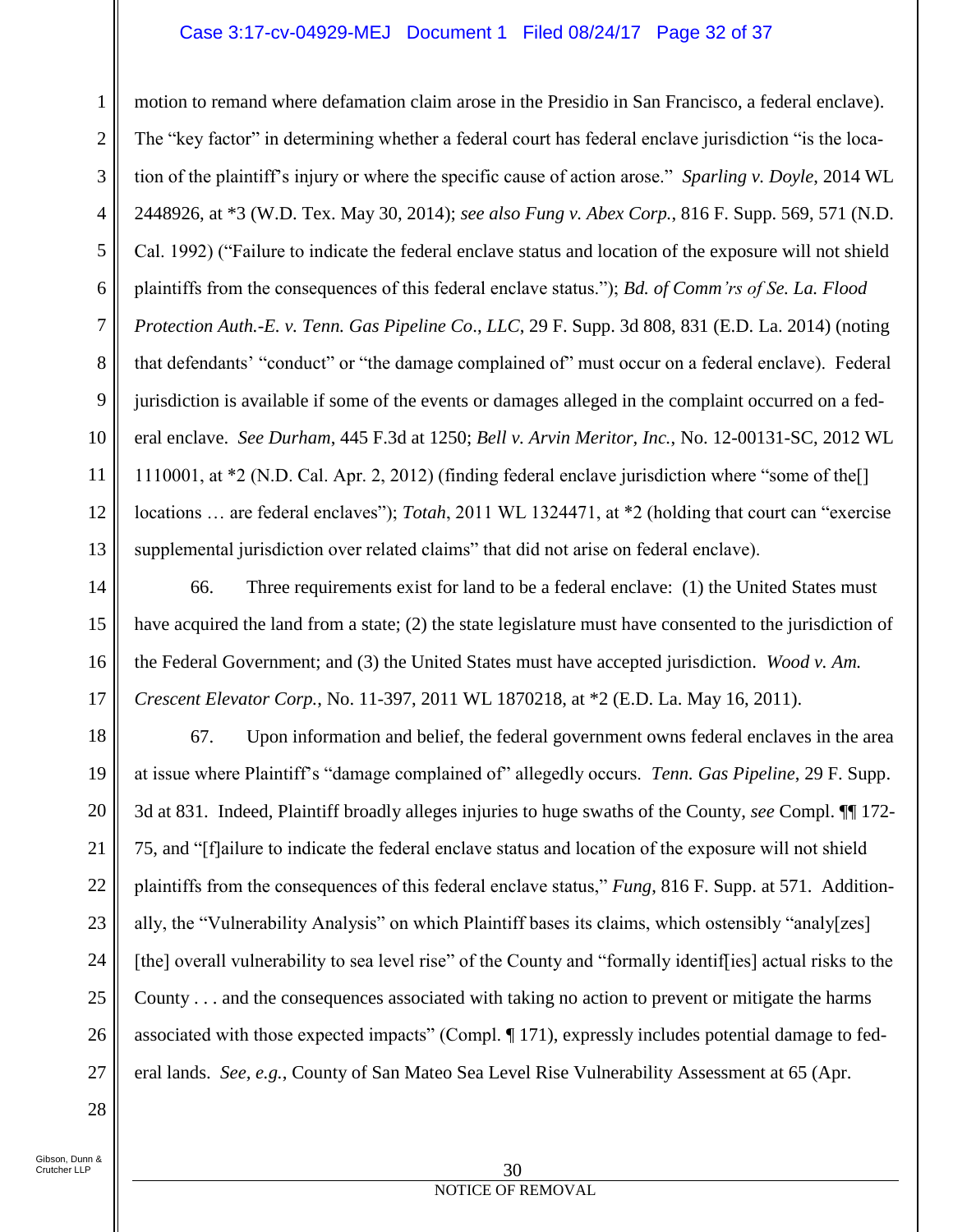## Case 3:17-cv-04929-MEJ Document 1 Filed 08/24/17 Page 33 of 37

2017) (the "Assessment"). Moreover, upon information and belief, federal property along the coastline in San Mateo County, such as the Golden Gate National Recreation Area and Mori Point, qualify as federal enclaves. As "[f]ederal enclaves include 'numerous military bases, federal facilities, and even some national forests and parks,'" federal jurisdiction exists over Plaintiff's claims. *Azhocar v. Coastal Marine Servs., Inc.*, No. 13-cv-155, 2013 WL 2177784, at \*1 (S.D. Cal. May 20, 2013) (quoting *Allison v. Boeing Laser Tech. Servs.*, 689 F.3d 1234, 1235 (10th Cir. 2012)).

7 8 9 10 11 12 13 14 15 16 17 18 19 20 21 22 68. On information and belief, Defendants maintain or maintained oil and gas operations on military bases or other federal enclaves such that the Complaint, which bases the claims on the "extracting, refining, processing, producing, promoting and[/or] marketing of fossil fuel products" (Compl. ¶ 14), arises under federal law. *See, e.g*., *Humble Pipe Line Co. v. Waggoner*, 376 U.S. 369, 372 (1964) (noting that the United States exercises exclusive jurisdiction over oil and gas rights within Barksdale Air Force Base in Louisiana); *see also Mississippi River Fuel Corp. v. Cocreham*, 390 F.2d 34, 35 (5th Cir. 1968) (on Barksdale AFB, "the reduction of fugitive oil and gas to possession and ownership[] takes place within the exclusive jurisdiction of the United States"). Indeed, as of 2000, approximately 14% of the National Wildlife Refuge System "had oil or gas activities on their land," and these activities were spread across 22 different states. *See* GAO, *U.S. Fish and Wildlife Service: Information on Oil and Gas Activities in the National Wildlife Refuge* (Oct. 30, 2001), *available at* [http://www.gao.gov/new.items/d0264r.pdf.](www.gao.gov/new.items/d0264r.pdf) Furthermore, Chevron and its predecessor companies for many years engaged in production activities on the Elk Hills Reserve—a strategic oil reserve maintained by the Naval Department—pursuant to a joint operating agreement with the Navy. *See Chevron U.S.A.*, 116 Fed. Cl. at 205. Pursuant to that agreement, Standard Oil "operat[ed] the lands of Navy and Standard in the Reserve." Ex. D at 4.

23 24 25 26 27 28 69. In addition, the Complaint relies upon conduct occurring in the District of Columbia itself a federal enclave, *see, e.g.*, *Collier v. District of Columbia*, 46 F. Supp. 3d 6 (D.D.C. 2014); *Hobson v. Hansen*, 265 F. Supp. 902, 930 (D.D.C. 1967)—as a basis for Plaintiff's claims. Indeed, Plaintiff complains that Defendants' supposedly wrongful conduct included a meeting between an industry organization and federal government officials that purportedly contributed to the rejection of the Kyoto Protocol (Compl. ¶ 129) and the "sen[ding of] letters to persuade members of Congress to

1

2

3

4

5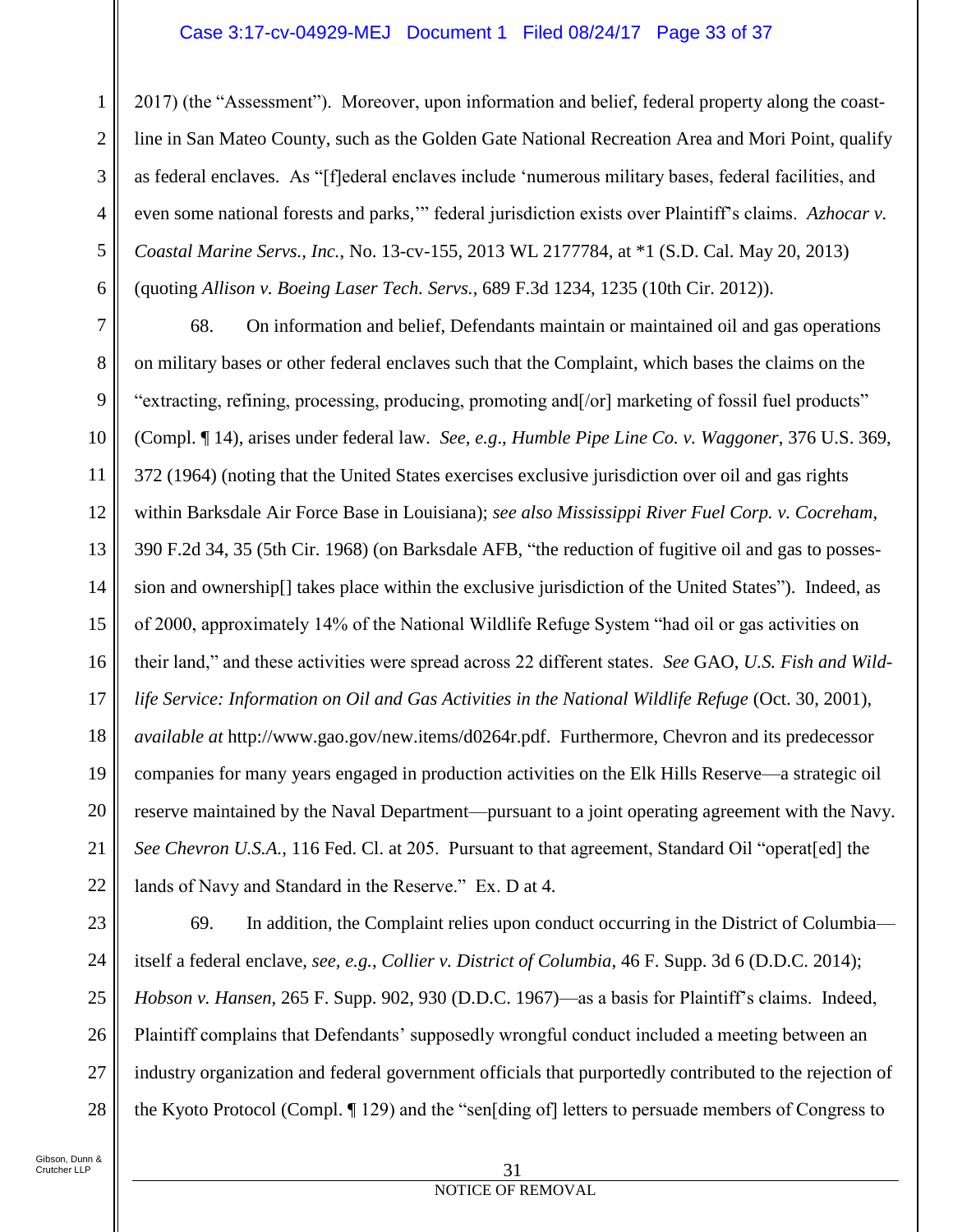## Case 3:17-cv-04929-MEJ Document 1 Filed 08/24/17 Page 34 of 37

1 2 3 4 5 6 7 8 9 10 11 vote against the American Clean Energy and Security Act of 2009" (*id.* ¶ 134). The Complaint also points to Defendants' purported funding of "lobbyists" to influence legislation and legislative priorities. Here, too, "some of the[] locations" giving rise to Plaintiff's claims "are federal enclaves," further underscoring the presence of federal jurisdiction. *Bell*, 2012 WL 1110001, at \*2. As the Ninth Circuit contemplated in *Jacobson v. U.S. Postal Serv*., 993 F.2d 649, 657 (9th Cir. 1992), free speech placed at issue in a federal enclave falls under the jurisdiction of the federal courts. *Id.* (observing that newspaper vendors were required to obtain permits pursuant to a federal statute to sell newspapers in front of U.S. post office locations, which the Court deemed to be "within the federal enclave"). Because Plaintiff claims that Defendants' speech within the federal enclave of the District of Columbia was, among other alleged causes, the basis of its injury, this Court is the only forum suited to adjudicate the merits of this dispute.

## **IX. THE ACTION IS REMOVABLE UNDER THE BANKRUPTCY REMOVAL STATUTE**

14 15 16 17 18 19 20 21 22 23 24 25 26 27 28 70. The Bankruptcy Removal Statute allows removal of "any claim or cause of action in a civil action other than a proceeding before the United States Tax Court or a civil action by a governmental unit to enforce such governmental unit's police or regulatory power, to the district court for the district where such civil action is pending, if such district court has jurisdiction of such claim or cause of action under section 1334 of this title." 28 U.S.C. § 1452(a). Section 1334, in turn, provides that "the district courts shall have original but not exclusive jurisdiction of all civil proceedings, arising under Title 11, or arising in or related to cases under title 11" of the United States Code. 28 U.S.C. § 1334(b). The Ninth Circuit has emphasized that "'related to' jurisdiction is very broad, including nearly every matter directly or indirectly related to the bankruptcy." *Sasson v. Sokoloff* (*In re Sasson*), 424 F.3d 864, 868 (9th Cir. 2005). An action is thus "related to" a bankruptcy case if it "'could conceivably have any effect on the estate being administered in bankruptcy.'" *PDG Arcos, LLC*, 436 F. App'x at 742 (quoting *In re Feitz*, 852 F.2d 455, 457 (9th Cir. 1988)). Where a Chapter 11 plan has been confirmed, there must be a "close nexus" between the post-confirmation case and the bankruptcy plan for related-to jurisdiction to exist. *In re Pegasus Gold Corp.*, 394 F.3d 1189, 1194 (9th Cir. 2005) (citing *In re Resorts Int'l, Inc.*, 372 F.3d 154, 166-67 (3d Cir. 2004)). "[A] close

12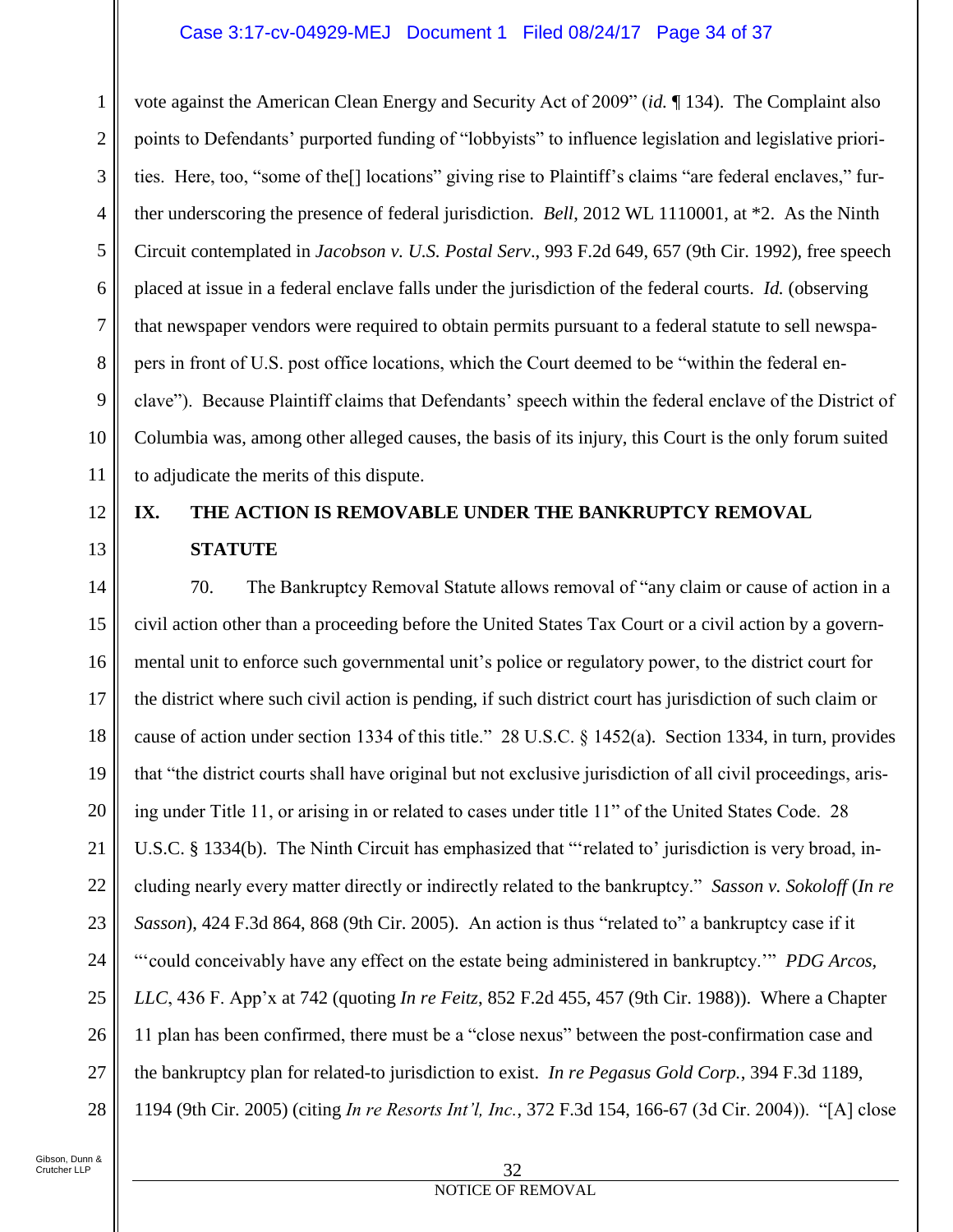## Case 3:17-cv-04929-MEJ Document 1 Filed 08/24/17 Page 35 of 37

nexus exists between a post-confirmation matter and a closed bankruptcy proceeding sufficient to support jurisdiction when the matter 'affect[s] the interpretation, implementation, consummation, execution, or administration of the confirmed plan.'" *In re Wilshire Courtyard*, 729 F.3d 1279, 1289 (9th Cir. 2013) (quoting *Pegasus Gold*, 394 F.3d at 1194).

5 6 7 8 9 10 11 12 13 14 15 16 17 18 19 71. At least two of the Defendants in this case—Peabody Energy Corporation ("Peabody") and Arch Coal, Inc. ("Arch") (Compl. ¶¶ 22, 24)—emerged from Chapter 11 bankruptcy in the United States Bankruptcy Court for the Eastern District of Missouri (the "Bankruptcy Court") less than one year ago and are implementing their confirmed bankruptcy plans. Arch and its subsidiaries filed for Chapter 11 bankruptcy protection on January 11, 2016, and their plan of reorganization was confirmed on September 15, 2016 and became effective on October 5, 2016. *See generally In re Arch Coal, Inc*., Case No. 16-40120, Dkt. 1334 (Bankr. E.D. Mo. Sept. 15, 2016). The plan continues to be administered in the Bankruptcy Court. Upon information and belief, given that all of Plaintiff's claims relate to conduct "between 1965 and 2015" (Compl. ¶ 7), prior to Arch's bankruptcy filing, Arch contends that all of Plaintiff's claims were discharged by the plan and that Plaintiff has violated the Bankruptcy Court's order confirming the plan. In similar fashion, Plaintiff's claims against Peabody were discharged by its confirmed Chapter 11 plan. *See generally In re Peabody Energy Corp.*, Case No. 16-42529, Dkt. 2763 (Bankr. E.D. Mo. Mar. 15, 2017). The Bankruptcy Courts in both Chapter 11 cases have retained exclusive jurisdiction to hear and determine all such matters. As a result, there is federal jurisdiction under 28 U.S.C. § 1334(b).

20 21 22 23 24 25 26 27 28 72. Plaintiff also alleges that it will have to "diver[t] . . . tax dollars away from other public services to [address] sea level rise" and that it will incur "costs associated with addressing sea level rise caused by Defendants" totaling "*billions of dollars* over the next several decades." Compl*.* ¶¶ 197.c, 197.e, 236.c, 236.e. (emphasis added). Plaintiff alleges that "Defendants, individually *and together*, have substantially and measurably contributed to Plaintiff's sea level riserelated injuries, *id*. ¶ 80, and seeks compensatory damages, punitive damages, disgorgement of profits, costs of suit, and attorneys' fees based on alleged conduct dating back to 1965. *See, e.g.*, Compl. ¶¶ 187, 199, 213-14, 224-26, 244-46, 248, 251, 258, 264-65, 267; *see also id.*, Prayer for Relief. Accordingly, and without conceding that Plaintiff's allegations have any substantive merit, Plaintiff's

1

2

3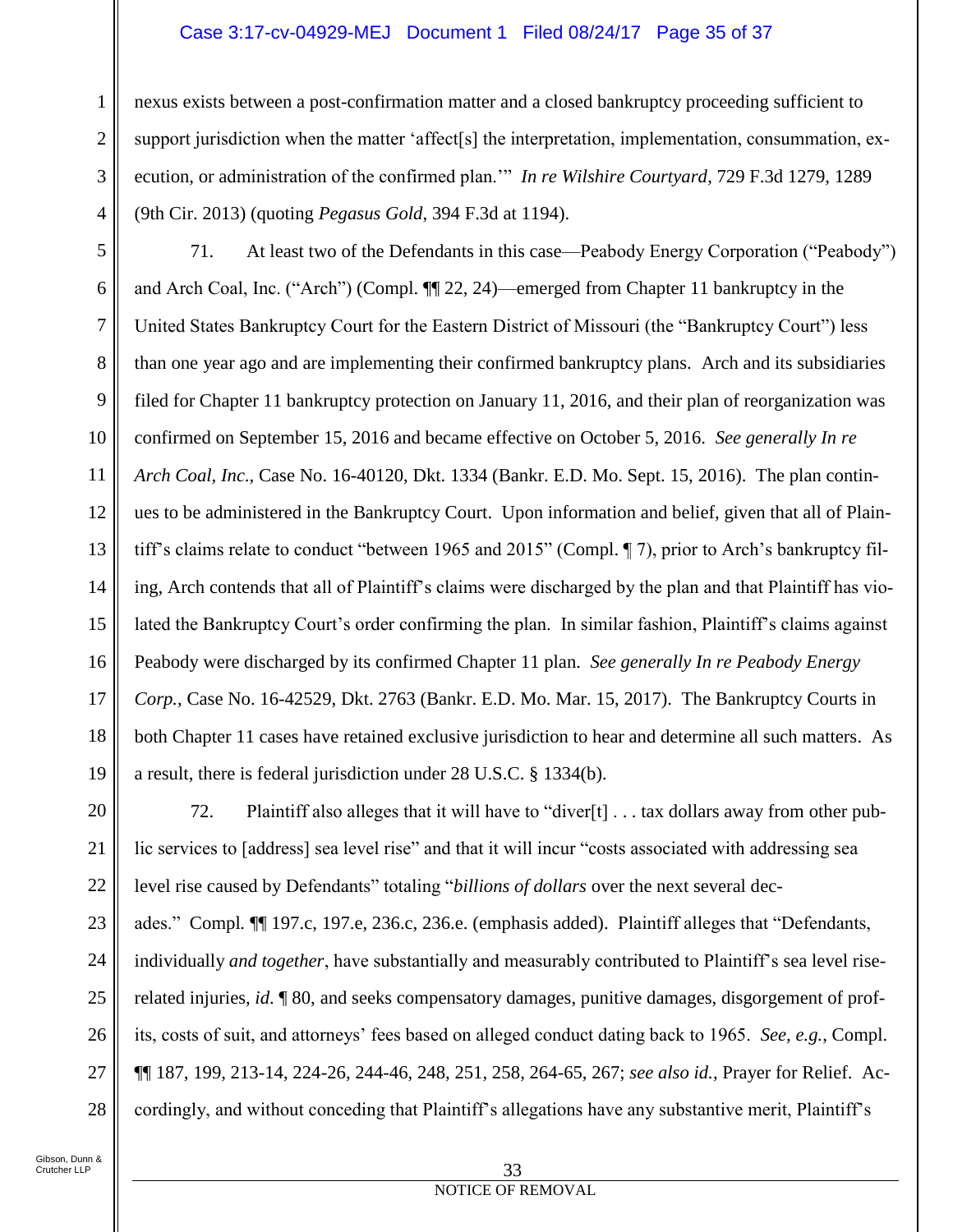## Case 3:17-cv-04929-MEJ Document 1 Filed 08/24/17 Page 36 of 37

broad claims have the required "close nexus" with Peabody's and Arch's bankruptcy plans to support federal jurisdiction. *Wilshire Courtyard*, 729 F.3d at 1289; *see also In re Dow Corning Corp.*, 86 F.3d 482, 493-94 (6th Cir. 1996).

73. Additionally, Plaintiff's claims are predicated on historical activities of Defendants, including predecessor companies and companies that Defendants may have acquired or with which they may have merged, as well as numerous unnamed but now bankrupt entities. Because there are hundreds of non-joined necessary and indispensable parties, there are many other Title 11 cases that may be related.

74. Finally, Plaintiff's action is not one to enforce its police or regulatory powers, but rather one to protect its "pecuniary interest." *City & Cnty. of San Francisco v. PG&E Corp.*, 433 F.3d 1115, 1124 (9th Cir. 2006). As demonstrated by Plaintiff's request for "billions of dollars" in compensatory damages, "punitive and exemplary damages," and "equitable disgorgement of all profits Defendants obtained through their" alleged conduct (*see, e.g.*, Compl. ¶¶ 186, 196(e), 235(e)), Plaintiff's action is pecuniary. *See also id.* ¶¶ 184(c), 196(c), 235(c) (alleging the substantial "tax dollars" diverted to addressing sea level rise); *id.* ¶ 172 (alleging that "[m]inor storms alone could account for millions of dollars in property damages").<sup>3</sup> These allegations, along with the Complaint's extensive allegations regarding private property (*see id.* ¶¶ 64, 170, 172, 175, 196(d), 220(e), 224, 235(b)-(d), 264), make clear that Plaintiff's action is brought to reap a financial windfall for discrete and identifiable individuals or entities. *See PG&E Corp.*, 433 F.3d at 1125 n.11.

 $\overline{a}$ 

## **X. THIS COURT HAS JURISDICTION AND REMOVAL IS PROPER**

75. Based on the foregoing allegations from the Complaint, this Court has original jurisdiction over this action under 28 U.S.C. § 1331. Accordingly, removal of this action is proper under 28 U.S.C. §§ 1334, 1441, 1442, 1452, and 1446, as well as 43 U.S.C. § 1349(b).

Gibson, Dunn & Crutcher LLP

1

2

3

4

<sup>&</sup>lt;sup>3</sup> The pecuniary nature of the case is further highlighted by the fact that Plaintiff has entered into a contingency-fee arrangement with a private law firm. As counsel for plaintiffs in a nearly identical lawsuit admitted, "'[t]axpayers are not being asked to bear the risks of this lawsuit.'" Jenna Greene, The Recorder, "New Tactic in Climate Change Litigation Could Cost Energy Companies Billions. Or Not" (June 20, 2017), *available at* http://www.there-

corder.com/id=1202793545435/New-Tactic-in-Climate-Change-Litigation-Could-Cost-Energy-Companies-Billions-Or-Not?slreturn=20170703142614.